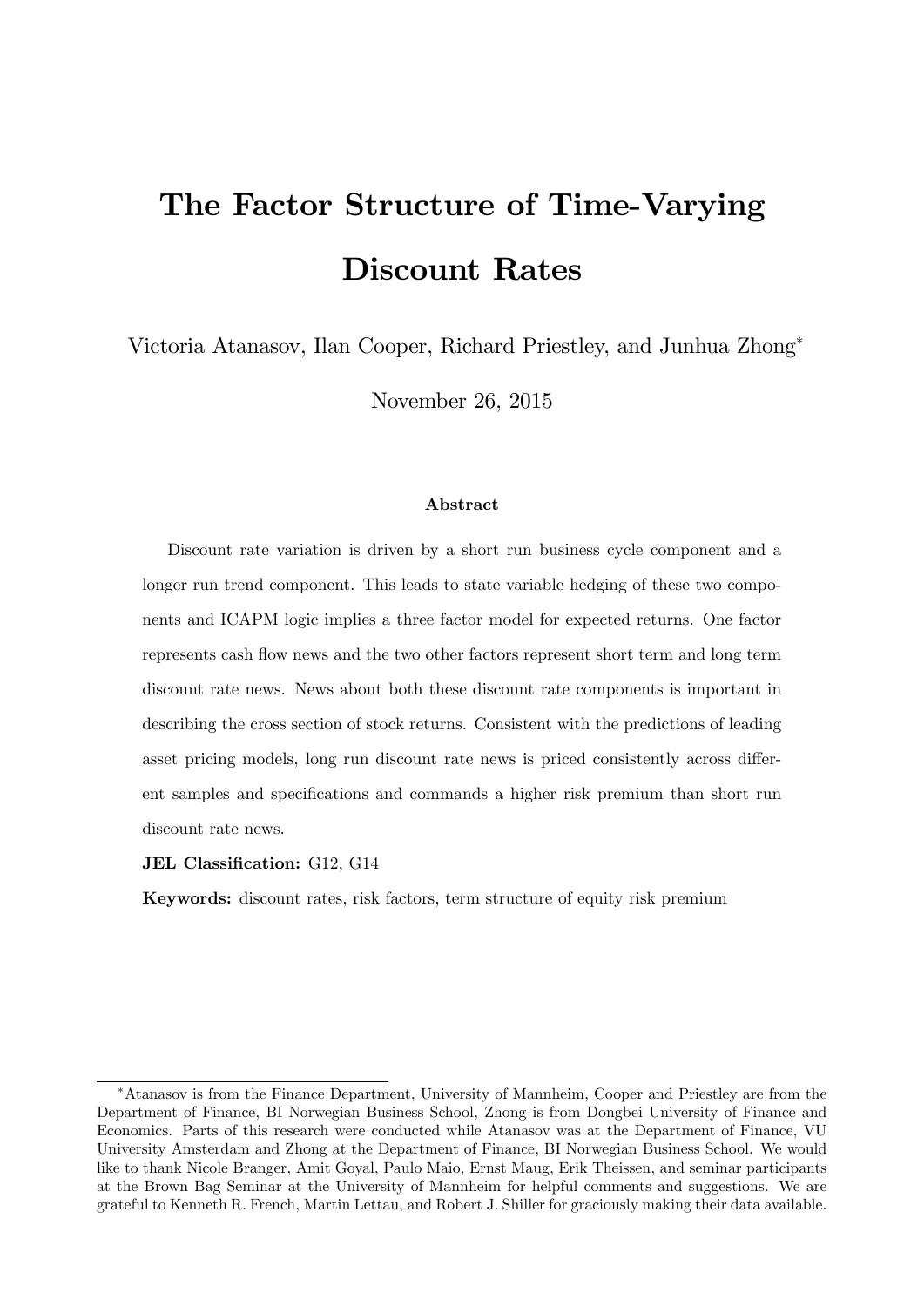# 1 Introduction

Discount rates are time-varying (Cochrane (2011)). This statement is supported by a host of variables that have been shown to predict returns.<sup>1</sup> The extant literature has focussed on which variables better predict returns, why certain variables predict returns, and methodologies to assess in-sample and out-of sample predictability at different horizons. These questions have addressed the issue of *how much* discount rates vary over time.

In this paper, we focus on the information content of different predictor variables of the short end and long end of the term structure of discount rates, and subsequently ask a new question: how does this translate into a factor structure for expected returns? This question is raised in Cochrane's (2011) American Finance Association Presidential address where he asks "what is the factor structure of time varying expected returns?" and he emphasizes that "As we pursue the multivariate forecasting question using the large number of additional forecasting variables, we should look at pricing implications, and not just run short-run R2 contests". This paper is an attempt to address this question.

If there exists discount rate variation it will lead to state-variable hedging. Campbell and Vuolteenaho (2004) estimate a two factor intertemporal capital asset pricing model (ICAPM) where news about discount rates and cash flows is important in describing the cross section of stock returns. However, the empirical evidence suggests that discount rate variation is different in the short-run and in the long-run. Figure 1 provides a simple means to understand this. Motivated by Cochrane (2011), we plot the actual returns and Ötted values from a regression of returns on lagged values of Lettau and Ludvigson's (2001) consumption-wealth ratio, cay, and the log dividend price ratio,  $dp$ , using one-quarter, ten-year, fifteen-year,

<sup>1</sup>Stock return predictability is now established as a fact. Campbell and Shiller (1988), Fama and French (1988), and Lamont (1998) and Rangvid (2005) document stock return predictability using either dividends, earnings or GDP, scaled by prices. Campbell (1987), Fama and French (1989), Hodrick (1992), and Keim and Stambaugh (1986) show that stock returns are predictable using interest rate variables. Lettau and Ludvigson (2001) show that aggregate consumption, asset holdings, and labor income share a common trend, but may deviate substantially from one another in the short term, yielding stock return predictability. Cooper and Priestley (2009) show that the output gap can predict stock returns at business cycle frequencies. Santos and Veronesi (2006), Piazzesi, Schneider and Tuzel (2006), and Lustig and Van Nieuwerburgh (2006) develop models where either labor income or housing wealth variables can predict stock returns.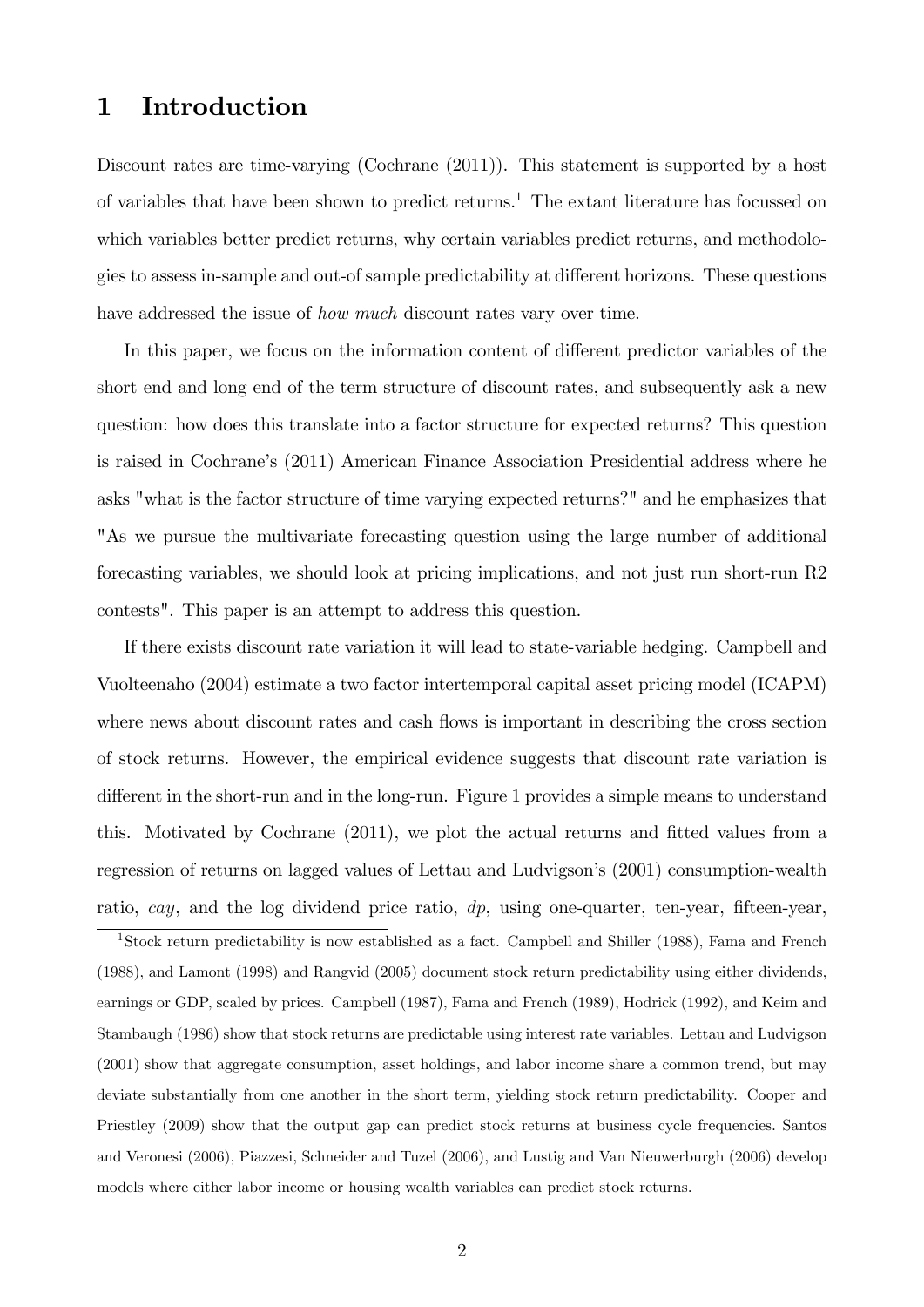and twenty-year returns. Up to the five-year horizon, cay dominates the return forecast and compared to forecasts based on dp; adds volatility to predicted returns. By contrast, at longer horizons cay loses its forecasting power whereas dp gains in importance and the volatility of stock return becomes lower. This suggests a term structure of discount rates where there are more volatile business cycle variations in discount rates at short horizons and smoother variations in the long term trend of discount rates.

What are the pricing implications of this pattern in discount rate variation? If investors care about discount rate changes at different horizons, then revisions in forecasts of both future short term and long term returns should capture intertemporal hedging effects. In this case assets' exposures to changes in the business cycle and trend components of discount rates arise as important determinants of average returns. In particular, Merton's (1973) ICAPM logic leads to three factors in the cross section of expected excess returns: a short run discount rate factor, a long run discount rate factor, and a cash flow factor. This paper's contribution is to investigate empirically if discount rate variation at different horizons is a source of priced risk.

We show that time-series predictability at different horizons gives rise to additional factors in the cross-section of expected returns. The paper's main findings can be summarized as follows. There are two separate sources of discount rate risk that emanate from short term return predictability and long term return predictability. Both discount rate news components derived from a VAR for stock returns that picks out these two effects separately are important in describing the cross section of stock returns. We find that news about long term discount rates commands a price of risk of 5.1% per annum which is economically and statistically greater than the price of risk associated with short term discount rate news. The latter is rewarded with a premium of about 3% per annum. The estimated risk premium attached to cash flow news is  $5.7\%$  per annum.

These findings are reinforced when we sort stocks into portfolios based on their exposures to different types of news. For example, the average return differential between the 5th (high exposure) and the 1st (low exposure) quintiles of stocks sorted on exposure to longer term discount rate news is about 4.4% and the corresponding number for short term discount rate news is close to 3% in annual terms. Double sorting portfolios by their exposure to short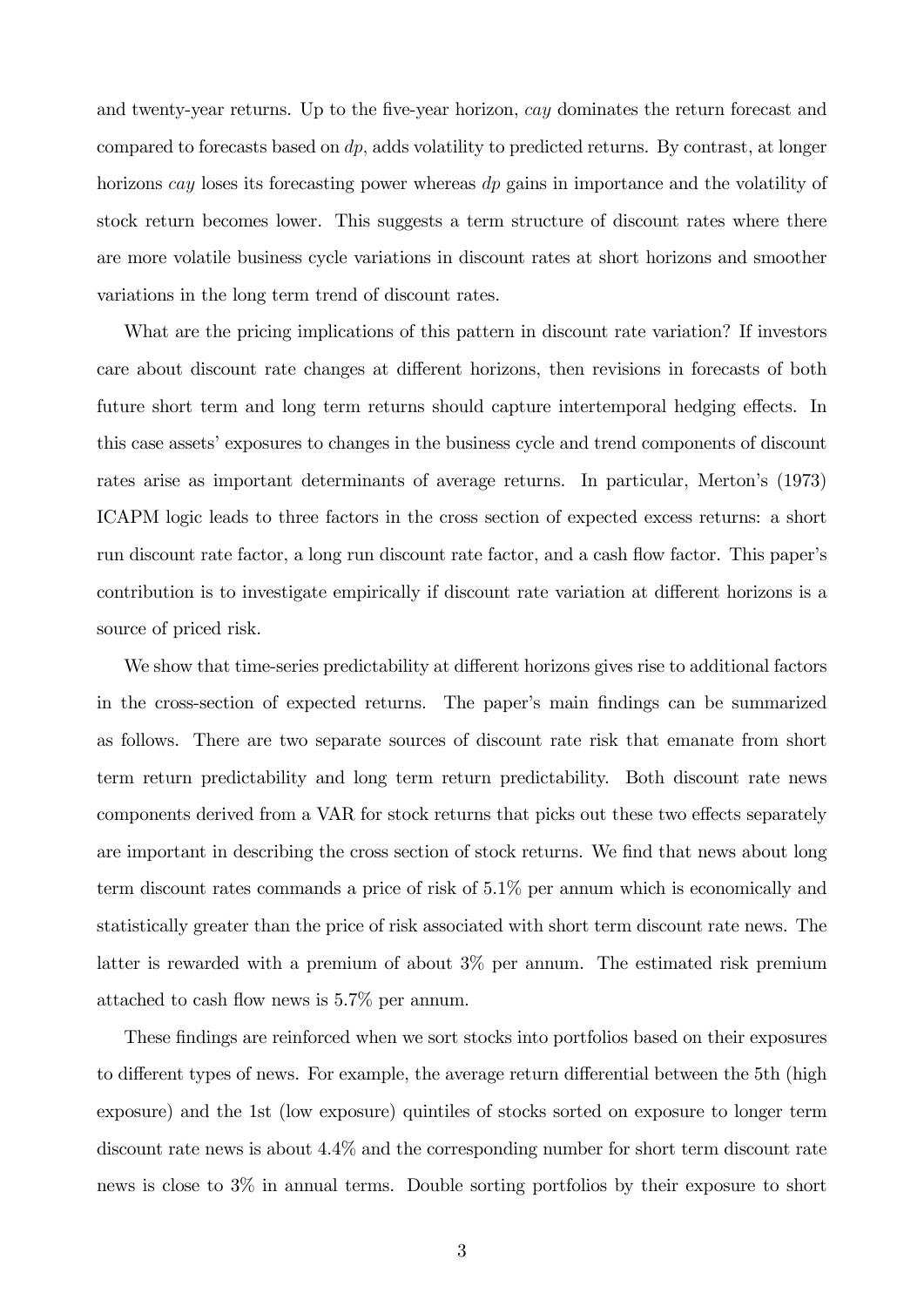and long term discount rate risk confirms that exposure to long term discount rate risk is associated with higher expected returns than exposure to short term discount rate risk.

Overall, the long term discount rate risk factor is priced most consistently across different samples and specifications we examine. Long duration assets have higher exposure to longterm discount rate shocks. Thus, our results imply that long-term cash flows are perceived by investors as riskier than short-term cash flows.

Using data from derivatives markets to recover the prices of dividend strips on the aggregate stock market, van Binsbergen, Brandt, and Koijen (2012) Önd that short-term dividends have a higher risk premium than long-term dividends. Our results have different implications that theirs for the term structure of equity risk premium. However, our results appear in line with the predictions of leading asset pricing models, namely the external habit formation model of Campbell and Cochrane (1999) and the long-run risk model of Bansal and Yaron  $(2004)$  which imply an upward-sloping term structure of equity risk premia.<sup>2</sup>

We also find that the cross sectional estimates of the prices of risk differ across size and book to market samples. The price of risk of both discount rate news components is high for small and high book to market firms, and low for large and low book to market firms. Within each category of stocks sorted on their characteristics, we find a pervasive long term discount rate price of risk which is economically and statistically higher than its short term counterpart. Interestingly, we find a particularly strong relation between firm size and short term discount rate risk. Whilst the price of risk associated with short term discount rate news is greater for the lowest market equity firm quintile than it is in the cross section of all stocks, it is typically statistically indistinguishable from zero for the other market equity

<sup>2</sup>Wachter (2006), Lettau and Wachter (2007), and van Binsbergen, Brandt, and Koijen (2012) show that the habit formation model of Campbell and Cochrane (1999) implies that long-horizon assets exhibit greater risk premia than do short horizon assets. van Binsbergen, Brandt, and Koijen (2012) find that the long-run risk model of Bansal and Yaron (2004) also predicts an upward sloping term structure of equity risk premia. Croce, Lettau, and Ludvigson (2015) study the role of information in models with long-run cash flow risk. They find that under full information, i.e. when investors distinguish between short- and long-run risks, the equity term structure slopes up, while limited information can be consistent with a downward-sloping equity term structure. Ai, Croce, Diercks, and Li (2013) argue that a V-shaped term structure of dividends is possible in which dividend yields decrease with maturity up to ten years, and increase afterwards.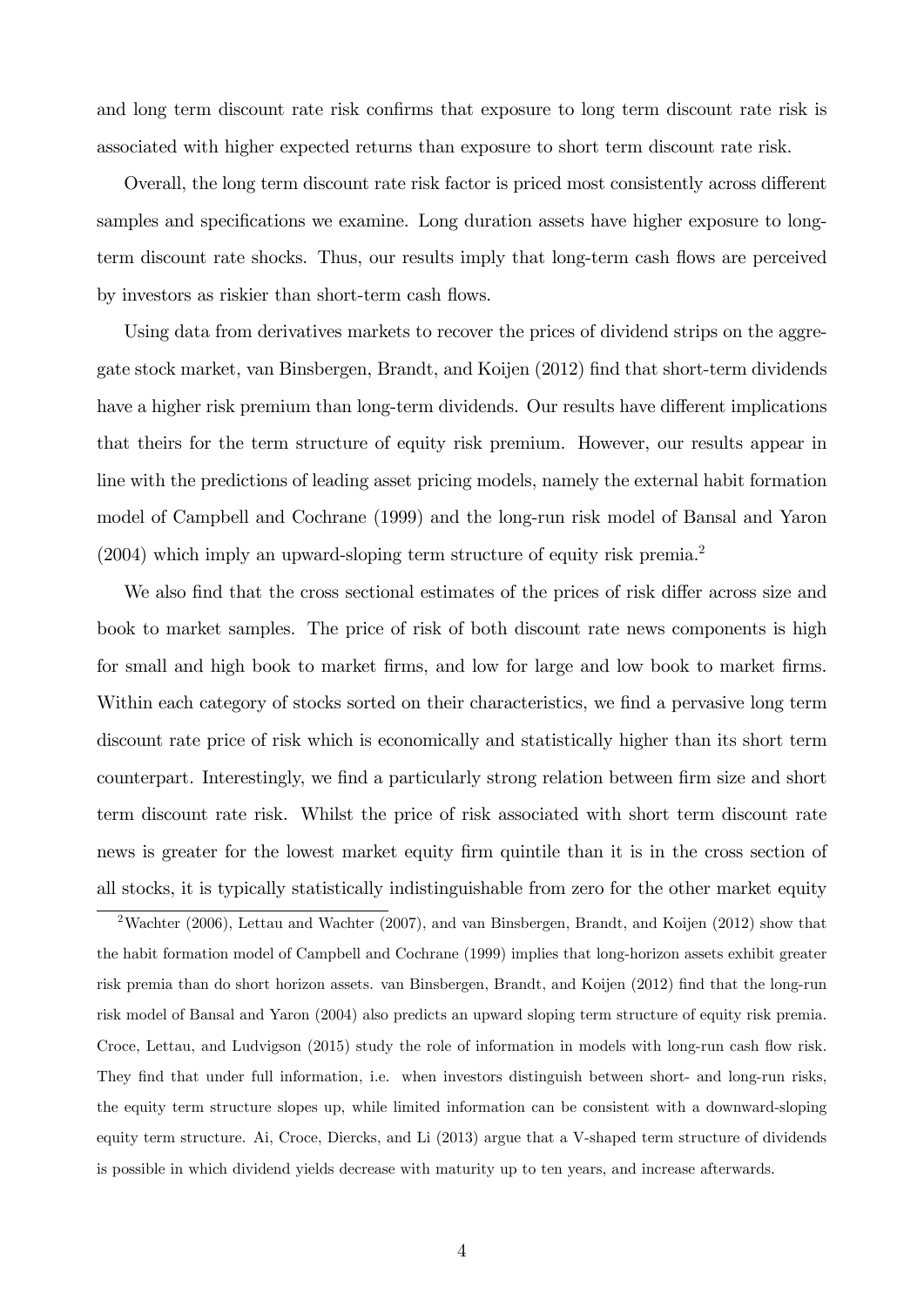firm quintiles. Our results hence suggest that the price of risk associated with short term discount rate news is mostly due to small firms in the sample. This result is consistent with the findings of Perez-Quiros and Timmermann (2000) who show that small firms are more sensitive to credit market conditions in recessions, that is, at business cycle frequencies, when discount rates are high. In contrast, exposure to long run discount rate shocks is priced across all size quintiles.

The economic magnitude of different news components can be judged according to their expected return contributions. These are obtained by multiplying the risk premium for each factor with the appropriate beta. We find that each of the three factors has a positive and statistically significant return contribution. Similar to the patterns we observe in the risk premia, the long term discount rate news has a higher expected return contribution than the short term discount rate news. This pattern becomes more evident when we consider portfolios of stocks sorted on their characteristics. The impact of the long term discount rate factor is higher than that of the short term discount rate factor in each size and book to market equity quintile apart from the 1st (lowest) market equity and 5th (highest) bookto-market equity quintiles of stocks. This indicates that small and value firms have smaller sensitivity to long term discount rate news as opposed to short term discount rate news. In this vein, Lettau and Wachter (2007) show that firms with cash flows weighted more to the present have a low ratio of price to fundamentals and high expected returns relative to assets with a high ratio of price to fundamentals.

Our empirical analysis draws on recent popular studies and employs a VAR approach to model the empirical proxies for discount rate news.<sup>3</sup> This procedure is appealing because it makes an attempt to provide a uniform explanation of the time series and cross sectional variation of stock returns (Campbell (1996)). Moreover, it circumvents the need to forecast dividend growth which is notoriously an uneasy task.<sup>4</sup> The literature has thus far ignored

<sup>4</sup>This approach can be sensitive to the choice of state variables employed to capture the dynamics of returns (Chen and Zhao (2009)). To address this concern, we follow the endorsement of Engsted, Pedersen and Tanggaard (2012) and make an accurate choice of our state variables. In a set of robustness tests, we find

<sup>3</sup>Well known examples include Campbell (1991), Campbell and Ammer (1993), Campbell and Mei (1993), Campbell (1996), Campbell and Vuolteenaho (2004), Bernanke and Kutter (2005), Campbell, Giglio, and Polk (2013), and Campbell, Giglio, Polk, and Turley (2014) among others.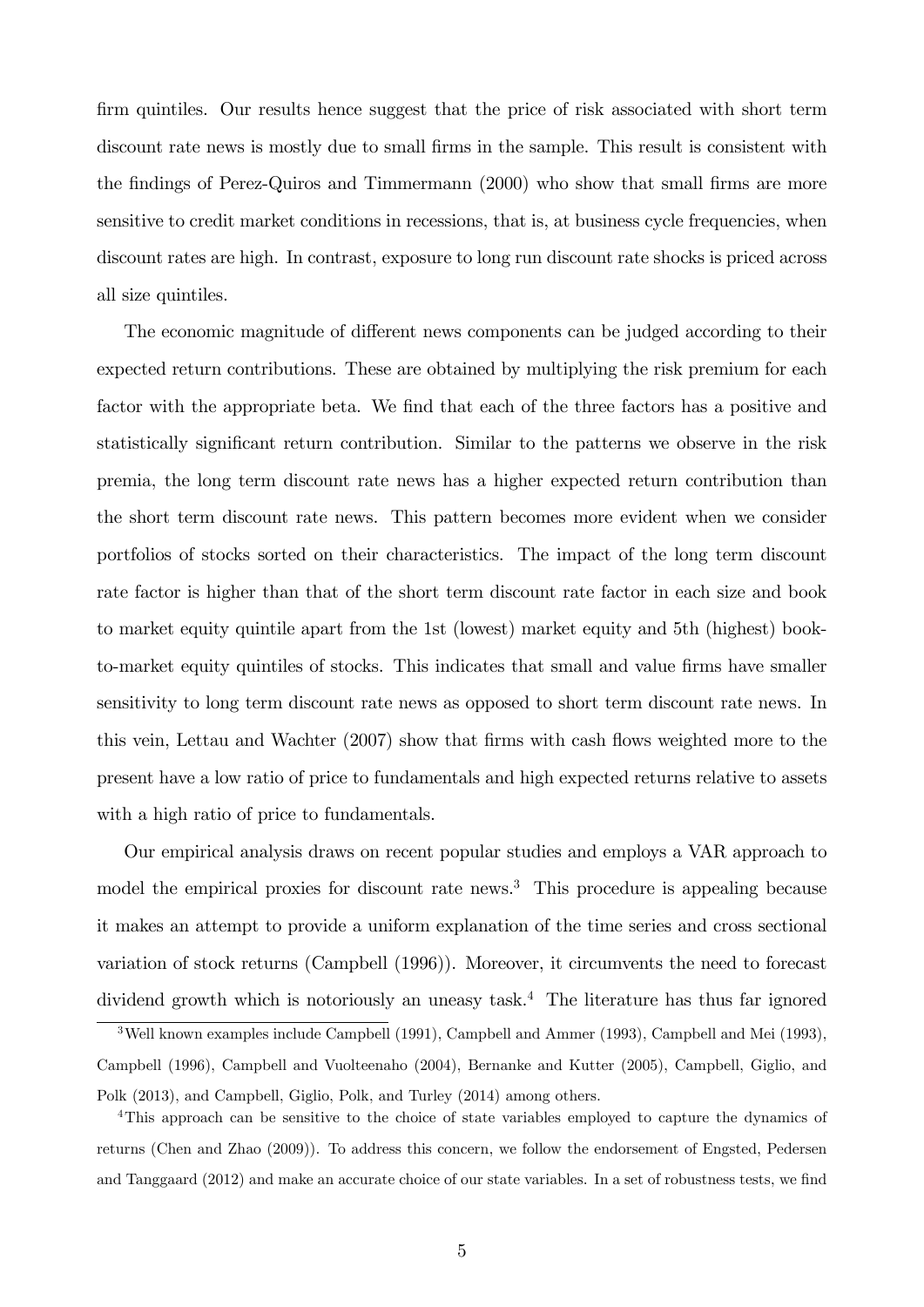the asset pricing implications of the empirical fact that stock returns are predictable at short and long horizons with different variables, suggesting a term structure in discount rates. We exploit this in order to show that there are two discount rate factors and one cash flow factor driving the cross section of stock returns. A thorough understanding of discount rate behavior is important to connect the Öndings that stock returns are predictable at short and long horizons with risk factors that describe the cross section of returns. Our findings provide new insights into discount rate variation and its impact on asset prices.

The remainder of the paper is organized as follows. To motivate our analysis, Section 2 shows that there are different variables which predict returns at short horizons and at long horizons. Section 3 outlines the methodology to extract short-term and long-term discountrate news components. Section 4 describes the data. Section 5 discusses our empirical findings and Section 6 concludes.

# 2 Short-Term and Long-Term Return Predictors

In this section, we examine the predictive power of two theoretically motivated economy-wide instruments, namely the log dividend price ratio,  $dp$ , and the consumption-wealth ratio, cay. We first outline the theoretical underpinning for the forecasting power of these two variables. Then we examine empirically their forecasting power for US equity stock returns over the period from 1952 to 2013.

# 2.1 Theoretical Motivation

The theoretical rationale for the predictive ability of dividend yields dates back to the late 1980s. Using a first-order Taylor expansion, Campbell and Shiller (1988) approximate the log one-period return,  $r_t = \ln (P_{t+1} + D_{t+1}) - \ln (P_t)$ , where  $P_t$  is the price, and  $D_t$  is the that our conclusions are consistent across different specifications, estimation methodologies and sub samples we examine. Our results hold irrespectively of the selected return predictors, the sample period used to back out the news, the choice of the window length used to compute time-varying betas and the values of parameters used to derive the empirical news proxies. Long run discount rate news is priced consistently across different samples and specifications and commands a higher risk premium than short run discount rate news.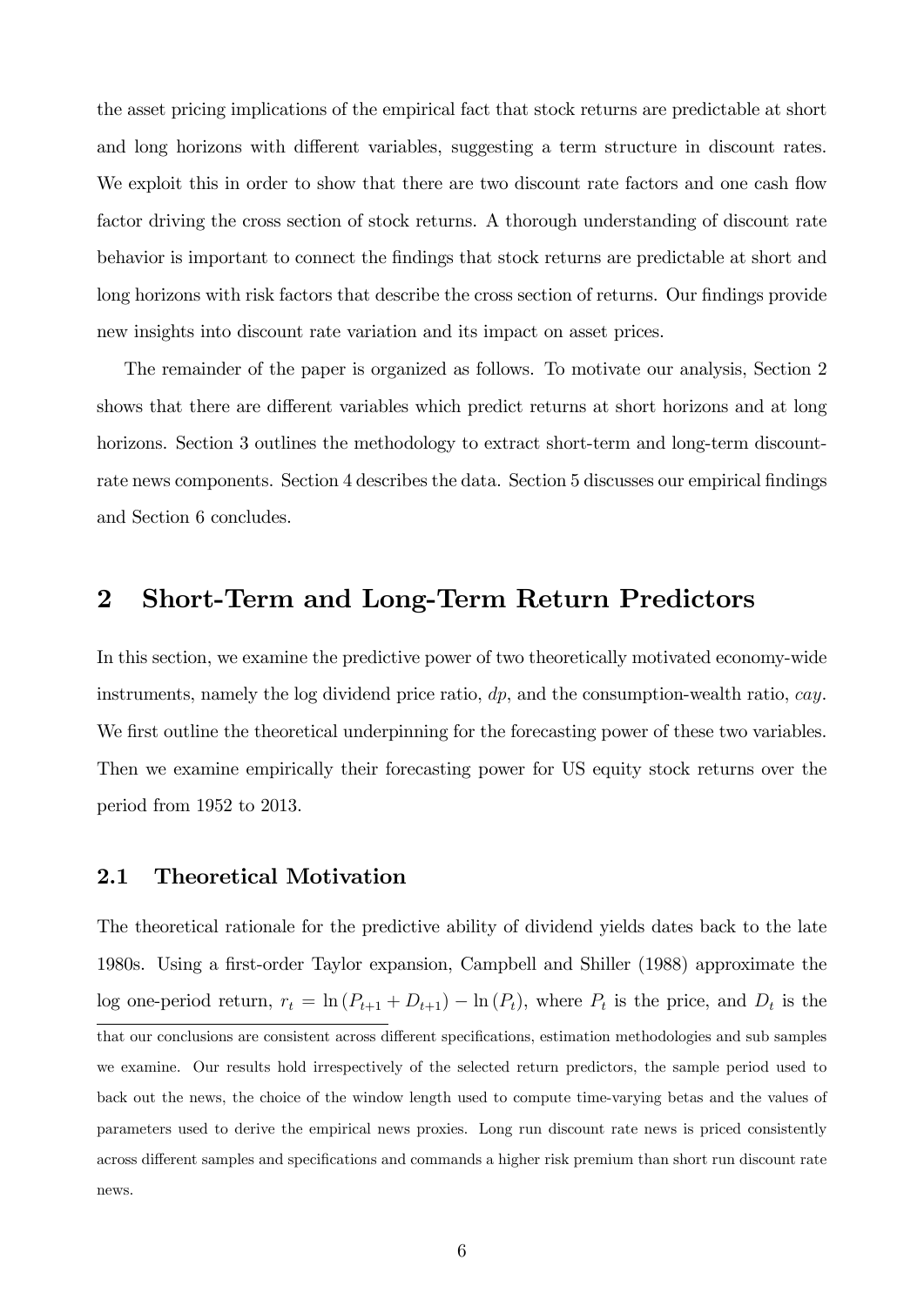dividend, around the mean log dividend-price ratio,  $(\overline{d_t - p_t})$ , to show that log returns can be approximated as  $r_t \approx k + \rho p_{t+1} + (1 - \rho)d_{t+1} - p_t$ , where  $\rho$  and k are parameters in the linearization defined by  $\rho \equiv 1/\left(1 + \exp\left(\overline{d_t - p_t}\right)\right)$  and  $k \equiv -\log \rho - (1 - \rho)\log(1/\rho - 1)$ and lowercase letters are used for logs. Solving forward this identity iteratively and imposing a transversality condition that  $\lim_{j\to\infty}\rho^j(d_{t+j} - p_{t+j}) = 0$ , the authors manifest that the log price-dividend ratio is determined by the expected discounted value of future dividend growth and returns:

$$
p_t - d_t \approx \frac{k}{1 - \rho} + E_t \sum_{j=0}^{\infty} \rho^j \left[ \Delta d_{t+1+j} - r_{t+1+j} \right],
$$
 (1)

where  $E_t$  denotes a rational expectation formed at the end of period t and  $\Delta$  is a one-period backward difference. This approximation becomes more accurate at longer horizons.

Equation (1) says that the log price-dividend ratio is high when dividends are expected to grow rapidly, or when future stock returns are expected to be low. Time variability in dividend yields can hence be attributed to the variation in expected cash flow growth rates or expected future risk premia. Because the dividend yield is a weak forecaster of dividend growth, changes in dividend yield are commonly related to revisions in expectations about future returns (Campbell (1991) and Cochrane (1992)). Campbell and Shiller (1988), Fama and French (1988) and many others document the forecasting potential of dividend yields for excess returns, in particular at longer horizons.<sup>5</sup>

Campbell and Mankiw (1989) apply a similar approximation to the intertemporal budget constraint of a consumer,  $W_{t+1} = (1 + R_{t+1})(W_t - C_t)$ , where  $C_t$  is consumption,  $W_t$  is wealth, and  $R_t$  is a time-varying risky return. Assuming that the consumption-wealth ratio is stationary, Campbell and Mankiw (1989) rewrite the budget constraint as  $\Delta w_{t+1} \approx \kappa +$  $r_{t+1} + (1 - 1/\delta) (c_t - w_t)$ , where  $\delta$  is the steady-state ratio of new investment to total wealth,  $(W - C)/W$ , and  $\kappa$  is a constant. By solving this difference equation forward, the following

 $5$ Keim and Stambaugh (1986), Fama and French (1988) and Goyal and Welch (2003) among others find that aggregate dividend yields strongly predict equity and bond returns. Ang and Bekaert (2007) warn, however, that the statistical evidence for return predictability can depend critically on the choice of standard errors and show that the predictive ability of the dividend yield is considerably enhanced in bivaraite regressions with the short rate.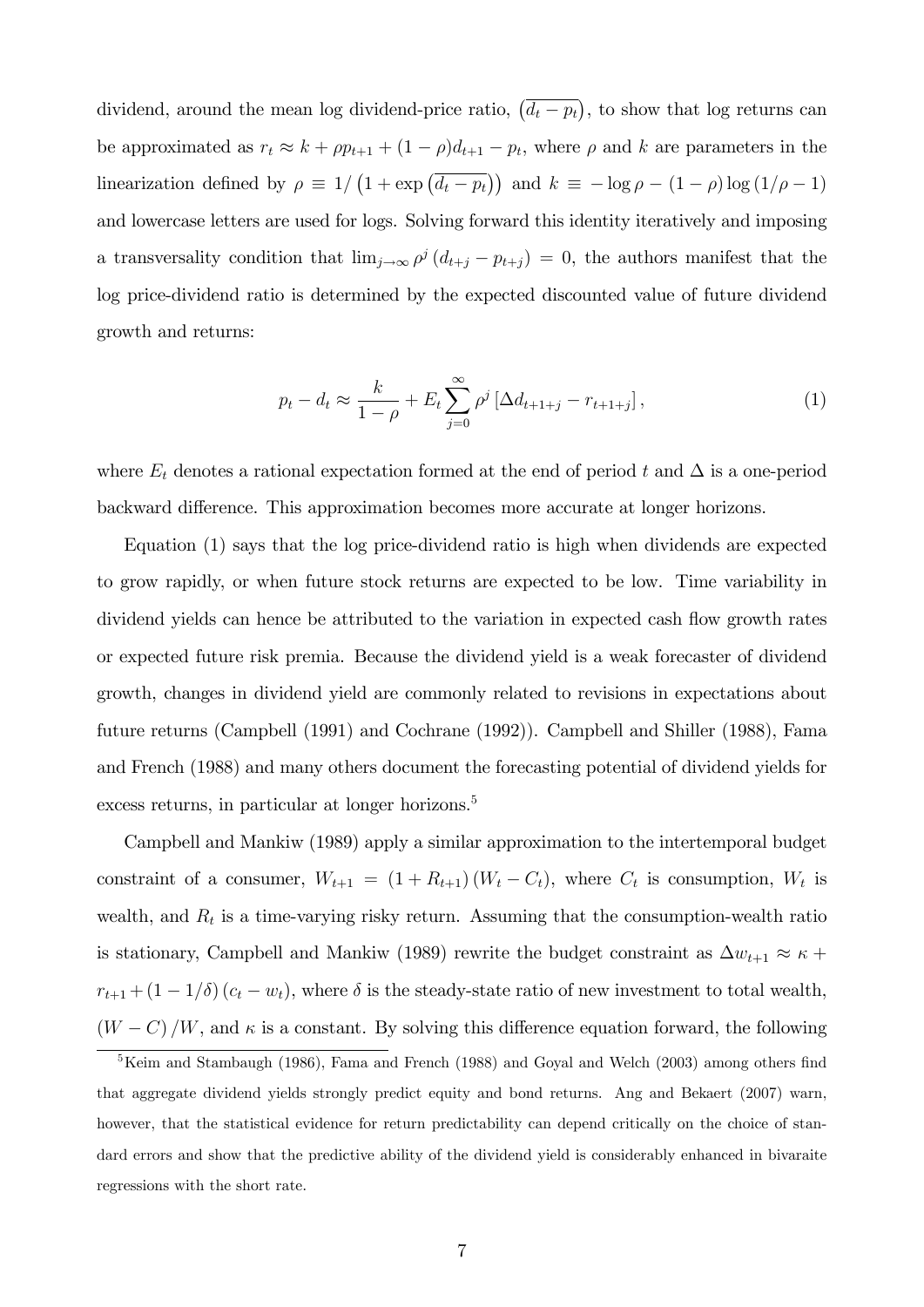expression for the log consumption-wealth ratio obtains:

$$
c_t - w_t \approx E_t \sum_{j=1}^{\infty} \delta^j \left( r_{t+j} - \Delta c_{t+j} \right) + \frac{\delta \kappa}{1 - \delta}.
$$
 (2)

This equation highlights the forward-looking nature of the consumption-wealth ratio by relating it to future expected returns on aggregate wealth (or on the market portfolio) and consumption growth rates.

Despite its theoretical purity, the formulation in equation (2) is not straightforward to apply in the empirical sense because aggregate wealth and human wealth, in particular, cannot be directly observed. Lettau and Ludvigson (2001) overcome this obstacle by linking the stock of human wealth to labor income. They show that consumption, asset wealth and labour income share a common trend, but may deviate from each other in the short run. The residual from a cointegrating relation between these variables labelled as cay, captures the predictive component for future returns. The economic intuition is simple. When future returns are expected to be high, investors who wish to maintain smooth consumption intertemporally will increase their consumption out of current wealth and labour income, which will shift the level of consumption above its common trend with the wealth components. Lettau and Ludvigson  $(2001)$  show that *cay* is a strong predictor of both real stock returns and excess returns over a Treasury bill rate. Specifically, *cay* outperforms the dividend yield, the dividend payout ratio, and several other popular forecasting variables at short and intermediate horizons.

## 2.2 Predictive Regressions

Previous work indicates that *cay* captures short-term discount rate movements and has explanatory power for short-horizon returns, but very little for long-term returns and long-term dividend growth (Lettau and Ludvigson (2005)). Cochrane (2011) conjectures that cay helps predict one-year returns without much changing long-term expected returns, if it has an o§setting e§ect on returns with horizons longer than one-year. Cochrane (2011) also shows that shocks to cay bring about a shift in expected returns from the distant future to the near term and labels it the shift to the term structure of risk premia.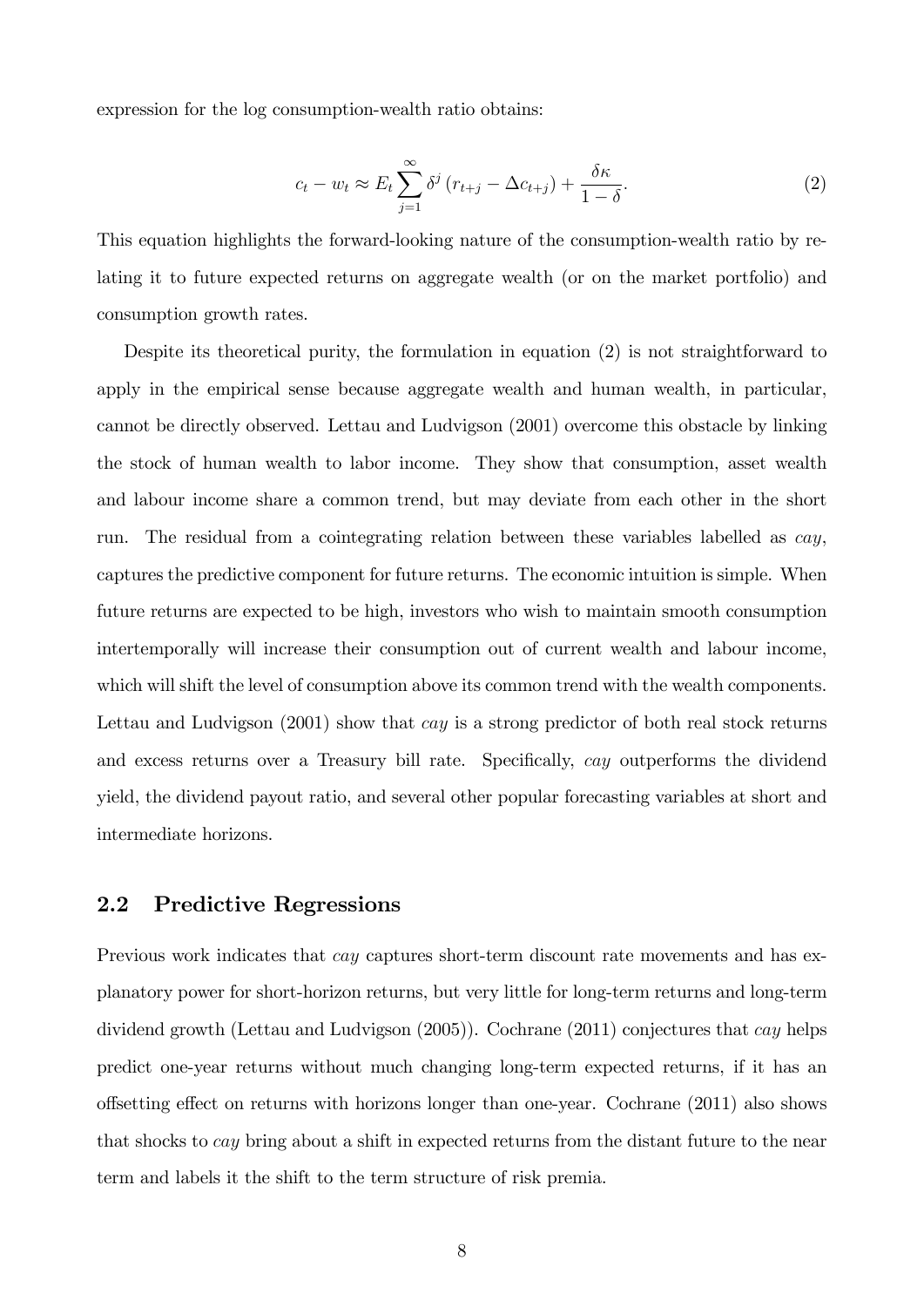In contrast to  $cay$ , the dividend-price ratio  $dp$ , matches expected long-horizon returns very well (Cochrane, 2011). It captures the long-term movement in equity returns, driven possibly by innovations in technology or demographic changes (see, for example, Lochester (2009) and Favero, Gozluklu, and Tamoni (2011)).

As formalized in equation  $(1)$ , the dividend-price ratio is interpreted as reflecting the outlook for dividends and/or the rate at which future dividends are discounted to today's price. Changes in  $dp$  forecast significant persistent changes in expected stock returns. Campbell, Lo, and MacKinlay (1997) emphasize that  $dp$  is a better proxy for expectations of long-horizon returns than for expectations of short-horizon returns.

In the following, we investigate the relative predictive power of cay and  $dp$  for quarterly returns and returns at longer horizons. We consider univariate regressions of the form

$$
r_{m,t+1}^{e,(h)} = a_0^{(h)} + a_1^{(h)} \times cay_t + \varepsilon_{t+1}^{(h)}
$$
\n(3)

and

$$
r_{m,t+1}^{e,(h)} = b_0^{(h)} + b_1^{(h)} \times dp_t + \varepsilon_{t+1}^{(h)}.
$$
\n(4)

In equations (3) and (4),  $r_{m,t+1}^{e,(h)}$  denotes the log excess return on the value-weighted CRSP index over the risk-free rate at time  $t + 1$  over a horizon of h quarters,  $a_1^{(h)}$  and  $b_1^{(h)}$  are h horizon slope coefficients, and  $a_0^{(h)}$  and  $b_0^{(h)}$  are the respective intercepts.

Table 1 summarizes the results of long-horizon predictive regressions. For each time horizon, the table reports the regression coefficients along with their Hansen-Hodrick (1980) corrected t-statistics in parentheses. Our estimates in Column I of Table 1 illustrate that cay is a strong predictor of future market returns at short and medium term horizons. First, the forecasting power of cay is pronounced already for quarterly returns as indicated by the first row in Column I: Variation in the consumption-wealth ratio explains roughly 1.30% of changes in future market returns with a t-statistic of  $2.01$ . As the horizon increases, the predictive ability of  $cay$  improves both in economic and statistical terms. The coefficient of cay increases from  $0.62$  for quarterly returns to 6.79 for five-year returns and reaches its maximum at horizons of between five and six years. This increase in predictive power is associated with a rise in the adjusted  $\overline{R}^2$  statistic. Second, although cay has a dramatic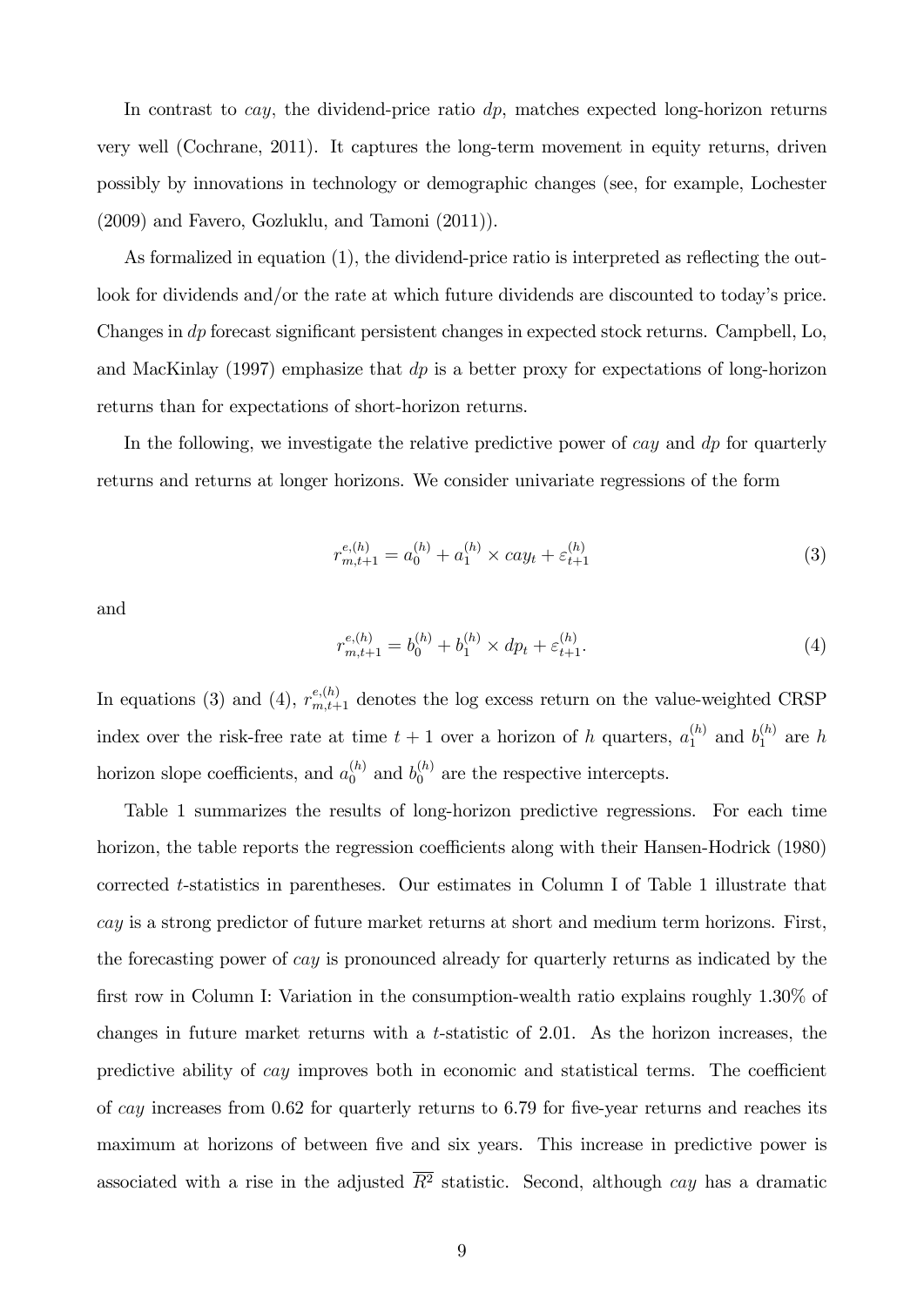effect on short- to medium-term return forecasts, its predictive power diminishes for longer horizon returns. The coefficients in Column I become smaller for horizons beyond five years, and there are similar patterns in the t-values and the measures of fit. At horizons of about 20 years, the coefficient in the predictive regression in equation  $(3)$  becomes economically and statistically close to zero. Furthermore, the point estimates go the "wrong" way for longer period returns of more than 20 years. Then high consumption-wealth ratio signals low returns, in contrast to the theoretical prediction.

Column II of Table 1 presents the results of predictive regressions with the dividend-price ratio. At the quarterly horizon,  $dp$  captures less variation in expected returns than cay, and its statistical significance is low with a  $t$ -ratio of 1.59. The forecasting potential of the dividend-price ratio becomes more pronounced at longer horizons. The slope coefficients and adjusted  $\overline{R^2}$ s rise with the horizons and the predictive power of dp persists also for holding period returns of more than 20 years. This result is in stark contrast to the evidence reported for cay whose forecasting power diminishes after five years. For example, cay explains up to  $22\%$  of the variation in future returns at short- and medium-term horizons whereas  $dp$  can capture up to 50% of changes in expected stock returns at horizons of about 18-20 years. Comparing these univariate forecasting regressions, cay tends to outperform dp at short horizons, they have similar forecasting power at medium-term horizons, and dp outperforms cay in the long horizon regressions.<sup>6</sup>

The different roles of *cay* and  $dp$  in forecasting stock returns are captured in Figure 1 which plots the actual and fitted excess returns for  $1-$ ,  $40-$ ,  $60-$ , and  $80-$ quarter horizons, respectively. The forecasting power of  $cay$  and  $dp$  is different in the following respects:  $cay$ helps to forecast business cycle frequency "wiggles", but has no effect on the "trend", similar to evidence reported in Cochrane (2011). This kind of predictive power of cay persists up to the horizon of five to six years. However, when the horizon is prolonged, the difference between cay and dp in terms of their predictive power becomes pronounced even stronger. At horizons of beyond 15 years,  $cay$  has virtually a zero effect on return forecasts. Over 15-year

<sup>&</sup>lt;sup>6</sup>We find similar evidence in forecasts based on bivariate regressions with *cay* and  $dp$  (unreported). The adjusted  $R^2$ s increase from slightly more than  $2\%$  for quarterly returns to close to 55% at horizons of about 15 years, and stagnate in the range of 40-50% for longer-term returns.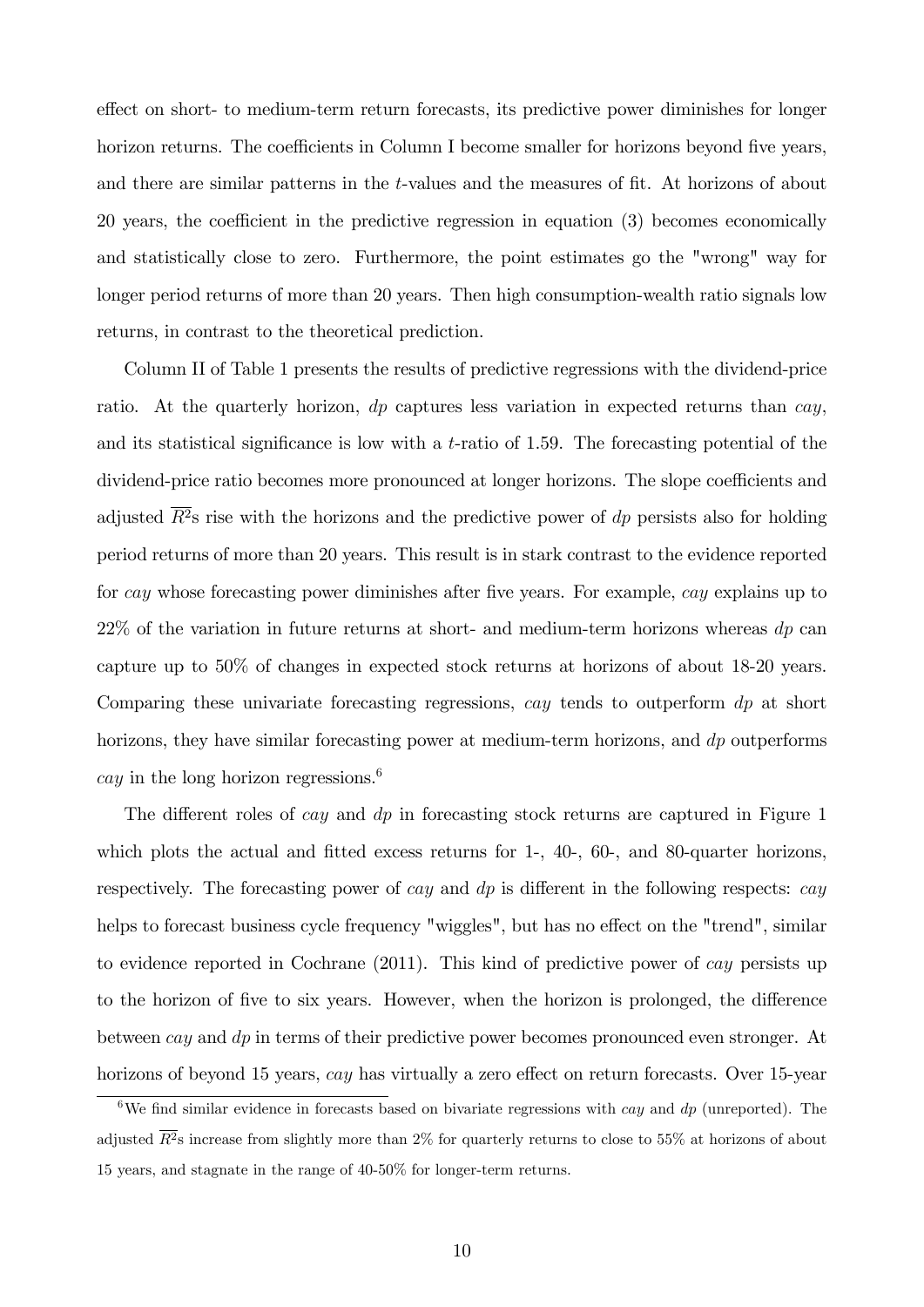horizons and longer, adding *cay* does not improve the predictability relative to that based on  $dp$  alone. Based on unreported results, the fitted returns generated by univariate  $dp$  forecasts and bivariate forecasts with *cay* and dp, merely overlap.

The empirical evidence in this section provides us with a yardstick to correctly capture short-term and long-term variation in future expected market returns. In the following, we examine the impact of the time-varying structure of market discount rates on risk premia in the stock market.

# 3 Cash-Flow, Short-Term and Long-Term Discount-Rate Risks

# 3.1 Permanent and Transitory Return Components

A simple present value formula states that changes in asset prices should be associated with changes in expectations of future cash flows, time-varying discount rates, or both (Campbell and Shiller (1988)). Elaborating on this insight, Campbell (1991) shows that the unexpected market return can be decomposed into news about future dividend growth (cash flows) and news about future returns (discount rates):

$$
r_{m,t+1} - E_t r_{m,t+1} \approx (E_{t+1} - E_t) \sum_{j=0}^{\infty} \rho^j \Delta d_{t+1+j} - (E_{t+1} - E_t) \sum_{j=1}^{\infty} \rho^j r_{m,t+1+j}
$$
  

$$
\equiv \eta_{cf,t+1} - \eta_{dr,t+1}, \tag{5}
$$

where the term  $\eta_{cf,t+1}$  denotes news about future cash flows, i.e. revisions in expectations about future dividend growth, and the term  $\eta_{dr,t+1}$  denotes news about future discount rates, i.e. revisions in expectations about future returns. As argued by Campbell and Vuolteenaho (2004), these two components can be interpreted approximately as permanent and transitory shocks to wealth. Returns generated by cash flow news are associated with a capital gain/loss and are not reversed. By contrast, returns generated by discount rate news are offset in the future because a rise in discount rates leads to a capital loss and vice versa. Therefore, a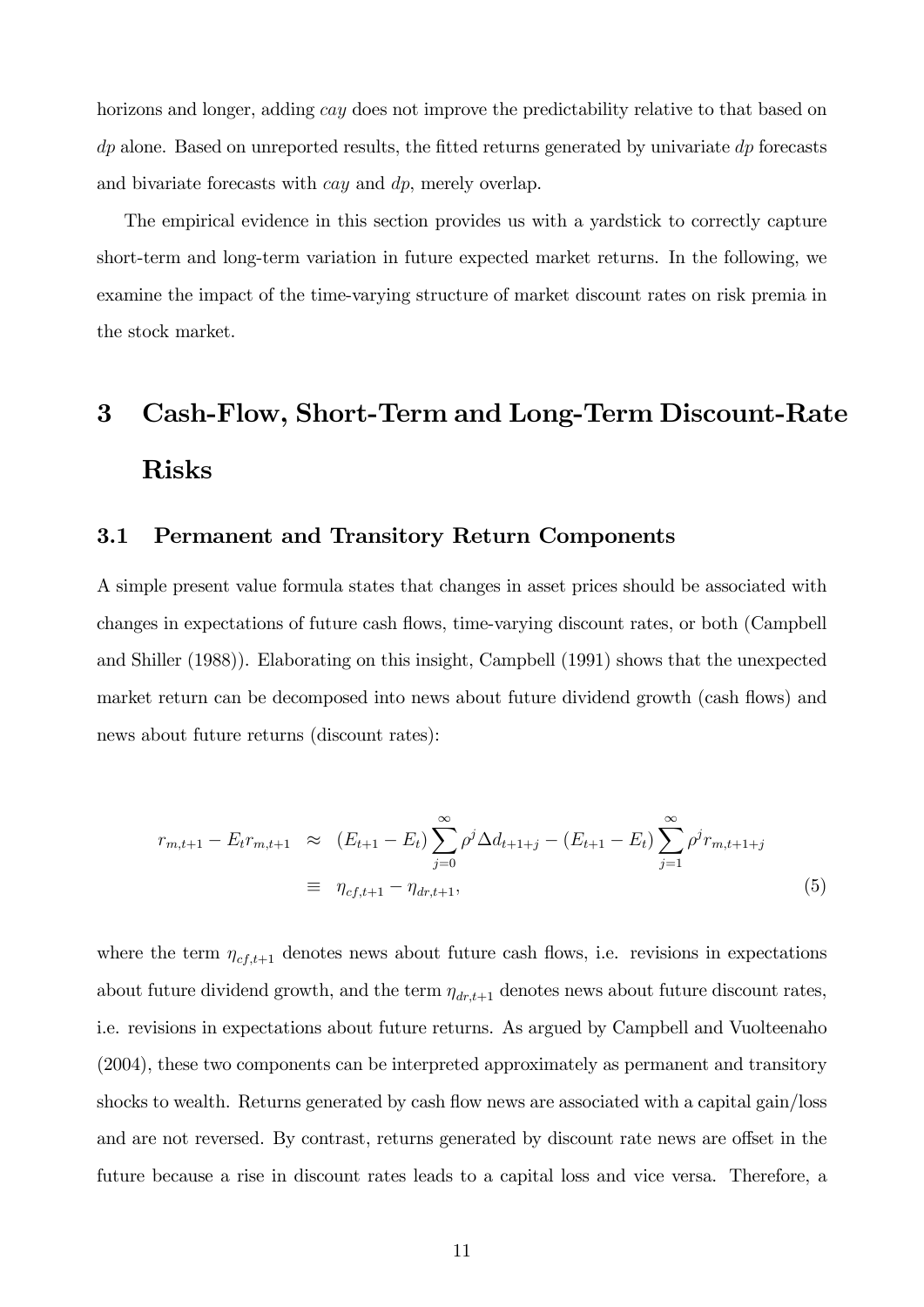conservative long-term investor is generally more adverse to cash-flow risk exposure than to risk stemming from unexpected changes in discount rates.

Campbell (1991) suggests using a vector autoregressive (VAR) model to measure cash flow and discount rate news in the data. Empirically, this approach implies that we first estimate the terms  $E_t r_{m,t+1}$  and  $(E_{t+1} - E_t) \sum_{j=1}^{\infty} \rho^j r_{m,t+1+j}$  and then use the actual return realizations to back out the cash flow news in equation  $(5)$ .

In our analysis, we follow Campbell and Vuolteenaho (2004) and assume that the data are generated by a first-order vector autoregressive (VAR) model

$$
\mathbf{z}_{t+1} = \mathbf{a} + \mathbf{\Gamma} \mathbf{z}_t + \mathbf{u}_{t+1} \tag{6}
$$

where  $z_{t+1}$  is a m-by-1 state vector with  $r_{t+1}$  as its first element, a and  $\Gamma$  are m-by-1 vector and m-by-m companion matrix of constant parameters, and  $\mathbf{u}_{t+1}$  is an i.i.d. m-by-1 vector of shocks.<sup>7</sup>

Given the process in (6), the discount-rate news can be written as

$$
\eta_{dr,t+1} = \mathbf{e} \mathbf{1}' \rho \mathbf{\Gamma} \mathbf{\Phi} \mathbf{u}_{t+1},\tag{7}
$$

where  $\mathbf{\Phi} \equiv (\mathbf{I} - \rho \mathbf{\Gamma})^{-1}$ , and **e1** denotes an *m*-by-1 vector whose first element is unity and the remaining elements are all zero.  $e1/\rho\Gamma\Phi$  captures the long-run significance of each individual VAR shock to expected returns. The greater the absolute value of a variable's coefficient in the return predictive regression, i.e. the first row of  $\Gamma$ , the greater the weight of this variable in the discount-rate news formula. Furthermore, the term  $\Phi$  guarantees that more persistent variables receive more weight.

The cash-flow news can be backed out as a residual:

$$
\eta_{cf,t+1} = (\mathbf{e}\mathbf{1}' + \mathbf{e}\mathbf{1}'\rho \mathbf{\Gamma}\mathbf{\Phi})\mathbf{u}_{t+1}.
$$
\n(8)

The VAR approach has three main advantages. First, as noted by Campbell (1996) it links the

 $7$ As discussed by Campbell and Shiller (1988), the assumption that the VAR is first-order is not restrictive, since this formulation allows for higher-order models by stacking lagged values into the state vector.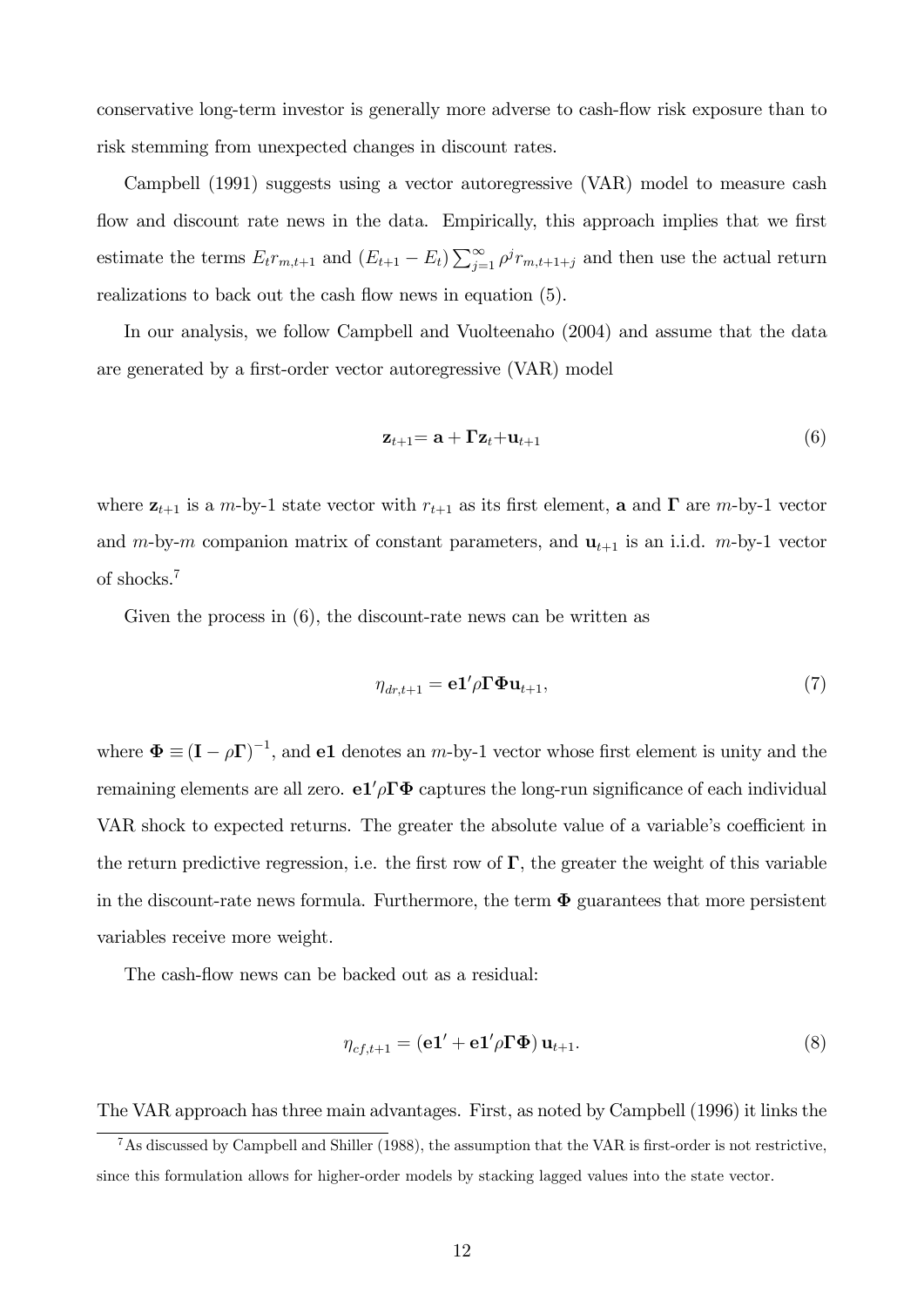vast time-series literature on predictability to the cross-sectional literature. Second, one does not necessarily need to understand short-term dynamics of dividends which are notoriously difficult to predict. Third, this approach yields results that are almost identical to those derived from forecasting cash flows directly based on the same information set and provided that the dividend yield is included in the set of state variables and the VAR generates reliable return forecasts (Engsted, Pedersen, and Tanggaard (2012) and Campbell, Giglio, and Polk  $(2013)$ .

# 3.2 The Intertemporal CAPM

Assuming an infinitely lived investor with recursive preferences proposed by Epstein and Zin (1989, 1991), Campbell (1993) derives an approximate discrete-time version of Mertonís (1973) ICAPM. The model's central pricing relation is based on a first-order Euler equation that relies on time preference parameter  $\delta$  and distinguishes between the coefficient of relative risk aversion  $\gamma$  and the elasticity of intertemporal substitution (EIS)  $\varphi$ . When asset returns and consumption growth are jointly conditionally homoscedastic and lognormally distributed, consumption can be substituted out from the budget constraint, and risk premia can be approximated as a function of the coefficient of relative risk aversion and a discount coefficient  $\rho$ . This approximation is sufficiently accurate if  $\varphi = 1$ ,  $\rho = \delta$  and the optimal consumption-wealth ratio is conveniently constant. Assuming further that a well-diversified market portfolio is a good proxy for the optimal portfolio of a long-horizon investor, the risk premium on any asset  $i$  satisfies

$$
E_t(r_{i,t+1}) - r_{t+1}^f + \frac{\sigma_{i,t}^2}{2} = \gamma Cov_t(r_{i,t+1}, r_{m,t+1} - E_t(r_{m,t+1})) + (1 - \gamma)Cov_t(r_{i,t+1}, -\eta_{dr,t+1}), \tag{9}
$$

where  $r<sup>f</sup>$  is the risk-free rate,  $\sigma_i^2$  denotes the asset's variance, i.e. the Jensen's inequality effect, and  $\eta_{dr}$  is the same as above. In the case of  $\gamma = 1$ , equation (9) reduces to the static CAPM framework.

Using simple expected returns,  $E_t\left(R_{i,t+1} - R_{t+1}^f\right)$ , instead of log returns,  $E_t(r_{i,t+1})$  –  $r_{t+1}^f + \frac{\sigma_{i,t}^2}{2}$ , and exploiting the approximation in equation (5), Campbell and Vuolteenaho (2004) show that asset returns can be related to two fundamental sources of risk captured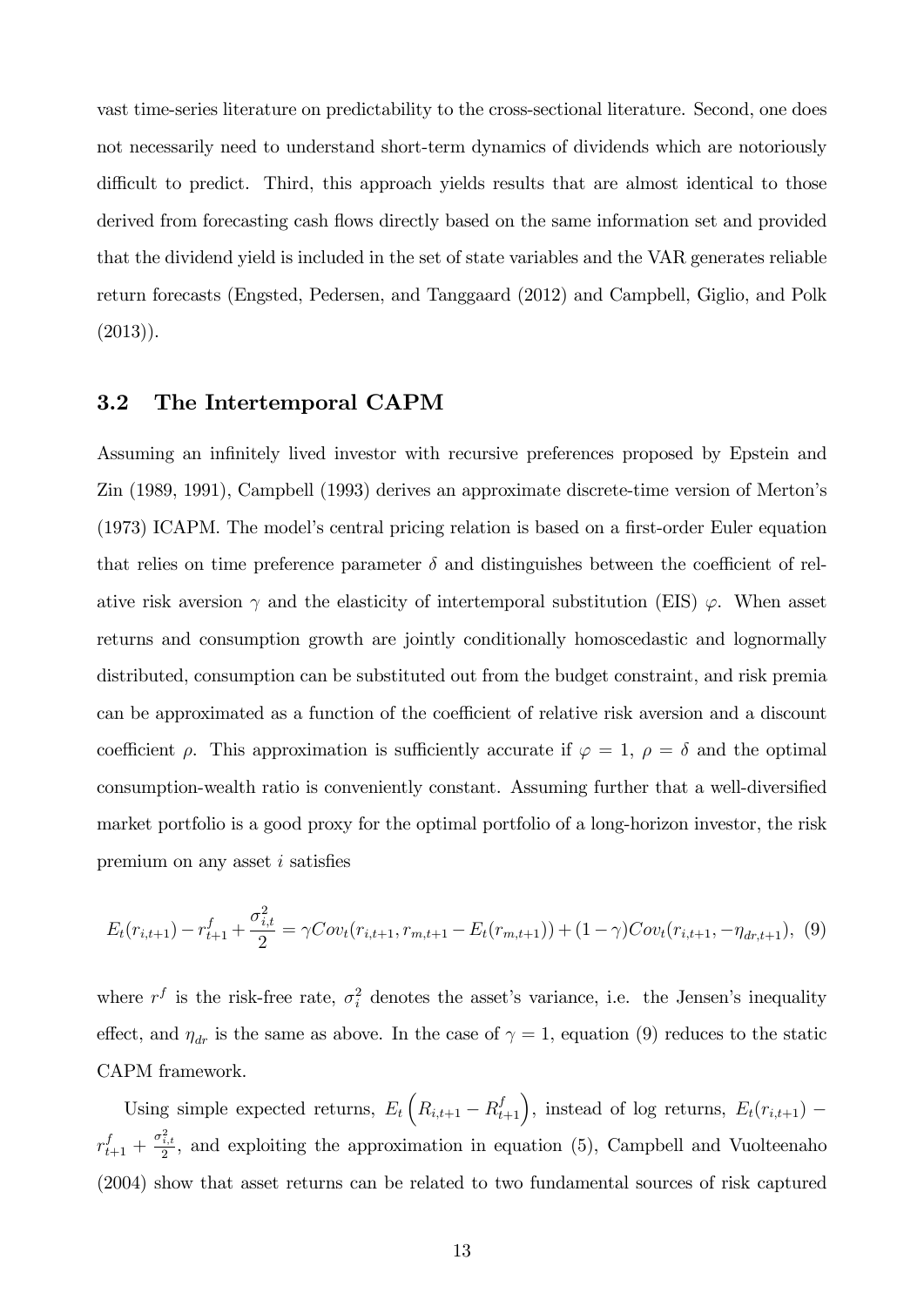by permanent and transitory news components. In unconditional terms, the expected risk premium on asset i obeys

$$
E\left[R_i^e\right] = \gamma \sigma_m^2 \beta_{i,cf} + \sigma_m^2 \beta_{i,dr},\tag{10}
$$

where  $E[R_i^e]$  denotes the average excess return on stock i in excess of the risk-free rate and  $\sigma_m^2$  is the variance of the market portfolio. Here the cash-flow beta is defined as:

$$
\beta_{i,cf} \equiv \frac{Cov\left(\eta_{cf,t+1}, R_{i,t+1}^e\right)}{Var\left(\eta_{m,t+1}\right)}\tag{11}
$$

and the discount-rate beta as:

$$
\beta_{i,dr} \equiv \frac{Cov(-\eta_{dr,t+1}, R_{i,t+1}^e)}{Var(\eta_{m,t+1})}.
$$
\n(12)

Both betas add up to the traditional market beta measured as:

$$
\beta_{i,m} \equiv \frac{Cov\left(\eta_{m,t+1}, R_{i,t+1}^e\right)}{Var\left(\eta_{m,t+1}\right)},\tag{13}
$$

where  $\eta_{m,t+1} = r_{m,t+1} - E_t(r_{m,t+1}) = \eta_{cf,t+1} - \eta_{dr,t+1}$  denotes the unexpected market return at time  $t+1$ . Note that sensitivities in (11) and (12) are defined as rescaled slope coefficients following Campbell and Mei (1993). Furthermore, the discount-rate beta is defined as the sensitivity of an asset's return to the good news about the market, i.e. lower-than-expected discount rates, such that we expect a positive premium as a compensation for high beta.

# 3.3 Two Discount Rate News Components

Motivated by the evidence presented in Section 2, we further decompose the total discount rate news into news about future long-term discount rates and news about future short-term discount rates:

$$
\eta_{dr,t+1} = \eta_{ldr,t+1} + \eta_{sdr,t+1}.\tag{14}
$$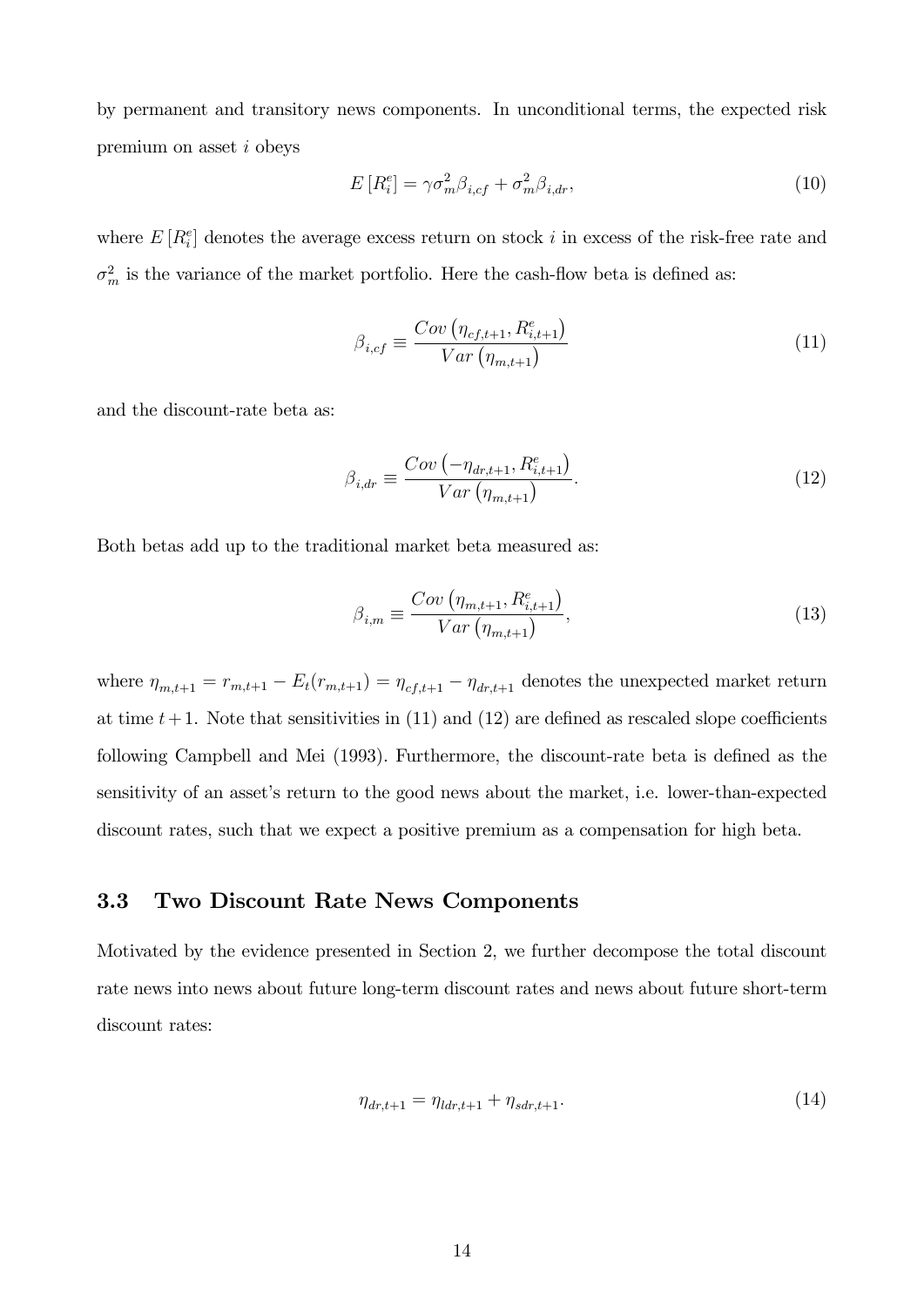We base the distinction<sup>8</sup> on an arbitrary threshold horizon  $h$ , which means that the long-term discount rate news component is equal to

$$
\eta_{ldr,t+1} = \mathbf{e} \mathbf{1}' \rho^h \mathbf{\Gamma}^h \mathbf{\Phi} \mathbf{u}_{t+1},\tag{15}
$$

while the short-term discount rate news component can be retrieved residually

$$
\eta_{sdr,t+1} = \mathbf{e} \mathbf{1}' \left( \rho \mathbf{\Gamma} - \rho^h \mathbf{\Gamma}^h \right) \mathbf{\Phi} \mathbf{u}_{t+1}.
$$
\n(16)

Note that this formulation reduces to a two-beta ICAPM for  $h$  equal to unity.

We define the asset's long-term discount-rate beta by its sensitivity to the long-term discount rate news:

$$
\beta_{i,lar} \equiv \frac{Cov(-\eta_{lar,t+1}, R_{i,t+1}^e)}{Var(\eta_{m,t+1})},\tag{17}
$$

and the asset's short-term discount rate beta by its sensitivity to the short-term discount rate news:

$$
\beta_{i, sdr} \equiv \frac{Cov(-\eta_{sdr, t+1}, R_{i, t+1}^e)}{Var(\eta_{m, t+1})}.
$$
\n(18)

These two beta components add up to the discount rate beta,  $\beta_{i,dr} = \beta_{i,ldr} + \beta_{i,sdr}$  as in Campbell and Vuolteenaho (2004). Furthermore, the overall market beta can then be written as  $\beta_{i,m} = \beta_{i,cf} + \beta_{i,ldr} + \beta_{i,sdr}$ .

The distinction between these two discount rate beta components raises the possibility that discount rate risks can have different cross sectional implications at short term and at long term horizons. High expected returns associated with high discount rate betas can thus be attributed to high long term discount rate betas, high short term discount rate betas, or both. Our analysis in Section 5 addresses this issue empirically.

# 4 Data

In order to implement the beta decomposition, we need to construct empirical proxies for news about cash flows and discount rates. Since these news components are not observable,

 $8$ Chen and Zhao (2009) implement an analogous approach to study fixed-term maturity bonds.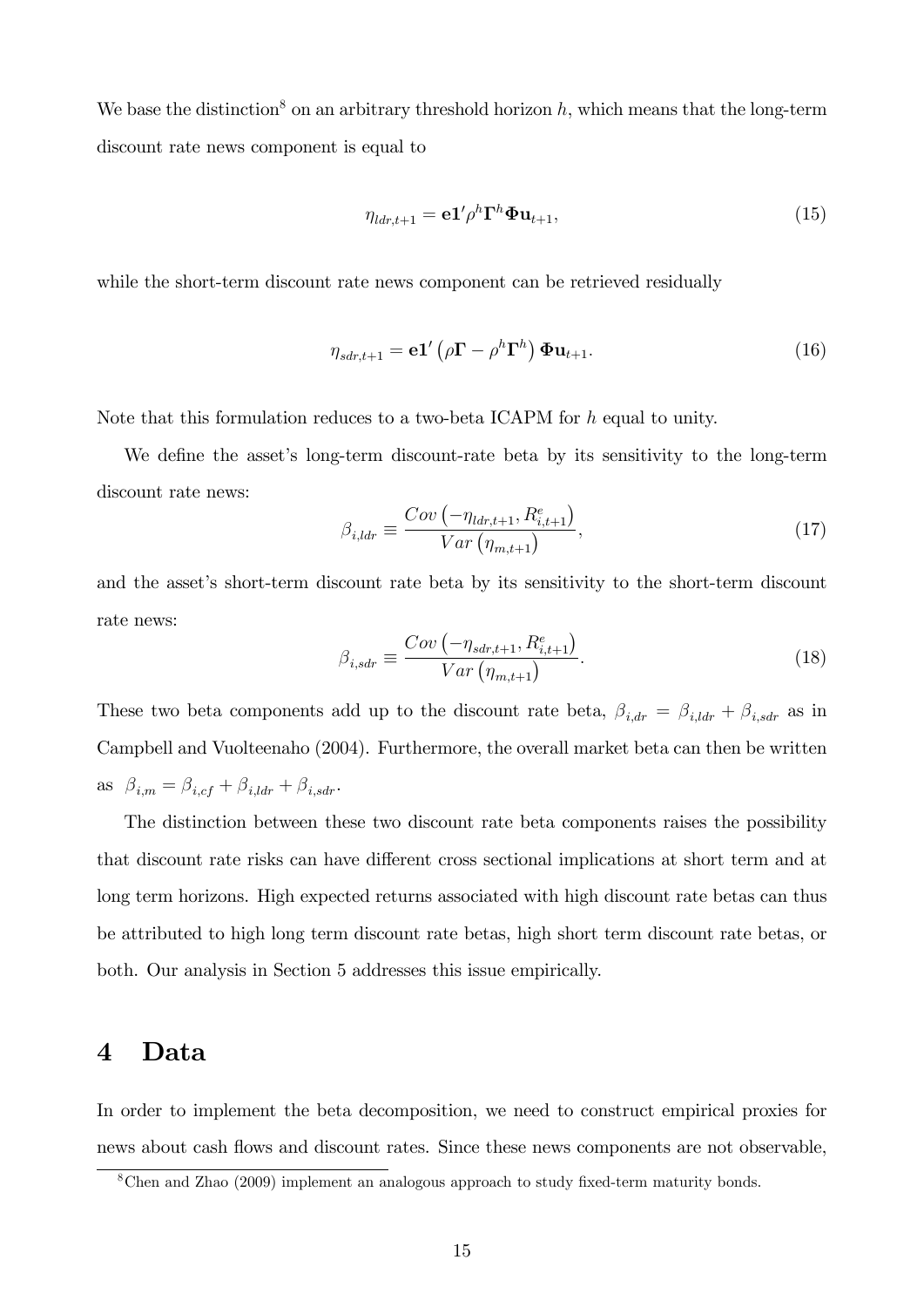the traditional approach is to predict them from observable state variables. In the next section, we describe the state variables used in the estimation of the VAR.

# 4.1 State Variables Choice

To operationalize the VAR approach, we need to specify the variables in the state vector. We opt for a parsimonious system with five state variables: the log excess market return measured by the excess log return on the CRSP value-weight index; the log dividend-price ratio on the S&P 500 index<sup>9</sup> (dp); the log consumption-wealth ratio (cay) of Lettau and Ludvigson (2001); the short-term interest rate, measured by the one-month Treasury bill rate in percent; and the default yield spread, measured as the yield difference between BAA and AAA Moodyís corporate bonds in percentage points. The data on the excess market return and the short term rate are available on the website of Ken French. The series for the aggregate consumption-wealth ratio is provided by Martin Lettau, while the data for default spread are obtained from the Federal Reserve Bank of St. Louis. We estimate the VAR over the longest available sample period spanning from 1952Q1 to 2013Q3, restricted by the availability of cay series.

In general, the implementation of the return decomposition framework requires the excess equity market return as a necessary component of the state vector. The other variables are optional. Our choice of  $dp$  and  $cay$  is motivated by theoretical reasons and their return forecasting ability (see also, Section 2). We include these variables in the system because they are important determinants of future stock returns and capture the time-varying dynamics of returns over different time horizons. In particular, we include  $dp$  in the system following Campbell, Polk, and Vuolteenaho (2010) and Engsted, Pedersen, and Tanggaard (2012) who emphasize that for the equity return decomposition in equation (5) to be valid, the dividend yield is indispensable. In addition, we consider the consumption-wealth ratio since this variable is a better forecaster of future returns at short and intermediate horizons than is the dividend yield and several other traditionally used variables (e.g. Lettau and Ludvigson (2001)). Next, there are two reasons to include the short-term interest rate in the VAR: First, previous studies document a strong predictive ability of the short rate for future excess returns

<sup>&</sup>lt;sup>9</sup>Online data is available on http://www.econ.yale.edu/~shiller/data.htm.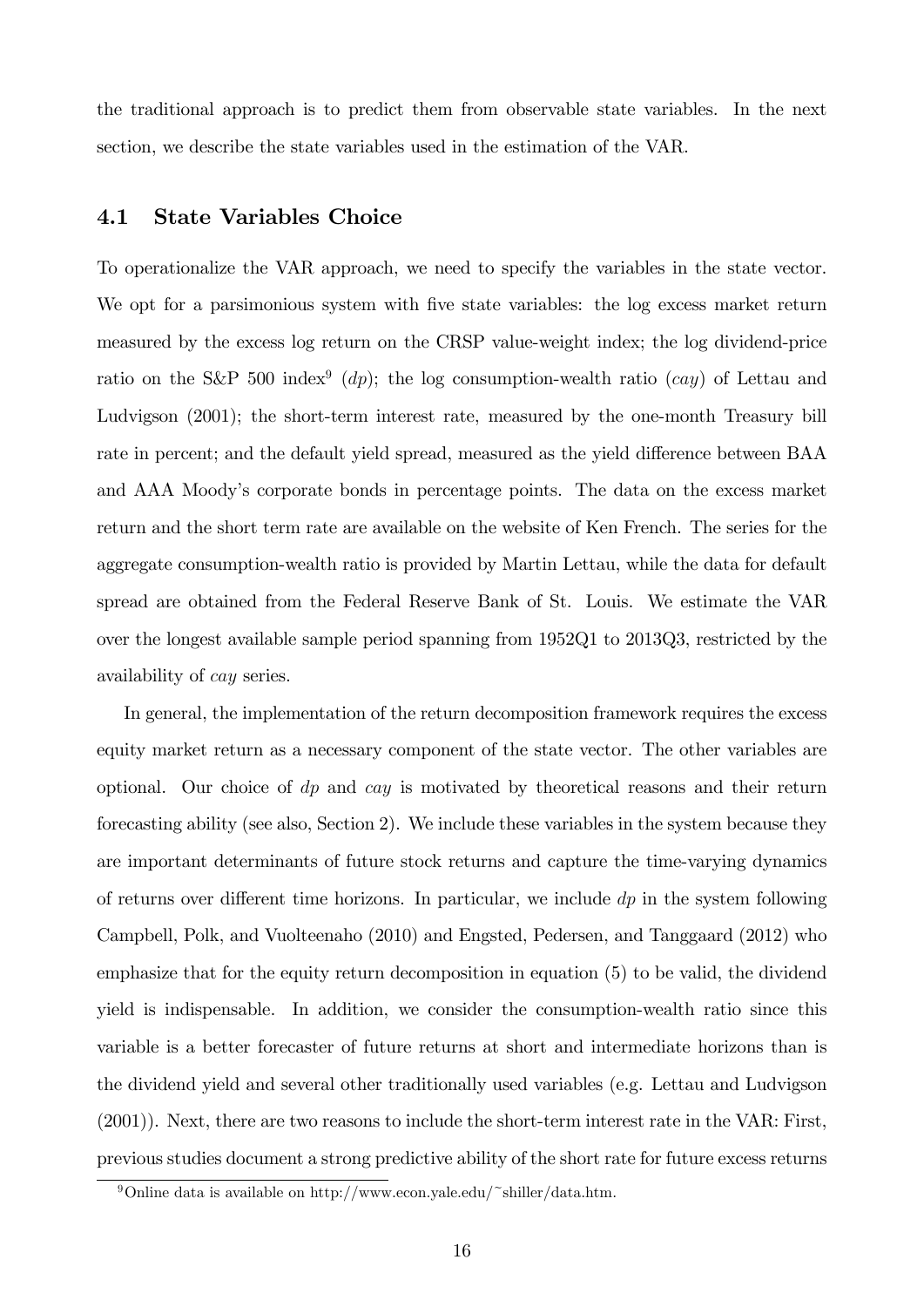(see, for instance, Fama and Schwert (1977) and Shiller and Beltratti (1992)). Secondly, in line with Ang and Bekaert (2007) we find that the forecasting potential of the dividend yield and the overall significance of the return predictive regression are considerably enhanced upon the inclusion of the short rate in a set of regressors. Finally, the default spread is an important state variable in the ICAPM because it contains information about future corporate profits and it helps describe time-variation in the investment opportunity set faced by investors (e.g. Fama and French (1989) and Campbell, Giglio, and Polk (2013)).

# 4.2 VAR Parameter Estimates

Table 2 reports the benchmark characteristics of the first-order VAR model including the log excess market return, the log dividend-price ratio, the log consumption-wealth ratio, the short-term rate, and the default spread. The VAR is estimated using OLS and employing  $\rho = 0.95^{1/4}$  for quarterly data.<sup>10</sup> Each row of Table 2 corresponds to a different dependent variable listed in the header of the row. The first five columns give coefficients on the explanatory variables listed in the column header; the last column gives the adjusted  $\overline{R}^2$ statistics. In parentheses are two  $t$ -statistics for each coefficient estimate. OLS  $t$ -statistics are reported in the upper row; Newey-West  $(1987)$  t-statistics are reported in the bottom row.

The first row shows the stock market return forecasting equation when lags of returns, price-dividend ratio, consumption-wealth ratio, short-term rate, and default spread are applied as regressors. The  $\overline{R}^2$  statistic for the return equation is 7.11% over the full sample. According to unadjusted OLS t-statistics, all forecasting variables except for the lagged market return contain significant information about expected stock returns. In line with previous findings, the dividend yield and consumption-wealth ratio positively predict the market returns with t-statistics of 2.69 and 3.06, respectively. Higher past short-term rates are associated with lower returns similar to Ang and Bekaert  $(2007)$ . The coefficient on the default spread is positive and statistically significant. Fama and French (1989) document similar evidence and argue that default spread tracks business cycle conditions closely. Taking into account the serial correlation and heteroskedasticity has no strong impact on standard errors

<sup>&</sup>lt;sup>10</sup>The results do not alter qualitatively for other plausible linearization parameter values.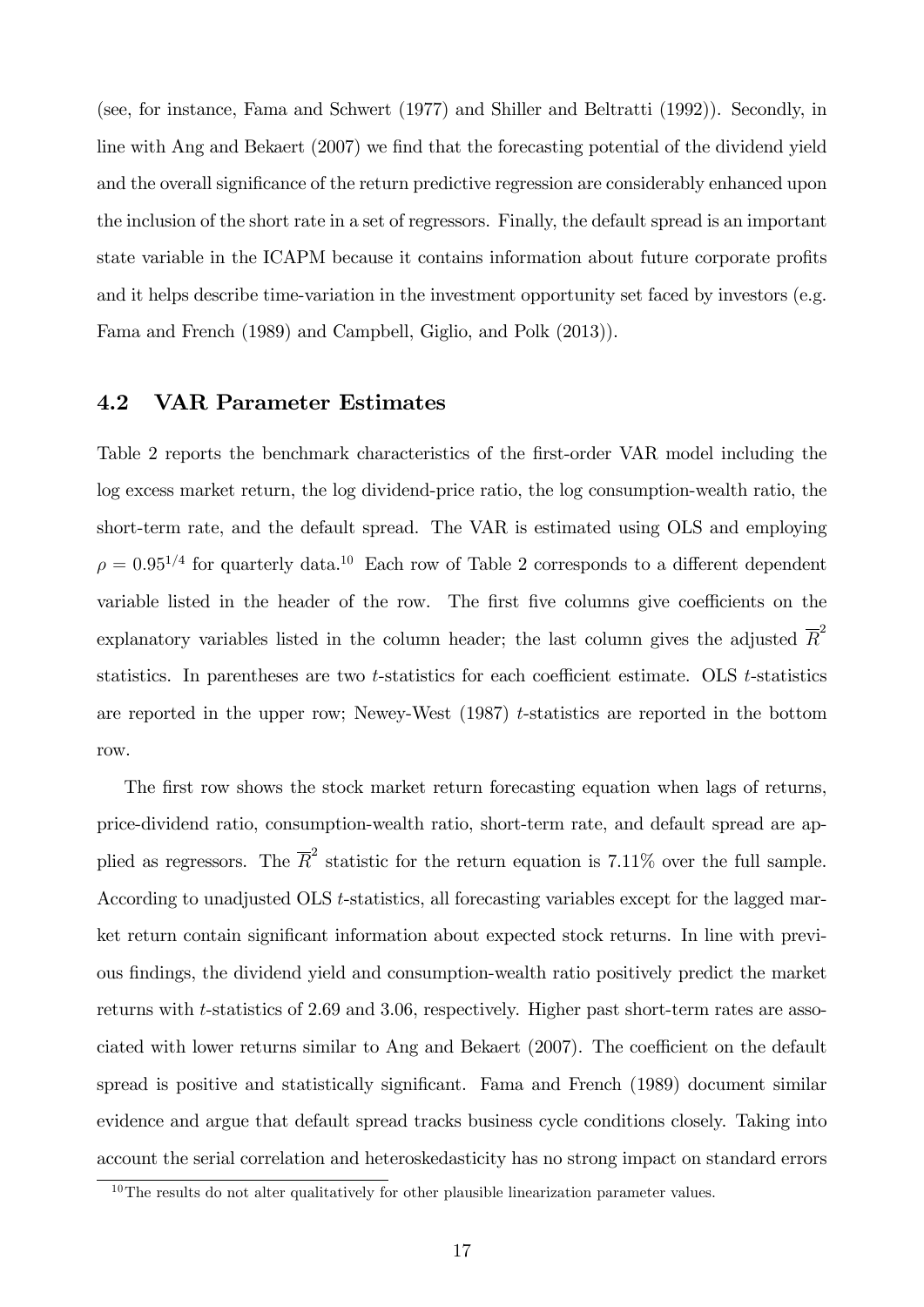for the variables in the system apart from the default spread.

The remaining rows provide evidence of strong interaction between the state variables. The autoregressive coefficients of the dividend yield, consumption-wealth ratio, and short term rate are all very close to unity, but they can be all explained to some extent by the other variables in the system. For example, past returns, past consumption-wealth ratio realizations, and past short term rate are strong predictors of future dividend yields. The short term rate and the default spread forecast next period changes in the cay residual. Lagged default spread is a significant determinant of current short term rate, while the past short term rate is important in forecasting the default spread. The forecasting power of the VAR system is relatively high with  $\overline{R^2}$ s varying from 87.38% in the cay forecasting regression to 96.77% in the predictive regression for dp. High persistence in the data might be a challenge to correct statistical inference and coefficient interpretation. However, advocates of stock return predictability argue that expected returns contain a slow-moving time-varying component whose persistence implies that the predicting variables should be persistent as well.<sup>11</sup>

Using the VAR to calculate cash flow news produces a series which is almost unrelated to discount rate news. For example, the long-term discount rate news has a correlation of -0.08 with the cash-flow news, while the short-term discount rate news covaries positively with unexpected cash flow changes with a correlation of 0.09. Short-term and long-term discount rate news are negatively related with correlation of -0.53.

# 4.3 Individual Stocks as Test Assets

In asset pricing tests, stocks are often grouped into portfolios to mitigate the errors-invariables bias caused by the estimation of betas. However, Lewellen, Nagel, and Shanken

 $11$ The appendix to Campbell and Vuolteenaho (2004) shows that persistence in the data is a priori unlikely to affect the performance of the ICAPM. In our case, the Kendall (1954) bias reduces the variability of discount rates and bias correction would most likely strengthen the significance of discount rate news terms. Furthermore, there are negligible correlations between return innovations and innovations in cay, i, and  $def$ of the order of -0.15, which imply a restrained Stambaugh (1999) bias for these variables. The upward bias in the return forecasting regression on the dividend yield works against the Kendall (1954) bias with unclear total outcome.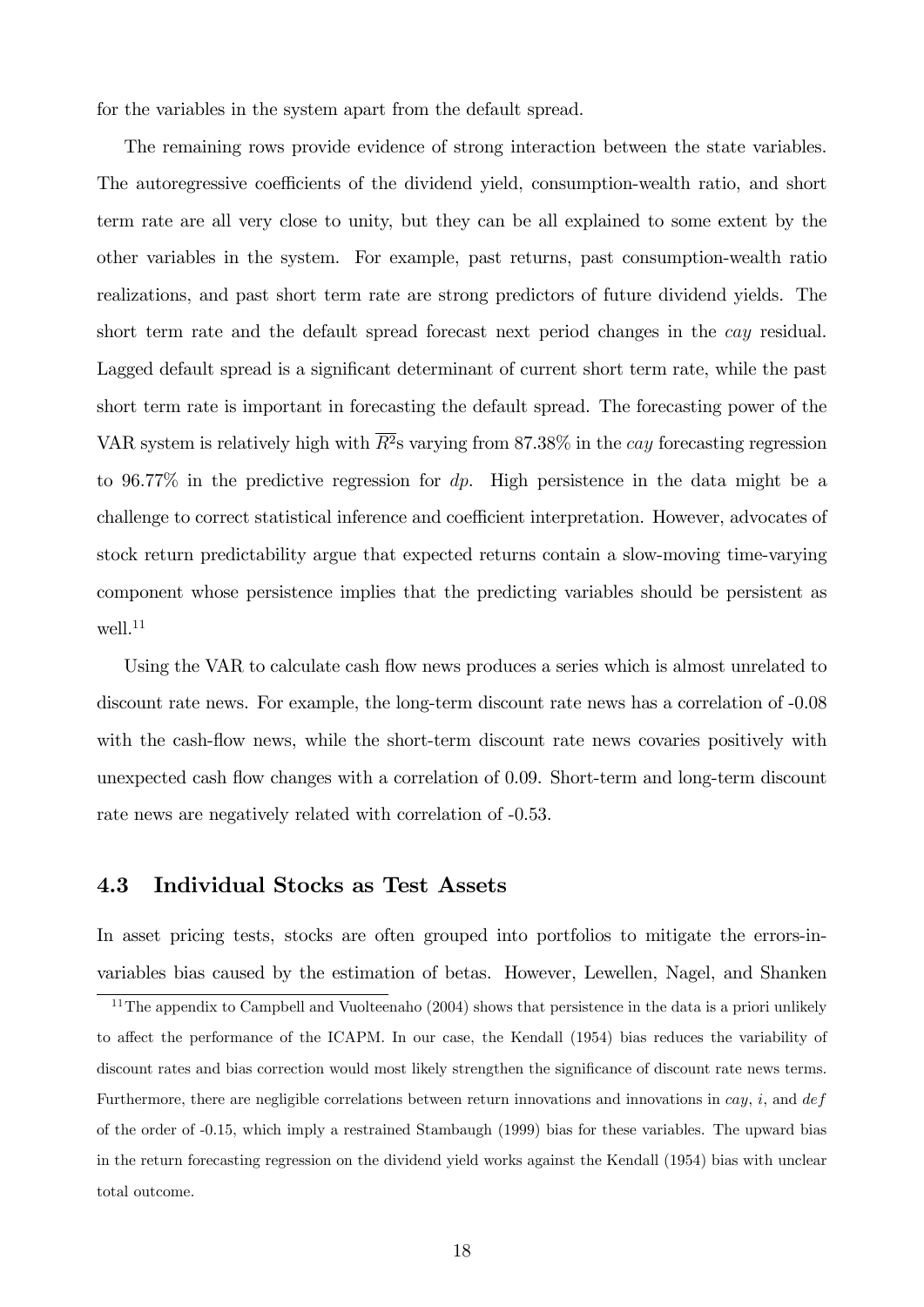(2010) note that the particular method of portfolio grouping can have a dramatic impact on the results. To avoid these problems, several recent studies employ a universe of individual stocks as test assets in cross-sectional regressions. For instance, Ang, Liu, and Schwarz (2010) advocate the use of individual stocks in cross sectional tests of asset pricing models on statistical grounds. They show analytically and empirically that creating portfolios diminishes dispersion in betas and generates larger standard errors in cross-sectional risk premium estimates.

Ang, Liu, and Schwarz (2010) emphasize that creating portfolios destroys information contained in the cross-section of betas and results in efficiency losses in the estimation of risk premia. This turns out to be a relevant empirical case for our three-fold beta decomposition because the use of portfolios produces a high degree of multicollinearity in cross-sectional regressions similar to the evidence reported in Botshekan, Kraeussl, and Lucas (2012). The cross sectional tests presented below are therefore based on individual common stocks with share codes 10 or 11 traded on the NYSE, AMEX, and NASDAQ exchanges over the period 1963Q3-2013Q3 from the Center of Research for Security Prices (CRSP) database in Wharton Research Data Services (WRDS) for which Compustat data on book equity is available.

We measure market equity (ME) as the total market capitalization at the firm level, i.e. stock price times shares outstanding. Balance sheet data is obtained from the annual Compustat database. We define book equity (BE) as stockholders' common equity plus balance-sheet deferred taxes and investment tax credit (if available) minus the book value of preferred stock. Based on availability, we use the redemption value, liquidation value or par value (in that order) for the book value of preferred stock. Book-to-market equity (BE/ME) is then book common equity for the Öscal year ending in calendar year t-1 divided by market equity at the end of December of t-1.

# 5 Empirical Findings

# 5.1 Baseline Risk Premium Estimates

To obtain the empirical estimates of risk premia associated with long-term and short-term discount rate news, we run cross-sectional regressions of individual stock excess returns on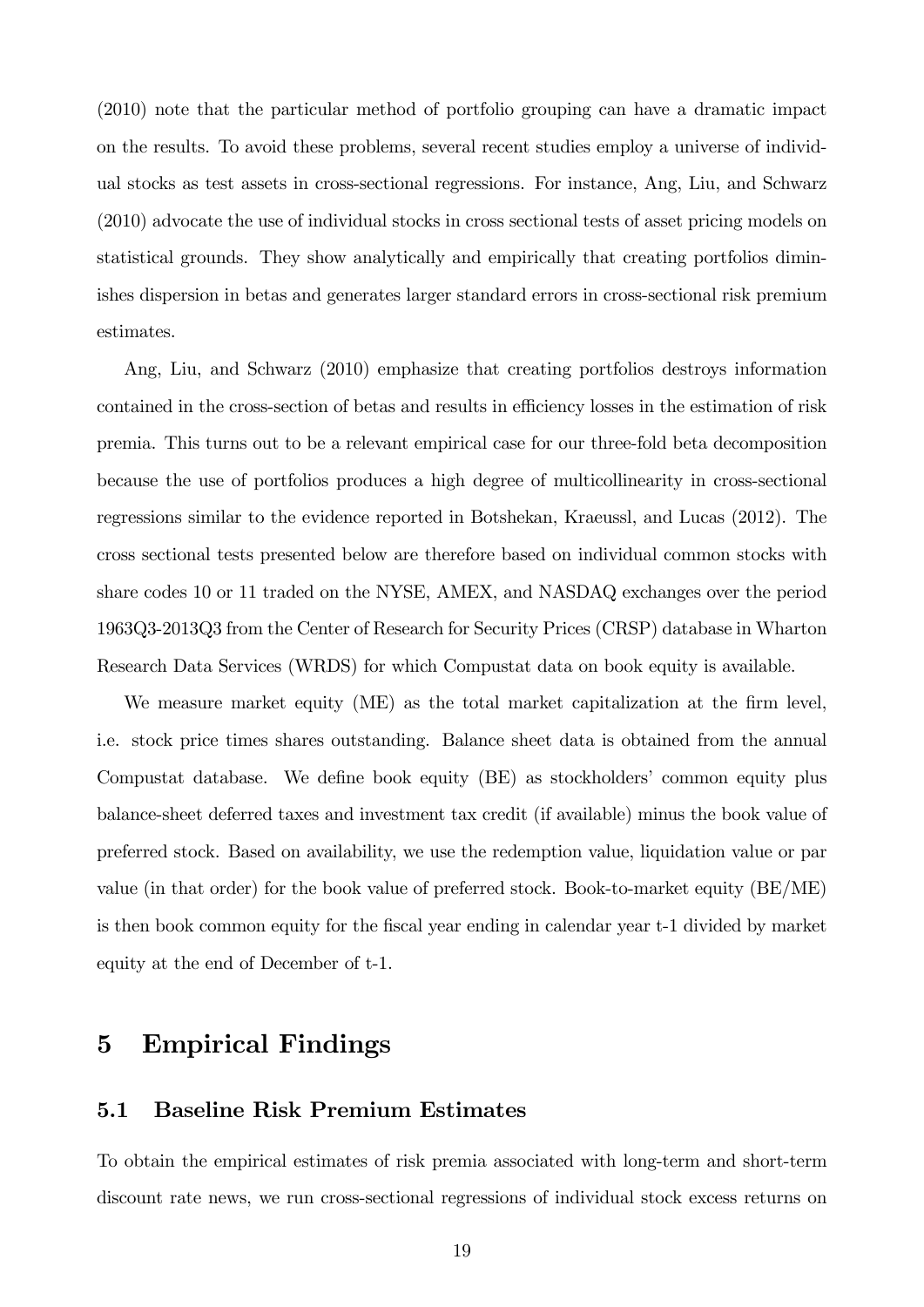betas defined in Section 3. To form a basis for comparison, we first consider a standard single-beta CAPM:

$$
E\left[R_i^e\right] = \lambda_0 + \lambda_m \beta_{i,m},\tag{19}
$$

and a two-beta ICAPM variant introduced by Campbell and Vuolteenaho (2004):

$$
E\left[R_i^e\right] = \lambda_0 + \lambda_{cf}\beta_{i,cf} + \lambda_{dr}\beta_{i,dr}.\tag{20}
$$

We evaluate the ability of short-term and long-term discount rate risks to capture the cross-section of stock returns by estimating a simple three-beta empirical ICAPM representation which distinguishes between short-term and long-term discount rate risks:

$$
E\left[R_i^e\right] = \lambda_0 + \lambda_{cf}\beta_{i,cf} + \lambda_{ldr}\beta_{i,ldr} + \lambda_{sdr}\beta_{i,sdr}.\tag{21}
$$

In representations (19)-(21),  $\lambda_0$  is the intercept and  $\lambda_j$  is the price of risk factor j.

Table 3 presents our baseline cross-sectional estimates of prices of risk in percent per annum. For each model, we compute time-varying risk loadings recursively in 40-quarter overlapping rolling time-series estimation windows following definitions  $(11)-(13)$ ,  $(17)$  and (18). We then run recursive cross-sectional regressions of average returns in each estimation window on the betas computed over the same rolling window. In this way, we can compute a time series of estimated risk premia corresponding to the time-varying betas. We use heteroskedasticity and autocorrelation consistent (HAC) t-statistics of Newey and West (1987) to test if the time-series mean of the price of risk is significantly different from zero.

We follow Botshekan, Kraeussl, and Lucas (2012) and Boguth and Kuehn (2013) and work with overlapping time-series windows of the length of ten years. A ten-year horizon gives a reasonable total number of estimation windows, while maintaining a sufficiently large number of observations within each window to compute reliable estimates of betas. There are 162 overlapping estimation windows in total. The first window covers the period 1963Q3-1973Q2, while the last window corresponds to the  $2003Q4-2013Q3$  period. We exclude stocks with one or more missing data points in a specific estimation window from the cross-sectional regression for that window. Furthermore, to ensure that our results are not driven by extreme outliers, we follow Botshekan, Kraeussl, and Lucas (2012) and winsorize returns in each estimation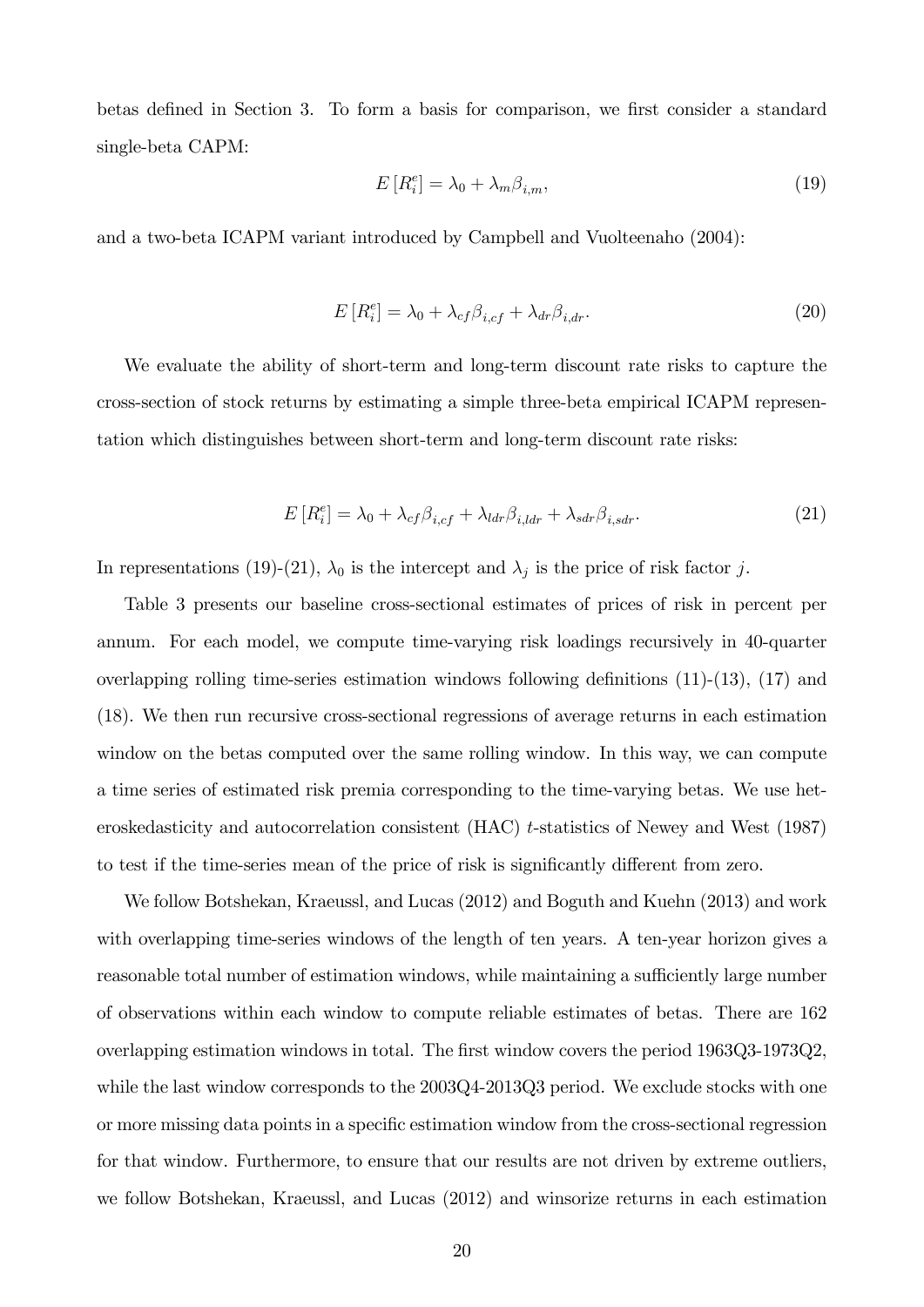window at the 1% and 99% levels.

Column I of Table 3 shows that the standard market beta carries a positive and statistically significant price of risk of about  $4.5\%$  annually. The model explains about 7% of the cross sectional variation in security returns, and the estimate of the associated constant term is 6.24% per annum. For comparison, Lewellen, Nagel, and Shanken (2010) report estimates of the zero-beta rate between 6.8% and 14.32% in annual terms for a number of asset pricing models which are often applied in empirical work.

In column II of Table 3, we break the total market beta into cash-flow and discount-rate components. Both sources of risk are associated with statistically significant and positive prices of risk of 5.92% and 3.58% per annum respectively. Therefore, in line with the prediction of Merton's (1973) ICAPM and the empirical analysis in Campbell and Vuolteenaho (2004), our estimates indicate that sensitivity to the long-lived permanent shock through cash flow news is rewarded with a higher price of risk than sensitivity to the short-lived shock to discount rates. The row "Diff." reports results of a  $t$ -test for differences in estimated cash-flow and discount-rate risk premia. It shows that the discount-rate price of risk is 2.34 percentage points lower than the cash-flow price of risk. This difference is significant with a  $t$ -statistic of -2.64.

Next, Column III of Table 3 presents the results of the three-beta ICAPM which distinguishes between short-term and long-term discount rate risks. Our estimates suggest that all three sources of risk have explanatory power in the cross section of stock returns. In particular, the cash-flow news is associated with the largest price of risk of  $5.7\%$  per annum in our specification. The price of risk for long-term discount rate news of  $5.07\%$  per annum exceeds the price of risk for short-term discount rate news of  $3.03\%$  per annum. The difference in long-term and short-term discount rate prices of risk is statistically different from zero and around 2.04 percentage points. These results give support for the theoretical prediction of several asset pricing models which imply an upward-sloping term structure of equity risk premia (e.g. Campbell and Cochrane (1999) and Bansal and Yaron (2004)).

The estimates in Column IV of Table 3 suggest that the three-factor model of Fama and French (1993) is not a particularly well suited tool to describe returns on individual stocks. The market risk premium is estimated with a large standard error and the estimate of risk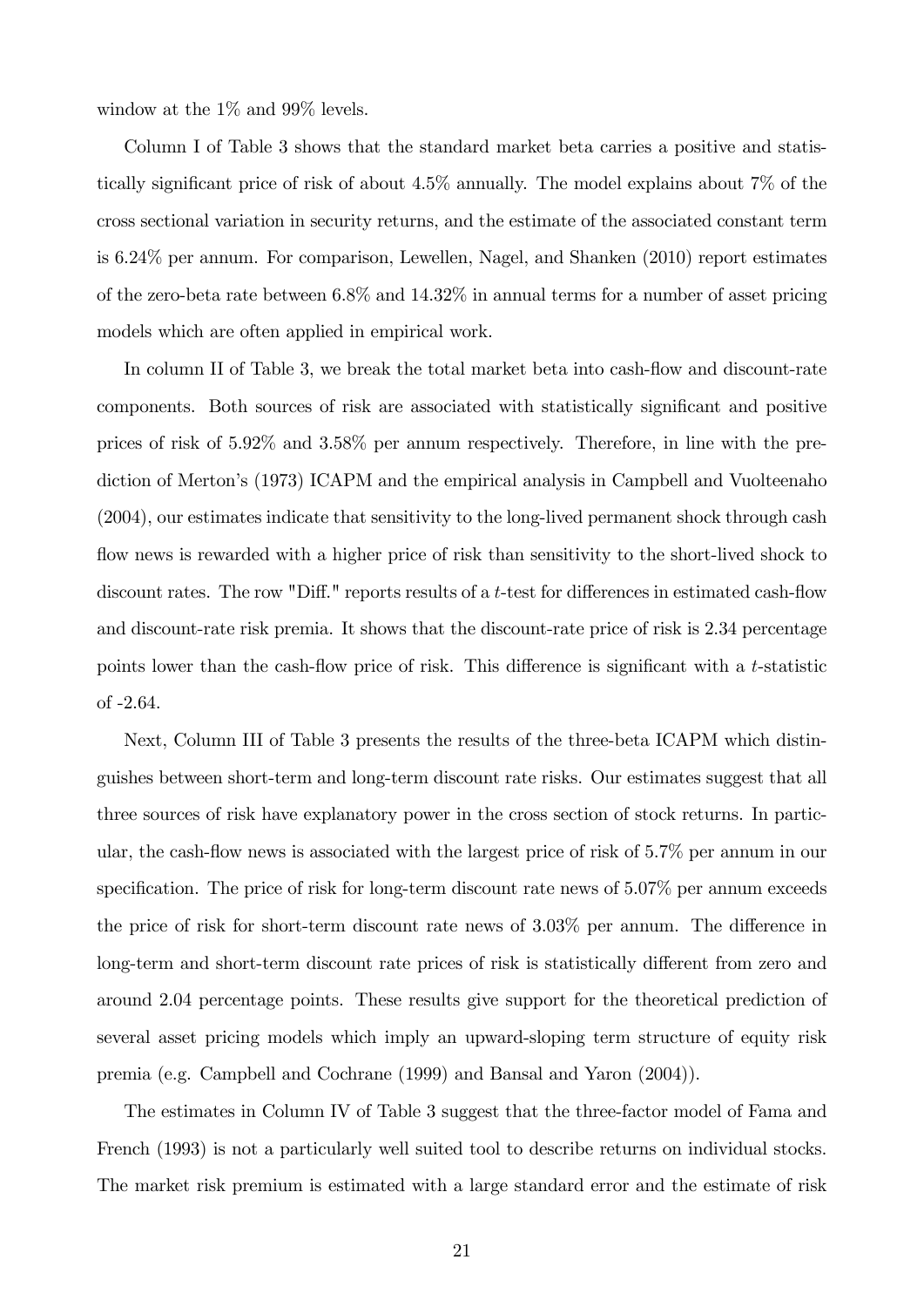premium for HML is negative. Ang, Liu, and Schwarz (2010) and Jegadeesh and Noh (2013) similarly report a negative price of risk on HML.

To investigate the sensitivity of our ICAPM specifications to size and book-to-market effects, we augment the models in Columns I-III with characteristics. The Size and Value controls are measured by the log market capitalization and log book-to-market ratio in the first quarter of each rolling window. For consistency, we winsorize the Size and Value controls at the 1% and 99% levels in each window. The estimates in Columns I-A, II-A and III-A of Table 3 suggest that the overall cross-sectional patterns are unaffected by individual stock characteristics. There is a mild downward shift in the total market, cash-flow, and discount rate risk premia, and an upward shift in the wedge between long-term and short-term discount rate risk premia. The higher  $\overline{R^2}$ s in these specifications come at a cost of higher intercept estimates compared to the respective benchmark models.

The results show that there is a distinct role for both short term and long term discount rate news and that long term discount rate news carries a higher price of risk than short term discount rate news. Both of these news terms command a lower price of risk than cash flow news. In an ICAPM framework, this makes sense for a conservative long term investor since cash flow news has a permanent effect on stock returns. Higher than expected short term discount rates are reversed quickly and whilst initially bad news for long term investors, they are compensated by higher future returns quickly. In contrast, bad long term discount rate news today lowers stock prices today and it takes a long time before the higher future returns are realized.

# 5.2 Portfolio Sorts

An alternative approach to examine the relation between estimated risk loadings and expected returns is to group the estimates cross-sectionally and form portfolios according to their risk exposures. If there is a cross-sectional relation between short- and long-term discount rate risks and returns, then we should observe patterns between average realized returns and these discount rate risks loadings. In particular, the ICAPM implies that stocks with higher realized loadings on discount rate risks have higher average returns over the same period. This approach has an important advantage relative to Fama-MacBeth regressions. While the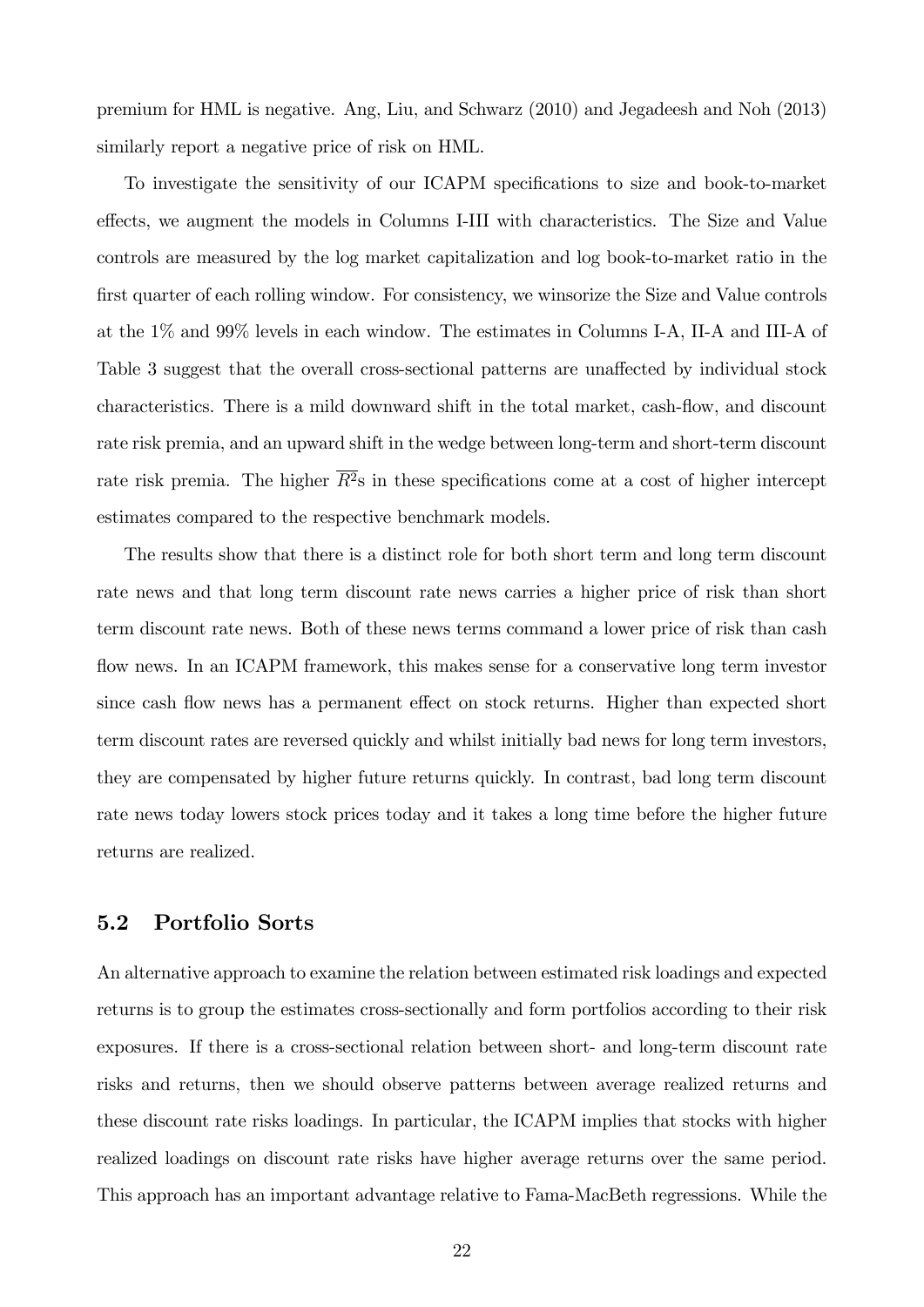errors-in-variables problem generates biased standard errors in the second-stage regressions, it leads here to conservative statistical inference. If the betas are estimated with noise, the portfolio formation procedure will be somewhat less accurate because some stocks are assigned to a wrong portfolio, which diminishes the cross-sectional dispersion in returns across portfolios. However, since the inference is based solely on portfolio returns, the measurement error will eventually lower the statistical significance (see also, Boguth and Kuehn (2013)).

#### 5.2.1 Single Sorted Portfolios

We first sort all stocks in our sample into quintiles based on their estimated betas computed following definitions (11), (17) and (18) in an independent fashion.<sup>12</sup> For consistency with the Fama-MacBeth regressions, we work with overlapping time-series windows of the length of ten years.<sup>13</sup>

Over every ten-year period, we compute the cash-flow, short-term and long-term discount rate risk exposures of every stock on a quarterly basis. At the beginning of each rolling window and for each risk characteristic separately, we rank individual stocks into quintiles based on their realized  $\beta_{cf}$ ,  $\beta_{ldr}$  and  $\beta_{sdr}$  over the next ten years. The first portfolio contains stocks with the lowest betas, whereas the fifth portfolio contains stocks with the highest betas.

Table 4 reports various summary statistics of these portfolios. Columns "EW" and "VW" show the average equal- and value-weighted realized returns over ten-year windows in each portfolio. These average returns are computed over the same ten-year period as the respective betas. Hence, Table 4 shows the relation between contemporaneous factor loadings and returns, since a contemporaneous relation between risk measures and risk premia is the foundation of a traditional cross-sectional risk-return trade-off (e.g. Fama and MacBeth (1973), Ang, Chen, and Xing (2006) and references therein).

Panel A of Table 4 documents a monotonically increasing pattern between realized average returns and realized cash-flow betas. This result is not affected by the weighting scheme of portfolio returns. Portfolio 1 (5) has an average equal-weighted excess return of 8.85%

<sup>12</sup>Our experiments with decile portfolios lead to similar evidence.

<sup>&</sup>lt;sup>13</sup>We have experimented with using other intervals but this had no impact on our results.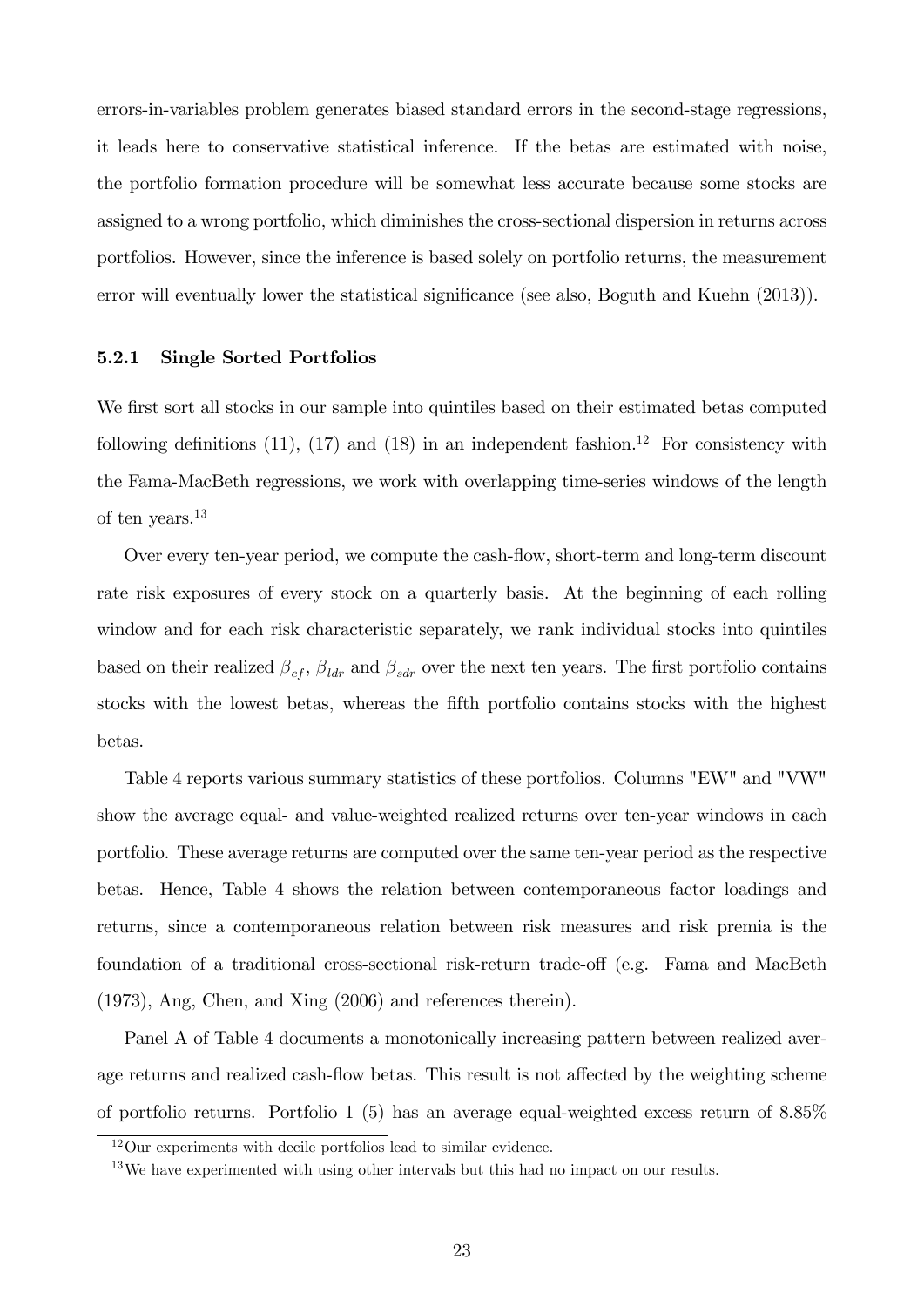(14.12%) per annum. The spread in average returns between these portfolios is 5.27% per annum with a t-statistic of  $6.95<sup>14</sup>$  It is interesting to note that this difference corresponds closely to the estimate of the cash flow price of  $5.70\%$  per annum in our cross sectional regressions reported in Table 3. We observe a similar monotonic pattern in value-weighted returns on cash áow beta sorted portfolios which yield a spread in returns on extreme portfolios of 6.70% per annum with a t-statistic of 6.98.

Cross-sectional differences in returns might be not very surprising if the betas with respect to a risk factor under consideration covary with other variables which are known to explain returns. Table 4, Panel A shows that there is little evidence to support this hypothesis in our sample. For each portfolio, we report the average market share in percent (Mkt Share), average log market capitalization (Size), and average book-to-market  $(B/M)$  characteristics. Portfolio 1 has on average higher market capitalization and book-to-market ratio relative to portfolio 5, but there appears no systematic relation between Örm characteristics known to predict future returns and average returns on the cash áow sensitivities sorted portfolios.

Table 4, Panel B shows that stocks with high contemporaneous  $\beta_{ldr}$  have high average returns. An equally-weighted portfolio of stocks in the quintile with the lowest (highest) long-term discount rate betas earns  $9.39\%$  (13.81%) per annum in excess of the risk-free rate. Differences in returns between quintile portfolios 5 and 1 are statistically significant and economically of the order of 4.42% per annum which is very similar to the estimated price of long run discount rate risk of about 5.1% per annum. This pattern is more pronounced for value-weighted portfolios with strictly monotonically increasing returns. Stocks with high  $\beta_{\text{Idr}}$  must carry a premium in order to compensate investors for their low returns in times of high long-term discount rates.

The portfolios sorted by long term discount rate news show a clearer relationship to firm characteristics. For example, portfolio 1 with the lowest beta with respect to long term discount rate news has a B/M ratio of 0.99, whereas portfolio 5 with the highest long term discount rate beta has a B/M ratio of 0.84. This result reminds of Campbell and Vuolteenaho (2004) who document that growth stocks have higher total discount rate betas than value stocks over the post-1963 period.

 $14$ To adjust for the induced moving average effects, we report HAC t-statistics with an optimal lag length.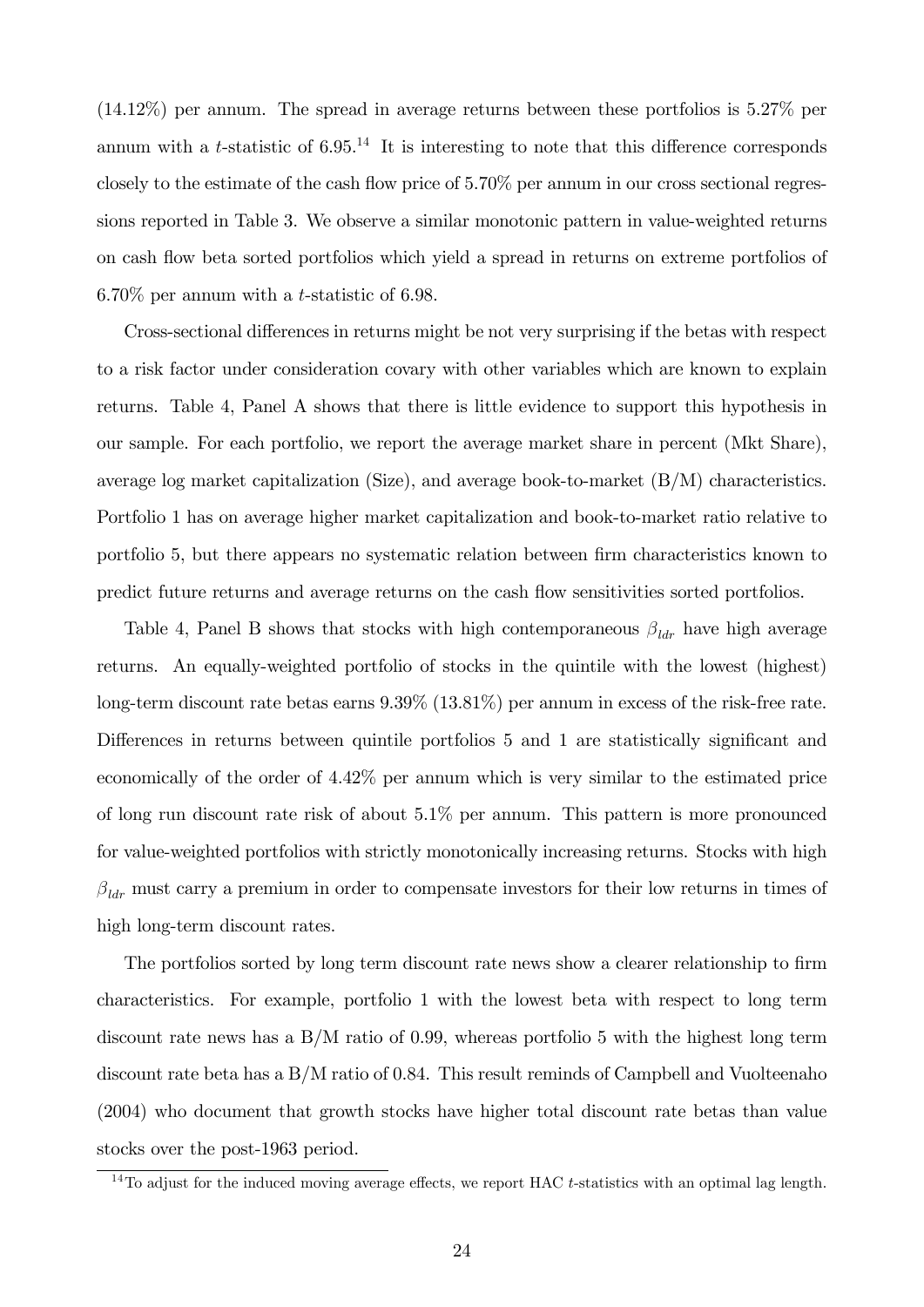In Panel C of Table 4, we sort stocks by their realized  $\beta_{sdr}$ . Our estimates show that stocks with high  $\beta_{sdr}$  have high average returns. The difference in average returns between portfolios 5 and 1 is 3.05% per annum for equal-weighted returns and 2.95% for value-weighted returns. These differences in returns are highly significant with robust  $t$ -statistics of  $5.08$  and 3.89, respectively. Again, we notice that these return differentials are tightly related to the estimated price of risk for assets' exposure to short term discount rate risk documented in Table 4. In sum, the evidence in Panel C of Table 4 demonstrates that bearing the shortterm discount rate risk component is rewarded with high average returns. There is a modest spread in the  $B/M$  ratios of the firms in the portfolios where the low short-term discount rate beta portfolio has a B/M of 0.87 and the high short-term discount rate beta having a B/M of 0.93. We also Önd that stocks with the highest short term discount rate betas (portfolio High) tend to have lower market equity than stocks with the lowest short term discount rate betas (portfolio Low). However, we find no monotonic relation between firm size and exposure to short term discount rate news here.

### 5.2.2 Double Sorted Portfolios

In Table 5, we report average portfolio returns of independent double sorts. First, in each quarter, we sort stocks into terciles based on cash-áow beta, short-term discount rate beta, and long-term discount rate beta over the next ten years independently and compute average returns for each portfolio over the same ten-year period. Thus, we construct three bins of stocks sorted by each risk characteristic such that the Örst bin contains stocks with the lowest respective beta and the third bin contains stocks with the highest respective beta. We then construct 3x3 portfolios which are the intersections of each two categories of the beta sorts.<sup>15</sup>

Panel A of Table 5 presents returns on portfolios sorted by cash-flow and long-term discount rate betas, Panel B presents returns on portfolios sorted by cash-flow and shortterm discount rate betas, and Panel C summarizes the performance of portfolios sorted by long-term discount rate and short-term discount rate betas. The general patterns we observe are similar for equal-weighted and value-weighted portfolio schemes (omitted for brevity).

The evidence presented in Panels A and B of Table 5 suggests that stocks with high

<sup>15</sup>Our results remain generally upheld in 5x5 double sorts (not reported).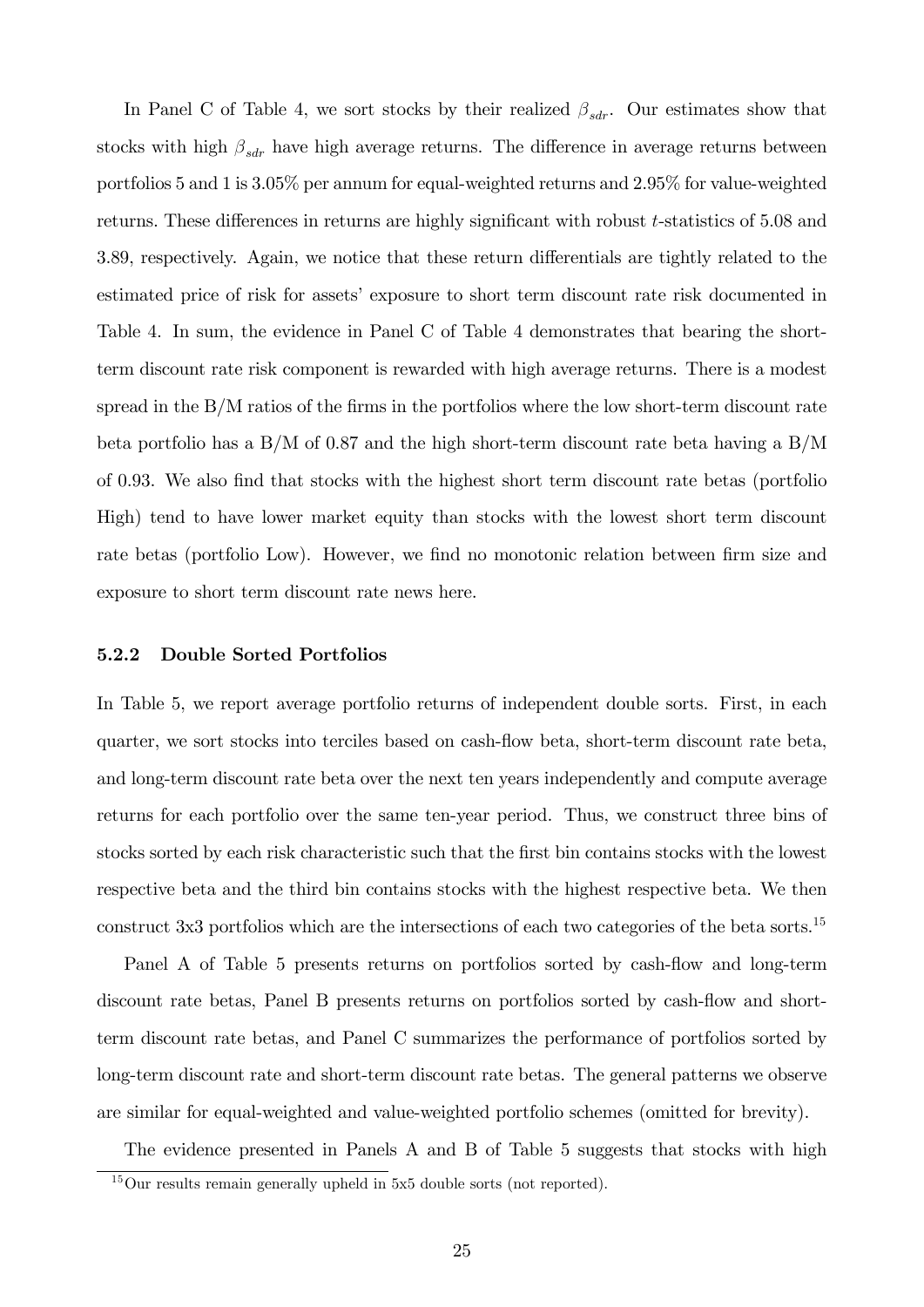cash flow risk are systematically rewarded with higher excess returns than stocks with high long term or short term discount rate risk. For instance, the spreads in returns on High versus Low cash flow beta sorted portfolios vary from  $4.36\%$  to  $2.68\%$  per annum for Low versus High long term discount rate beta stocks (Panel A) and from 4.33% to 4.34% per annum for Low versus High short term discount rate beta stocks (Panel B). The respective spreads on High versus Low long term discount rate beta sorted portfolios vary from 3.02% to 1.33% per annum (Panel A), and on High versus Low short term discount rate beta sorted portfolios from 1.37% to 1.38% per annum (Panel B). These results give further support to the Mertonís (1973) ICAPM idea that agents should receive a greater compensation for exposure to permanent versus transitory shocks.

Moreover, our double-sorting exercise confirms that there is a higher compensation associated with long run discount rate risk as opposed to short run discount rate risk. This result emerges from the fact that within the same cash flow risk category, spreads in returns on long term discount rate betas tend to exceed spreads in returns on short term discount rate betas (Panels A and B). This intuition is reaffirmed in double sorts based on the two discount rate beta components: Panel C of Table 5 shows that after controlling for short term discount rate risk, the spreads in returns on High versus Low long term discount rate beta sorted portfolios vary from 4.37% to 3.99% per year. By contrast, after controlling for long term discount rate risk, the spread in returns on High versus Low short term discount rate beta sorted portfolios are lower and vary from 3.39% to 3.01% per year.

Two conclusions can be drawn from these results. First, stocks whose returns are more positively related to cash-áow, short-term and long-term discount rate risks earn higher average returns, consistent with our evidence that each fundamental risk source is rewarded with a positive risk premium. This makes sense economically, as stocks with high betas are a risky investment for risk-averse agents who would like to hedge against unexpected drops in the market return. In particular, our portfolio sorts tend to show a monotonically increasing pattern for each risk characteristic along each dimension. Differences in returns on portfolios with high versus low risk exposures are statistically significant at the  $1\%$  level in each case. Second, cash flow risk exposure is rewarded with the highest excess returns. while the compensation for long term discount rate risk is greater than the compensation for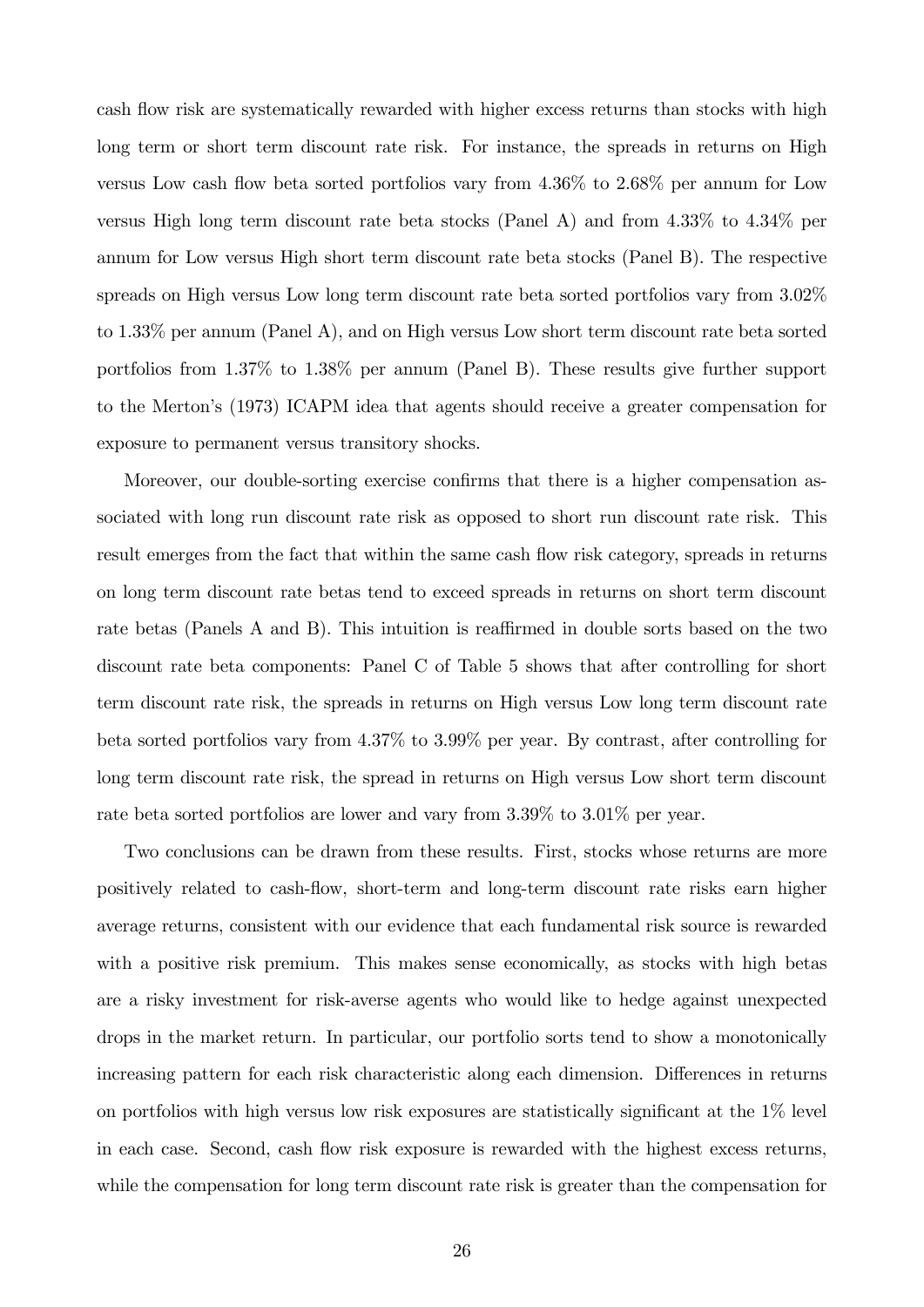the short term discount rate risk.

The results presented in Section 5.2 are consistent with the evidence from Fama-MacBeth (1973) regressions documented in Section 5.1 in two dimensions. First, each of our three risk factors related to cash flow, long term and short term discount rate news, is rewarded with positive excess returns. Second, we find that fluctuations in the long term discount rates are perceived as a more severe source of risk than fluctuations in the short term discount rates and the former are hence rewarded with a higher premium than the latter.

# 5.3 Size and Book to Market

To investigate size and book-to-market effects, we test our three-beta specification employing different cross-sectional sub-samples sorted on firms' characteristics. In Panel A of Table 6, we form five quintiles of stocks sorted by size. In the beginning of each ten-year rolling window, we sort all companies in the sample based on their market capitalization. We follow Fama and French (1993) and use NYSE breakpoints for market equity (ME) to allocate NYSE, Amex, and NASDAQ stocks to five groups. We then run cross-sectional Fama-MacBeth (1973) regressions for each quintile of stocks separately. This process is repeated recursively on a rolling window basis. In Panel B of Table 6, we proceed analogously but form five quintiles of stocks sorted by book-to-market equity (BE/ME).

Our estimates in Panel A of Table 6 show a clear effect of size on the estimated premia in the three-beta model. There is a strongly pronounced drop in the cash-flow price of risk from low market capitalization stocks to high market capitalization stocks. The cashflow premium declines almost monotonically from small to large stocks both in economic and statistical terms with estimates of about 6.23% per annum for the lowest market capitalization stocks and less than 0.1% for the highest market capitalization stocks. This premium is not statistically significant in the fourth and fifth quintiles.

There are also large changes in the price of the discount rate news factors across firms of different size. Within each category of companies sorted on size, we find a pervasive long term discount rate risk premium which declines almost monotonically from small to large companies. Sensitivity to the long term discount rate news component is rewarded with a positive premium of 5.97% per annum among small stocks and 2.70% per annum among large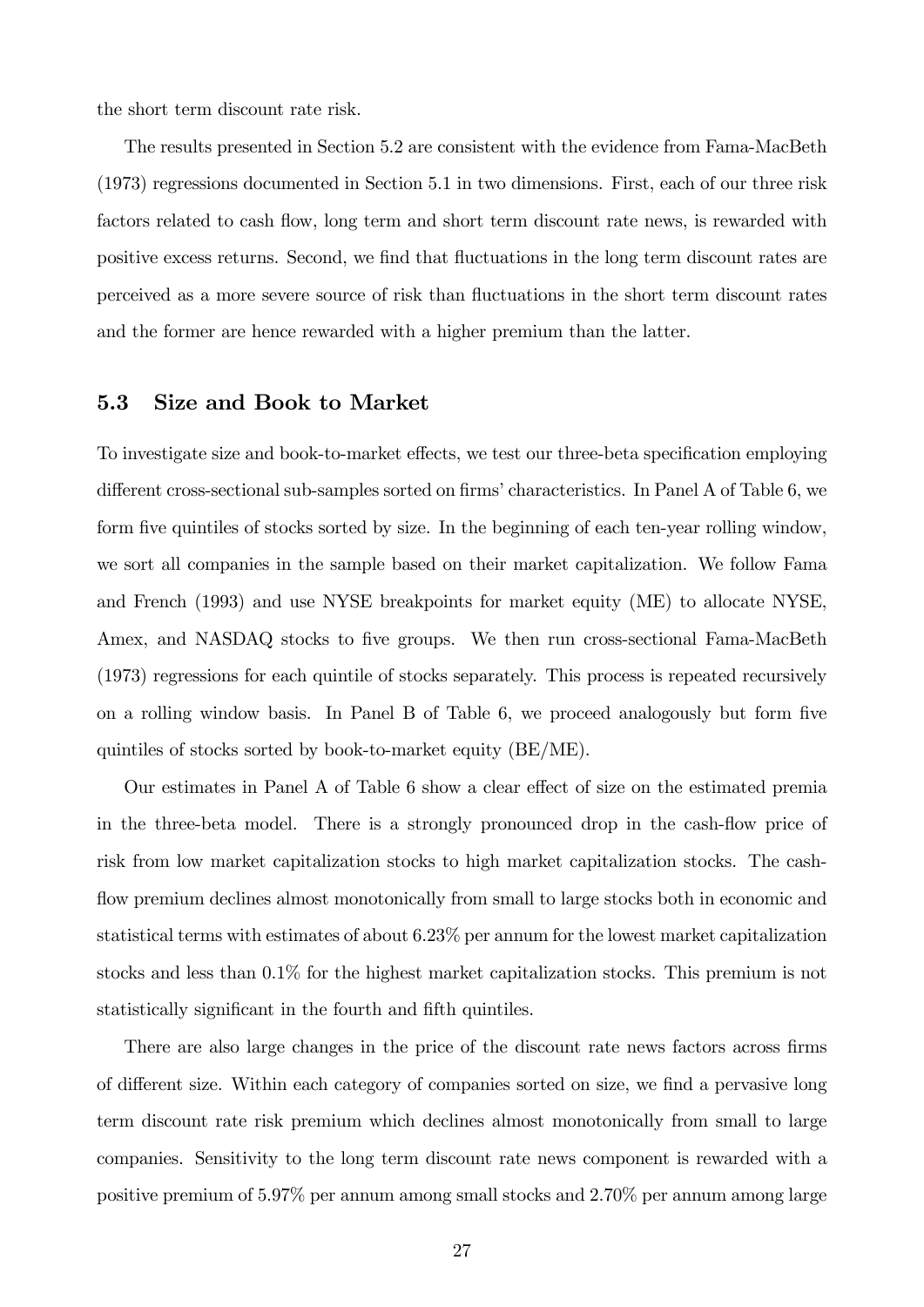stocks. There appears also a strong relation between firm size and short term discount rate risk. Whilst the short term discount rate risk premium is about 3.98% per annum for the lowest market equity firm quintile, and thus exceeds its full sample estimate of about  $3\%$  per annum, it is statistically indistinguishable from zero for the firms in the second, third, and fifth market equity quintiles. This evidence is consistent with the findings of Perez-Quiros and Timmermann (2000) who show that small firms are stronger affected by credit market conditions in recessions, i.e. at business cycle frequencies when discount rates are high. We find that differences in prices of long term and short term discount rate risks range from 1.88 to 4.25 percentage points across the Öve stock groups we examine and are statistically significant within each portfolio.

We also find that there is a substantial variation in the cross sectional estimates of the prices of risk across book to market samples. Panel B of Table 6 shows that the cash flow and long term discount rate news terms exhibit an increasing pattern from low book-to-market to high book-to-market firms. For example, the cash flow risk premium is 4.58% per annum for the stocks in the first bin and  $8.12\%$  per annum for the stocks in the fifth bin. The respective return premia for the long-term discount rate risk are 4.79% and 6.08% per annum. The relation between book-to-market and short-term discount rate risk is generally less clearly pronounced, but stocks in the lowest book-to-market bin are rewarded with a premium of 2.06% per annum whereas stocks in the highest book-to-market bin are rewarded with a higher premium of  $3.14\%$  per annum. Furthermore, the estimates in Panel B of Table 6 reinforce our main finding that there is a higher premium attached to long term versus short term discount rate news.

In Panel C of Table 6, we report estimates of the prices of risk for all, and all but the lowest market equity stocks, i.e. we exclude stocks in the lowest market equity quintile from the cross section. This exercise reveals two interesting properties of the data. First, in line with the evidence documented in Panel A of Table 6, we find that the risk premia are higher for each of the three risk factors in the cross section of all stocks compared to a smaller cross section of stocks which does not include small Örms. Second, the estimated price of short term discount rate risk declines by more than a half and becomes insignificant once we take the small firms out of the sample. We find no such evidence when we exclude other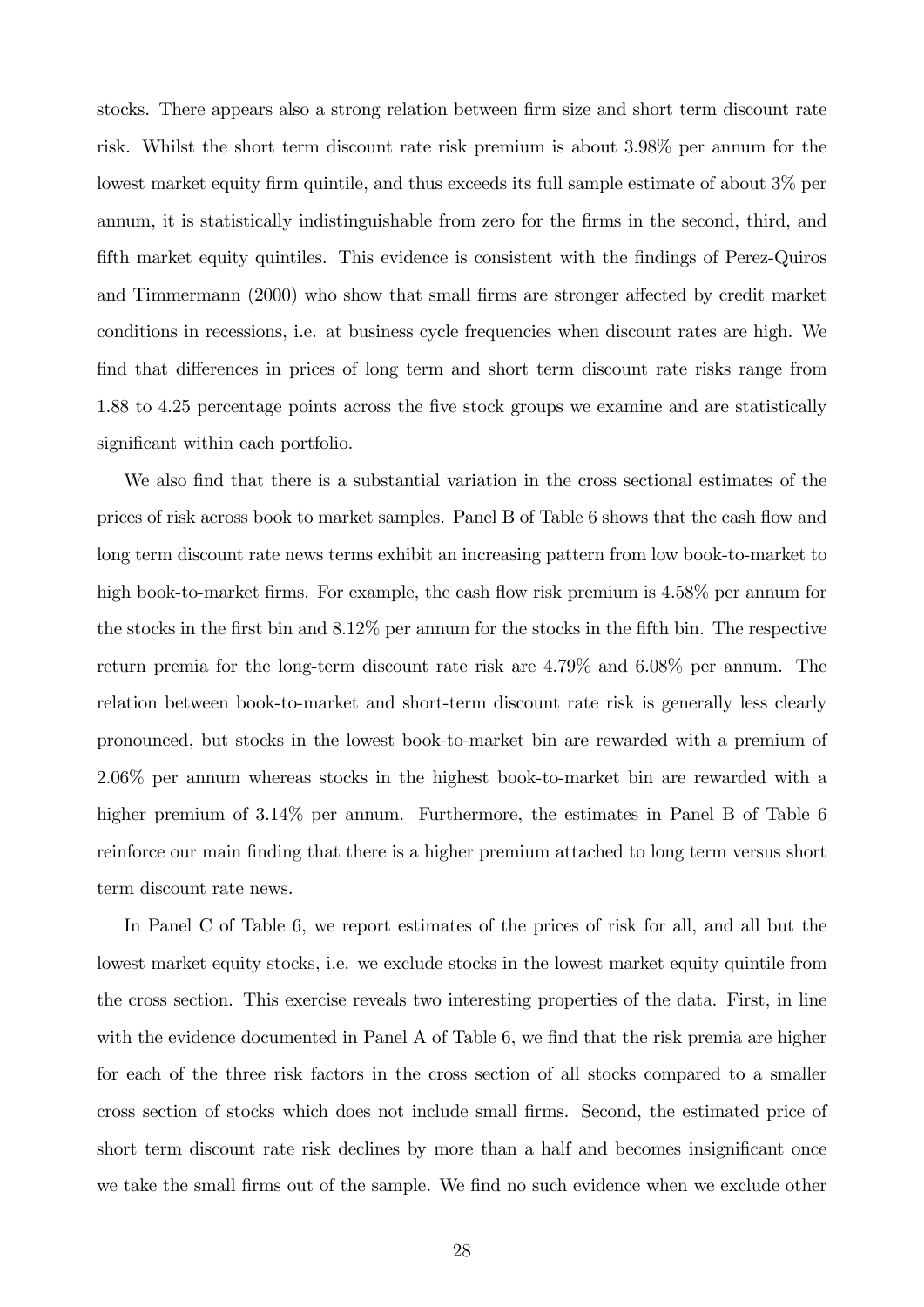stocks from the sample. We hence conclude that the short term discount rate risk premium is mostly due to small Örms in the sample.

This exercise reveals a considerable variation in the cross sectional estimates of the prices of risk across size and book to market samples. The price of risk of both discount rate news components is high for small and high book to market Örms, and low for large and low book to market firms. The longer term discount rate risk is priced most consistently across samples, whilst the short-term discount rate risk premium is largely due to low market equity firms. Finally, the long term discount rate risk premium is economically and statistically higher than the short term discount rate risk premium within any category of stocks we examine.

# 5.4 Factor Contributions

Our analysis has so far focused on the estimates of risk prices  $\lambda_j$  in the three-beta ICAPM where j denotes the cash-flow  $(cf)$ , long-term discount rate  $(ldr)$ , and short-term discount rate (sdr) risk components. The overall contributions of individual risk factors to the total expected excess return on stock i are, however, comprised of products of these premia and the associated risk exposures  $\beta_j^i$ 's of the return on stock *i*. For instance, high average returns can be associated with high prices of risk, high risk exposures or both. To gain insight into the relative importance of factor contributions to overall risk premium in stock markets we follow Botshekan, Kraeussl, and Lucas (2012) and perform the following analysis. For each ten-year overlapping rolling time-series estimation window t of the Fama-MacBeth (1973) procedure, we compute the product of the factor premium estimate and the cross-sectional average beta over that window  $\lambda_{jt} \times \beta_{jt}$ , where the betas are computed following definitions  $(11)$ ,  $(17)$  and  $(18)$  over the window t. Table 7 shows the time-series averages of expected return contributions attributed to cash flow, long-term discount rate and short-term discount rate risk factors in percent per annum and their HAC t-statistics in parentheses for various sub-samples.

Panel A of Table 7 summarizes the results for the five quintiles of companies sorted on their market capitalization in the beginning of each rolling window. Confirming our evidence from Table 6, we find that the expected return component of each risk factor is higher for small than for large stocks. For example, the contributions of the cash flow, long term discount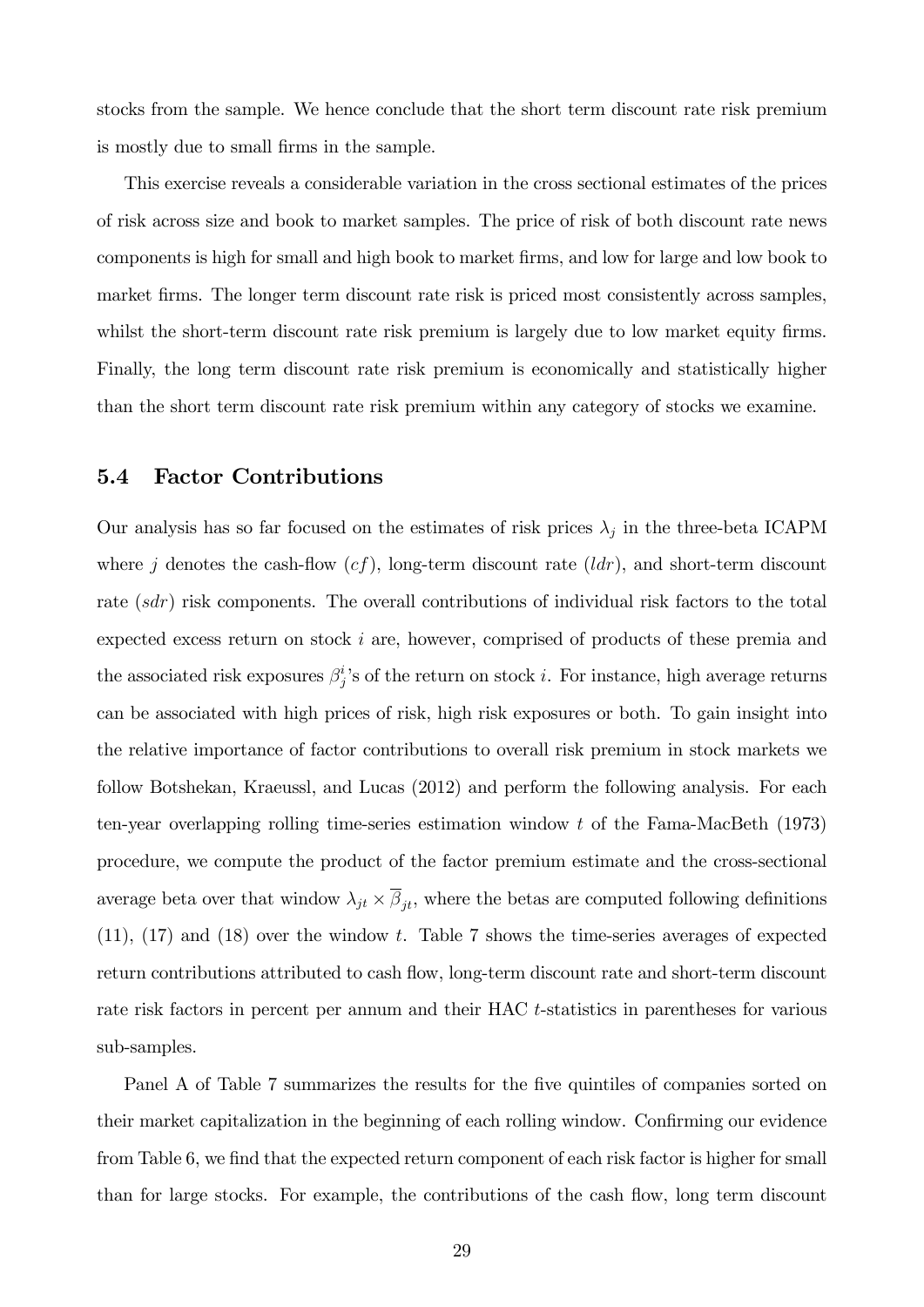rate and short term discount rate news factors are 2.17%, 1.46%, and 1.82% respectively for stocks in the lowest market equity portfolio, whereas the corresponding figures for stocks in the highest market equity portfolio are -0.12%, 0.48%, and 0.21%. Amongst the three risk factors, the long term discount rate news contributes most pervasively to the overall excess return within each quintile of size sorted stocks. The cash flow contributions are insignificant for stocks in the fourth and fifth size quintiles. Furthermore, the contributions of the short term discount rate risk factor are close to zero for stocks in the second, third, and fifth size quintiles. In addition, except for stocks in the lowest market equity category, we Önd that the relative contribution of the longer term discount rate risk factor is greater than that of the shorter term discount rate risk factor. Because long term discount rate news is generally associated with a higher price than short term discount rate news, this indicates that small firms have smaller sensitivity to long term discount rate news as opposed to short term discount rate news in line with Perez-Quiros and Timmermann (2000).

As regards book-to-market sorted portfolios, we find that each factor contributes significantly to the overall expected returns across all BE/ME bins. This evidence reinforces our findings reported above. Moreover, the contributions of the three factors are smaller for firms with lowest  $BE/ME$  ratios relative to firms with highest  $BE/ME$  ratios. For example, the expected return contributions of the cash flow, long term discount rate, and short term discount rate news components are 1.99%, 1.34%, and 0.68% respectively for stocks in the lowest BE/ME quintile, while the corresponding numbers for stocks in the highest BE/ME quintile are 2.41%, 1.43%, and 1.60%.

Contrasting with the evidence for size portfolios where the relative importance of cash flow, long term discount rate and short term discount rate risk factors varies a lot across bins, for book-to-market sorted portfolios, we find that our three risk factors have a fairly constant impact on returns in relative terms. Specifically, the cash flow factor has the greatest impact on the overall expected return, followed by the long term discount rate factor. The short term discount rate factor has the lowest contribution to the expected returns across BE/ME portfolios apart from stocks in the highest BE/ME category. Since longer term news is rewarded with a higher price than shorter term news, this suggests that value firms are similar to small firms in that they have smaller sensitivity to the long term as opposed to the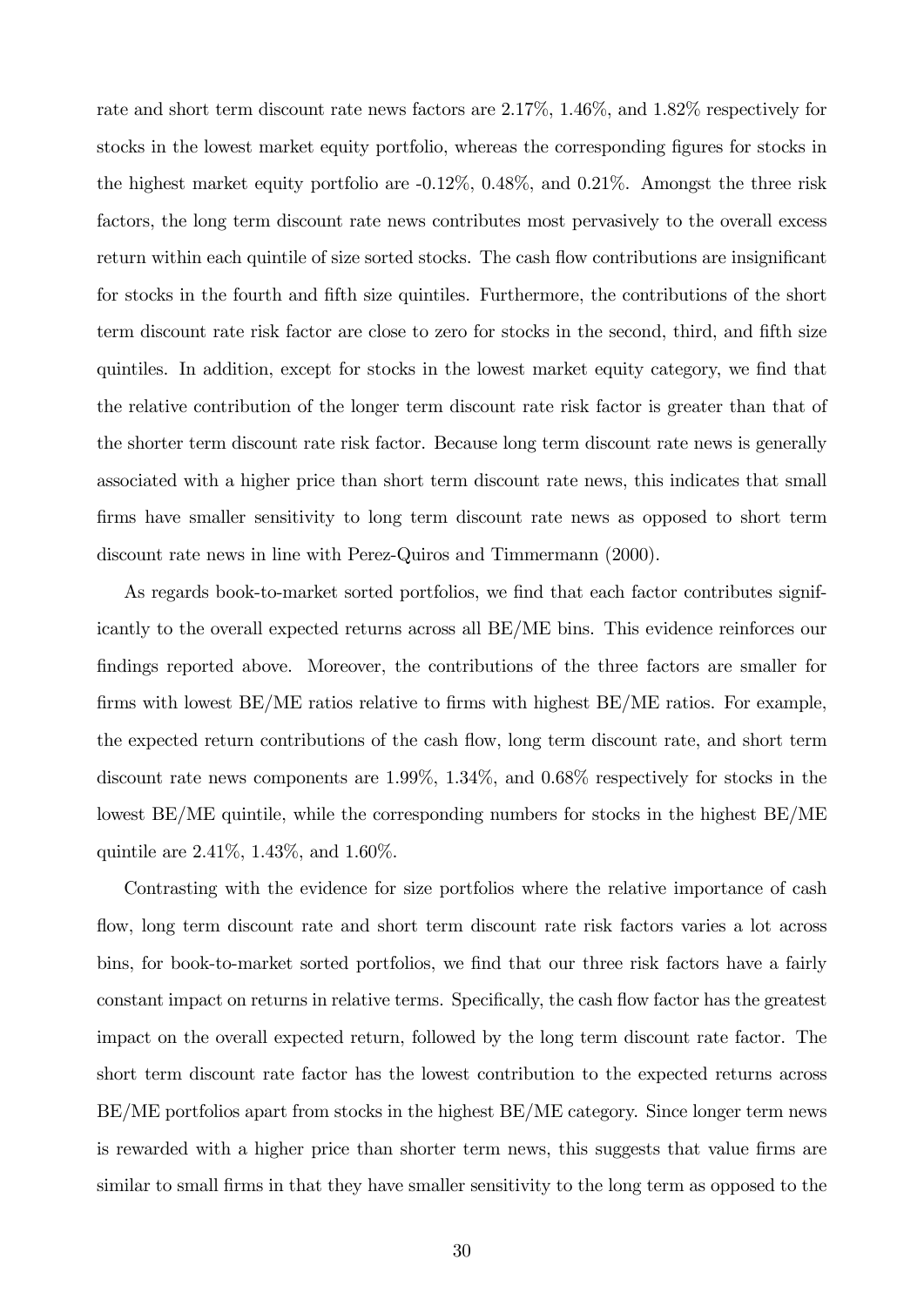short term discount rate risk factor. This result echoes the findings of Lettau and Wachter  $(2007)$  who show that firms with cash flows weighted more to the present have a low ratio of price to fundamentals and high expected returns relative to assets with a high ratio of price to fundamentals.

Turning to Panel C of Table 7, our estimates show that in the full sample, all three risk factors contribute significantly to expected returns. Cash flow risks have the largest impact on expected returns. This result is in line with the key intuition of the Mertonís (1973) ICAPM and our evidence from baseline Fama-MacBeth (1973) regressions presented in Table 3. Moreover, the contribution of the long term discount rate risk factor exceeds that of the short term discount rate risk factor. Differences in relative contributions of the two discount rate risk factors become stronger when we exclude small stocks from the sample. In this case, the contribution of the short term discount rate news goes down to about 0.35% per annum and becomes statistically not distinguishable from zero.

In sum, our evidence presented in Table 7 highlights three interesting observations. First, whilst each of our three factors has a positive and statistically significant return contribution in the full sample, there is substantial variation in the relative importance of risk components across size and book-to-market. Second, judged by the t-statistics and the economic magnitude of the estimates, the long term discount rate risk factor emerges as a more pervasive contributor to the expected returns than the short term discount rate factor. Finally, our results indicate that small and value firms have smaller sensitivity to long term discount rate news as opposed to short term discount rate news.

# 5.5 Robustness Checks

This section presents a number of robustness tests. The first subsection discusses the sensitivity of our results with respect to the choice of state variables in the system. The second subsection studies the stability of prices of risk over time. The third subsection summarizes several further robustness checks.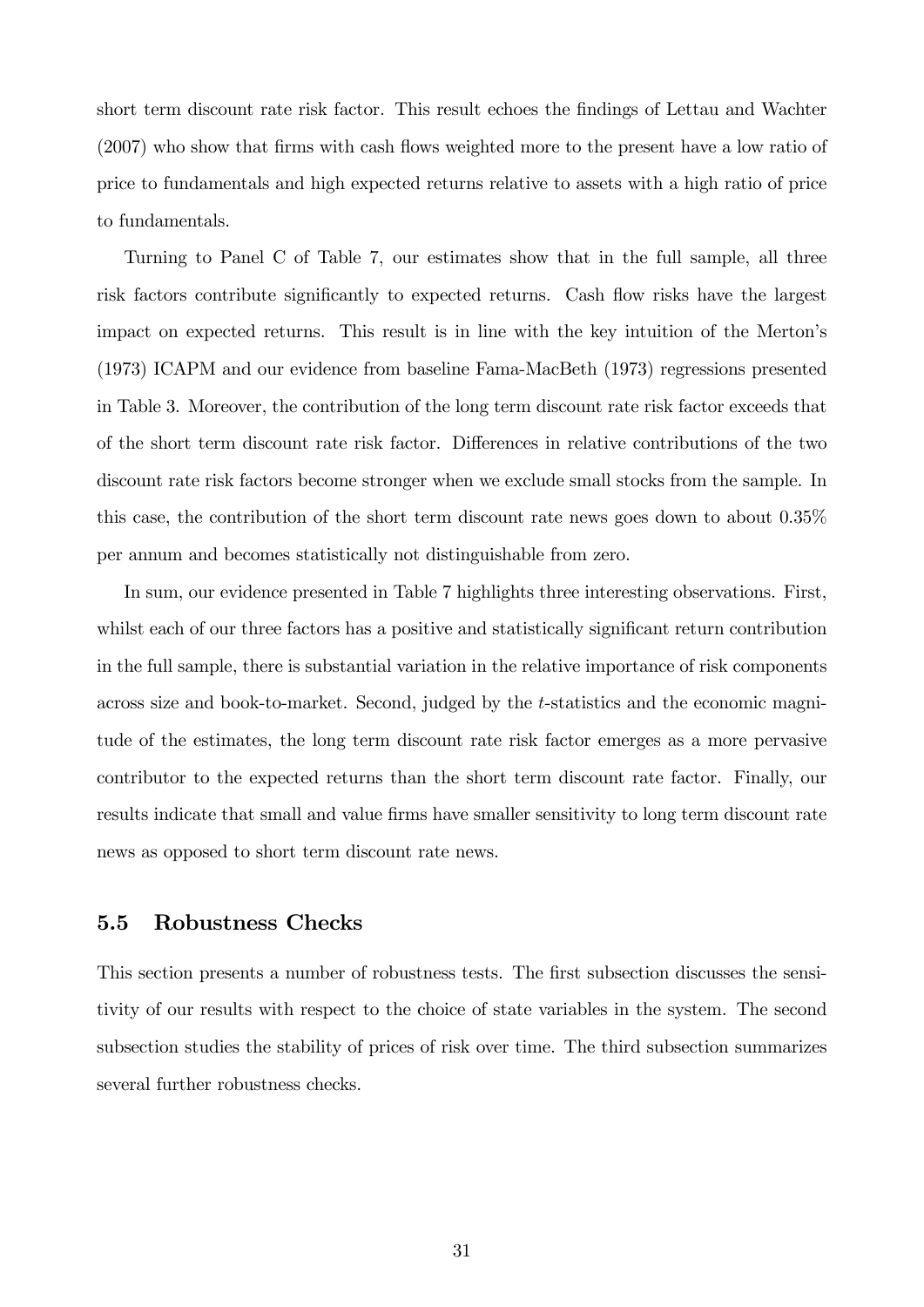#### 5.5.1 Alternative VAR Specifications

The return decomposition technique of Campbell and Shiller (1988) and Campbell (1991) has been applied widely in the literature on macroeconomics and finance. However, Chen and Zhao (2009) argue that this approach can depend heavily on the particular choice of the state vector. To address this concern, we examine the sensitivity of our conclusions to a broad range of alternative state variables. In particular, we consider six different VAR specifications to extract the news series. It turns out that our main conclusion with regard to the relation of the equity stock returns and the two market discount rate news components is almost una§ected by the variation in the state variables. Sensitivities to the longer term discount rate news are rewarded with a significant premium which is economically and statistically greater than that of the short term discount rate news.

Table 8 presents the details of this pricing exercise. Panel A of Table 8 gives an overview of the different combinations of state variables that we consider. The plus signs indicate the selected variables in our baseline specification and in six alternative models we evaluate. Each model contains the excess market return as a necessary component. Our benchmark setup includes Öve state variables: the excess equity market return, the dividend price ratio, the consumption-wealth ratio, the short term interest rate, and the default spread. The cross sectional results of the benchmark specification were discussed above and are summarized in Table 3.

Specification I differs from the baseline model in that it removes the default spread from the vector of predictor variables, while Specification II differs from the baseline in that it does not include the short term rate. Specification III replaces the dividend price ratio in the baseline model with the ten-year smoothed price earnings ratio constructed following Campbell and Vuolteenaho (2004) and adds the small-stock value spread measured as the difference between the log book-to-market ratios of small value and small growth stocks. For example, Campbell and Vuolteenaho (2004) find that their results depend critically on the inclusion of the small-stock value spread in the system. Specification IV does not include the consumption wealth ratio as a state variable. Specification V replaces the dividend price ratio with one-year trailing dividend yield which is used commonly to predict equity returns (e.g. Campbell and Shiller  $(1988)$  and Campbell and Ammer  $(1993)$ ). In Specification VI, we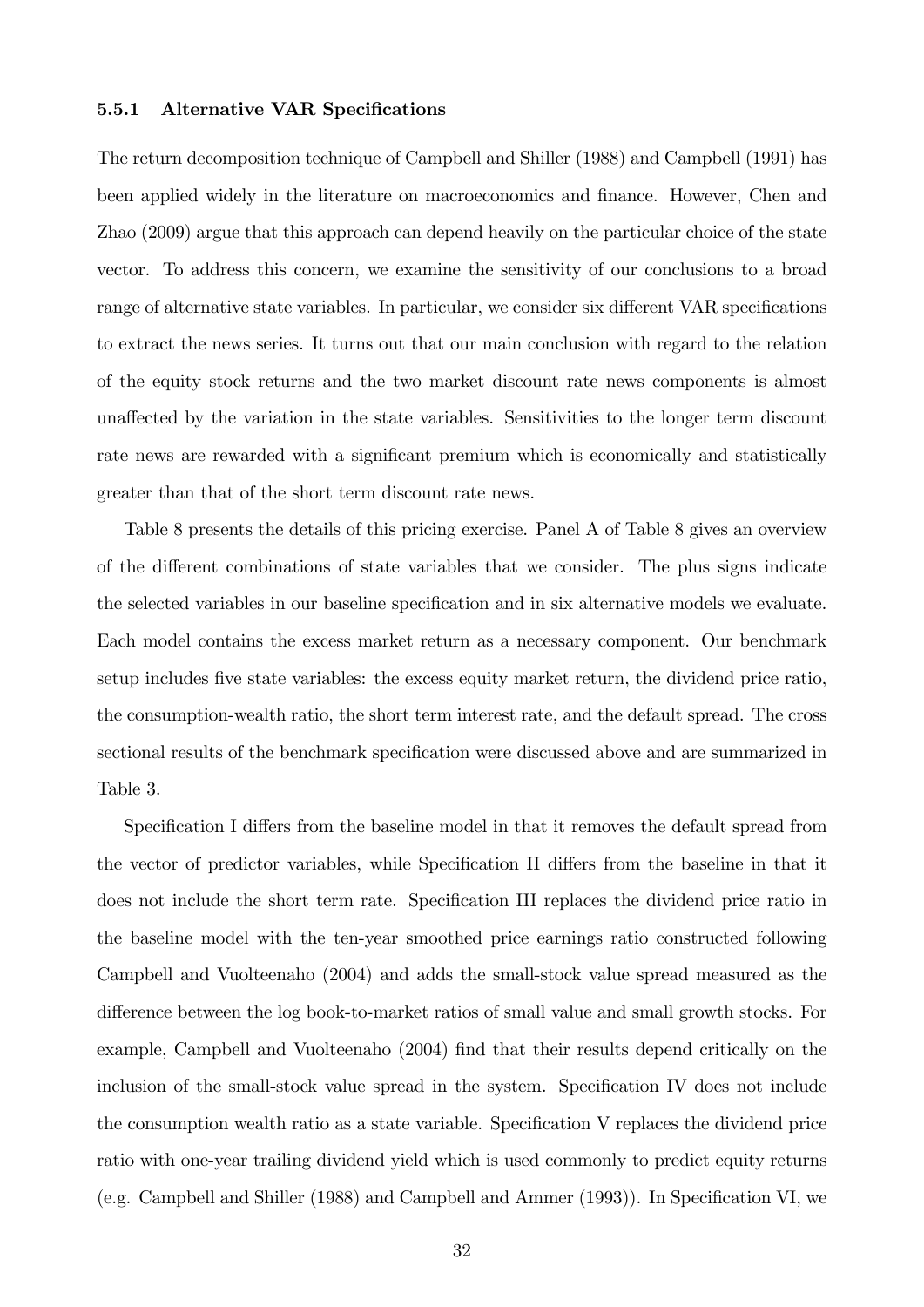consider two further known stock return predictors: the term yield spread between long-term and short-term bonds and the book-to-market spread. The term spread is measured as the difference between the composite yield on US Treasury bonds with maturity over ten years and the yield rate on the one-month Treasury bills. The book-to-market spread is computed as the average book-to-market of value stocks minus the average book-to-market of growth stocks (Liu and Zhang (2008)).

Our results in Panel B of Table 8 suggest that the economic estimates of risk premia can depend on the set of underlying state variables. In particular, it is interesting to note that the choice of the VAR can shift the relative importance of cash flow and discount rate risks. However, our main conclusions with regard to the relation between average stock returns and the two discount rate news components are almost unaffected by the variation in the vector of predictor variables employed in the system. First, while sensitivities to longer term discount rate news component are rewarded with a positive and statistically significant risk premium in five out of six specifications we examine, our estimates appear inconclusive about the short term discount rate risk premium: Different specifications suggest that the short term discount rate news is positively, negatively or insignificantly priced. Secondly, the premium for the long term discount rate news exceeds its short term counterpart in economic and statistical terms with the only exception of Specification IV which does not include the consumption wealth ratio as a predictor.

On average, there is a premium of about  $10.5\%$  per annum for assets' sensitivity to the long term discount rate risk and of about 1.54% per annum for the sensitivity to the short term discount rate risk. The differences between  $\lambda_{ldr}$  and  $\lambda_{sdr}$  are estimated in a range between 2.00 and 27.10 percentage points with high precision. We have experimented with further state variables such as the stock variance computed as the sum of squared daily returns of S&P 500, the relative T-bill rate, employed real measures of the market excess return and the short-term rate, and considered alternative proxies for the dividend-price ratio, default spread, and term yield. These changes did not have a significant impact on our results.

Overall, despite the differences in the magnitudes of the estimated prices of risk across the alternative VAR specifications, a problem common to this methodology, our main finding of a higher price of longer term discount rate risk is upheld.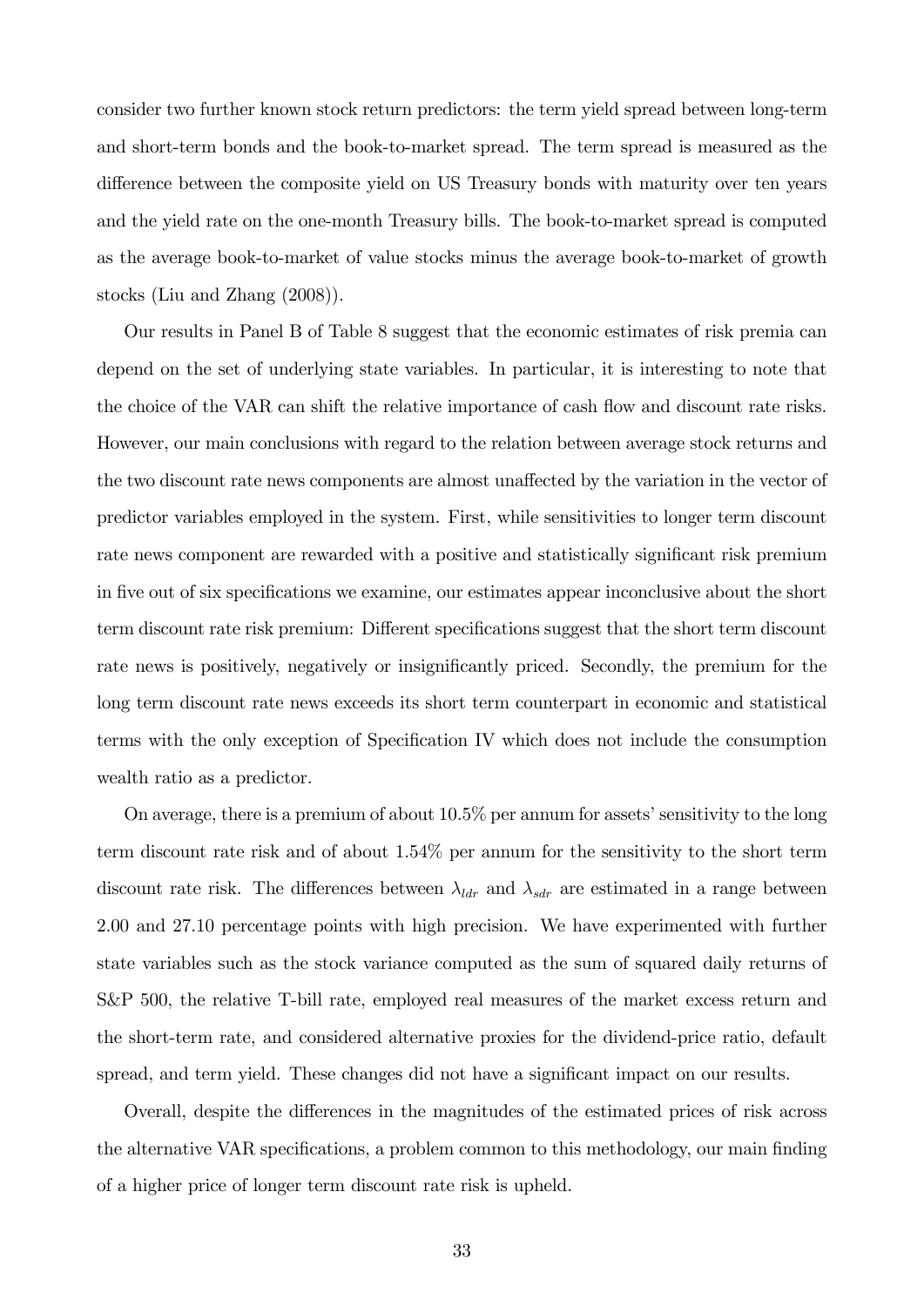#### 5.5.2 Sub-sample Analysis

To study the time-series evolution of the risk prices over time, we reestimate our three beta model over different sub-samples. We start by considering three sub-samples of about Öfteen-year length each: 1963Q3-1979Q4, 1980Q1-1994Q4, and 1995Q1-2013Q3. Then we spit the sample roughly in the middle and consider two sub-samples of about twenty five year length each: 1963Q3-1989Q4 and 1990Q1-2013Q3. Finally, we look at the pre-crisis sample covering the period 1963Q3-2007Q2. Our estimates in Table 9 reveal three insights about risks in equity markets. First, the long term discount rate risk is priced most robustly in each sub-sample we examine. Second, while the cash flow risk premium declines over time, there is a gradual increase in the prices of risk associated with both discount rate news terms. For example, the cash flow premium is about  $6.56\%$  per annum with a t-statistic of 5.07 over 1963-1979 and 2.20% per annum with a t-statistic of 1.57 over 1995-2013. The price of the long term discount rate risk increases from 3.54% over 1963-1979 to 6.46% over 1995-2013, while the price of the short term discount rate risk is estimated to be negative and equal to 4.02% per annum over these to periods. Third, in each sub-sample we examine there is a higher premium attached to the long term discount rate news as opposed to its short term counterpart. These differences are highly significant and economically of the order of 1.22 to 6.50 percentage points.

In sum, our sub-sample analysis gives further support for our benchmark findings. Long run discount rate risks are priced most consistently and command a higher premium than short run discount rate risks.

#### 5.5.3 Other Robustness Checks

For reasons of brevity, we summarize the following additional robustness checks without reporting results. We investigate the sensitivity of our findings in the following dimensions: (i) the magnitude of  $\rho$ , (ii) alternative values of the parameter h, (iii) alternative sample periods to derive the news proxies, (iv) different rolling window lengths, and  $(v)$  alternative thresholds for winsorizing the data. We verify that none of these changes alter our main conclusions.

In our benchmark specification, we follow Campbell and Vuolteenaho (2004) and assume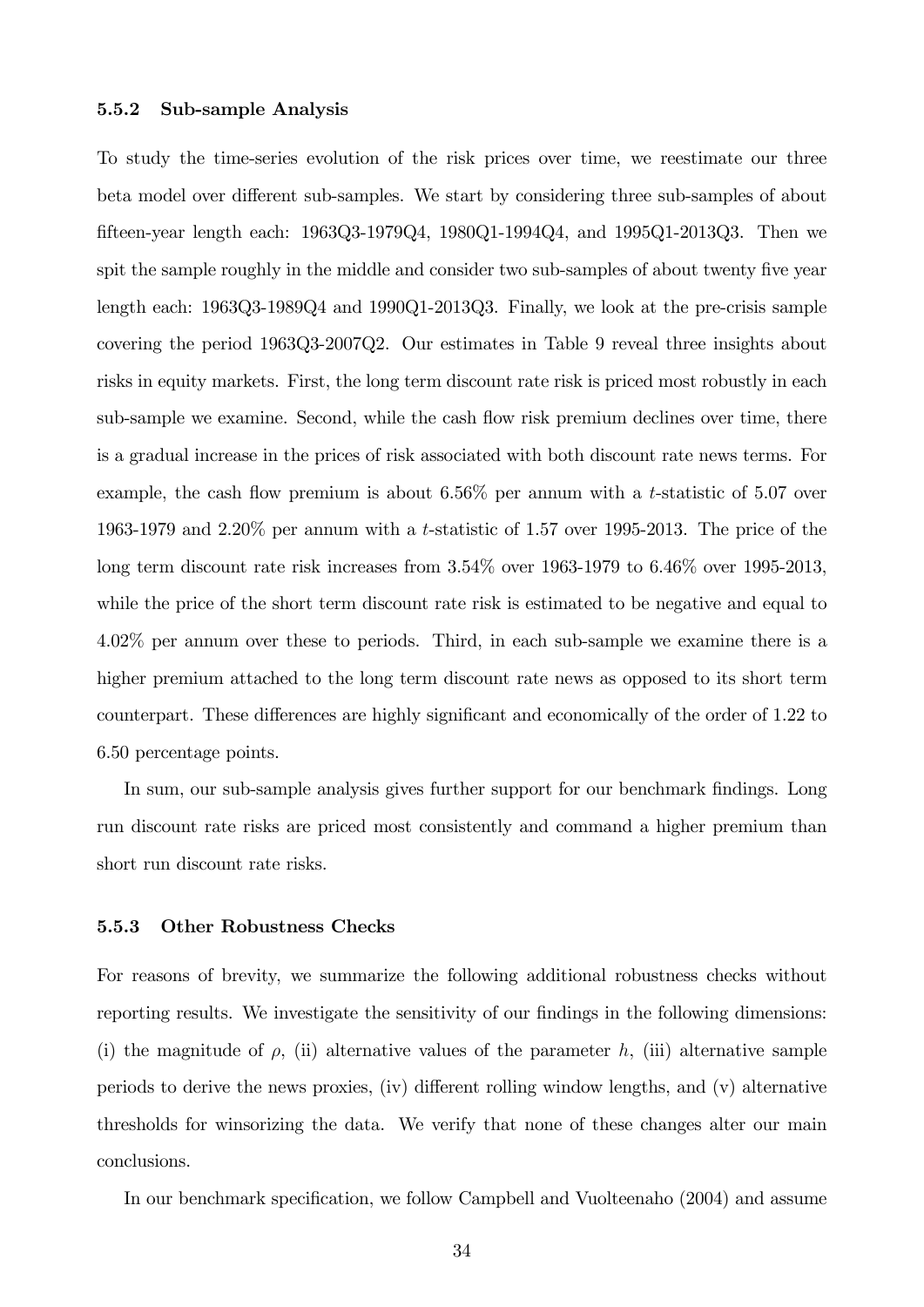$\rho = 0.95$  per year. We explored the sensitivity of our results to variation in  $\rho$  between 0.93 and 0.97. We find that the value of the linearization parameter has only a small impact on our estimates. In general, the estimates of the longer term discount rate risk premium are more sensitive to changes in  $\rho$  because they are discounted more heavily. Higher values of  $\rho$  are typically associated with greater cash flow risk prices, lower long term discount rate prices, lower short term discount rate rate prices, and smaller differences between  $\lambda_{ldr}$  and  $\lambda_{sdr}$ . While higher values of  $\rho$  imply a flatter term structure of equity risk premium, our results are generally robust to reasonable variation in the parameter  $\rho$ .

A further important parameter in our decomposition is  $h$ , a threshold value to distinguish between long term and short term discount rate news components. The results reported in this paper are based on the value of  $h$  equal to four quarters. Our choice of the one-year horizon is motivated by practical reasons. We have experimented with lower and higher values of  $h$  but found that these changes had no significant impact on our conclusions. In general, the choice of h has no effect on the cash flow risk premium estimate and only a negligible effect on the short term discount rate risk premium. Higher values of  $h$  imply larger estimates of the price of risk for the longer term discount rate news but lower its statistical significance. Accordingly, higher values of h are associated with economically larger but statistically less precisely measured differences between the two discount rate risk premia.

Our implementation of the three-beta empirical ICAPM relies on a decomposition of the excess market return over the full sample period running from 1952Q1 to 2013Q3. Subsequently we calculate individual stocks' betas over the post-1963 period to investigate the cross sectional properties of the data. One interesting question is what will happen if we choose a sample period for the VAR which corresponds precisely to the sample period of stocks returns we study. This question is worth pursuing because Chen and Zhao (2009) document that estimating a VAR over alternative sample periods can bring about a shift in the relative importance of cash flow and discount rate betas in the Campbell and Vuolteenaho (2004) setup. We have experimented with extracting the news components over the 1963Q2-2013Q3 period as well as over the pre-crisis sample period but obtained generally similar evidence. Furthermore, we worked with alternative lengths of the rolling window to obtain the time varying estimates of betas and winsorized the returns in each rolling window at the 2% and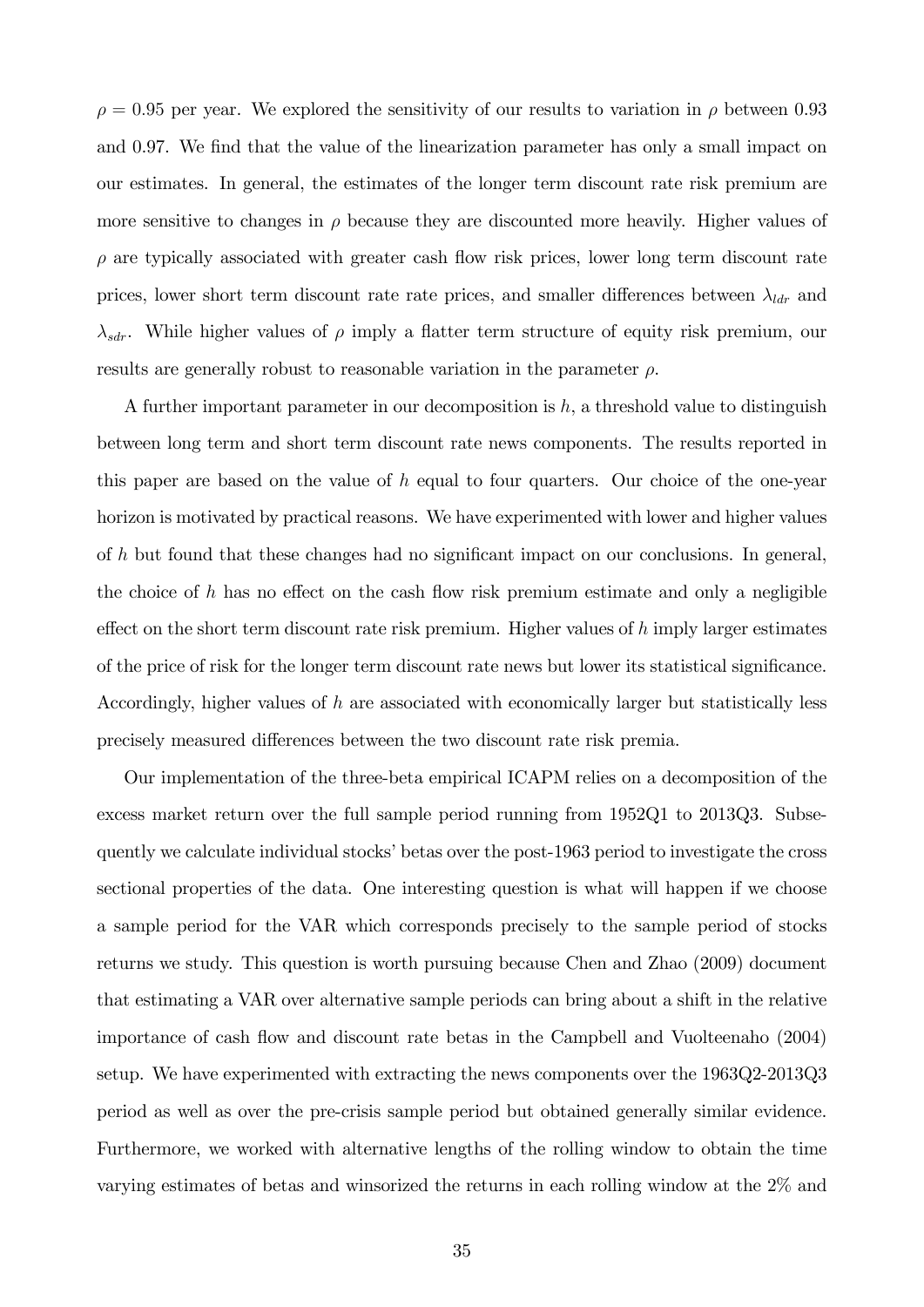$98\%$  as well as at the  $5\%$  and  $95\%$  levels. We find the same conclusions. Our results support that long run discount rate news obtains a positive risk premium in the cross section stocks returns which is economically and statistically higher than that for the short run discount rate news.

# 6 Conclusion

The literature has thus far ignored the asset pricing implications of the empirical fact that stock returns are predictable at short and long horizons with different variables, suggesting a term structure in discount rates. We exploit this in order to show that there are two discount rate factors and one cash flow factor driving the cross section of stock returns. This enables us to connect the empirical findings that discount rate variation is driven by a short run business cycle component and a longer run trend component to risk factors in the cross sectional of stock returns. The decomposition of discount rates into short term and long term parts leads to state variable hedging of these two components and ICAPM logic implies a three factor model for expected returns.

In estimating a three factor ICAPM model, with both types of discount rate shocks and cash flow shocks, we find that while the price of risk of cash flow shocks is the highest, both types of discount rate shocks earn an economically meaningful and statistically significant risk premium. We find that the price of risk of long term discount rate shocks is considerably higher than the price of risk of short term discount rate shocks, consistent with an upward sloping term structure of discount rates, as implied by the models of Campbell and Cochrane (1999) and Bansal and Yaron (2004). We also Önd that long term discount rate risk is priced consistently across samples while the short-term discount rate risk premium is largely due to low market equity firms.

Our findings provide evidence on the types of risks investors require a premium for holding and make an important step towards understanding the factor structure of time varying expected returns.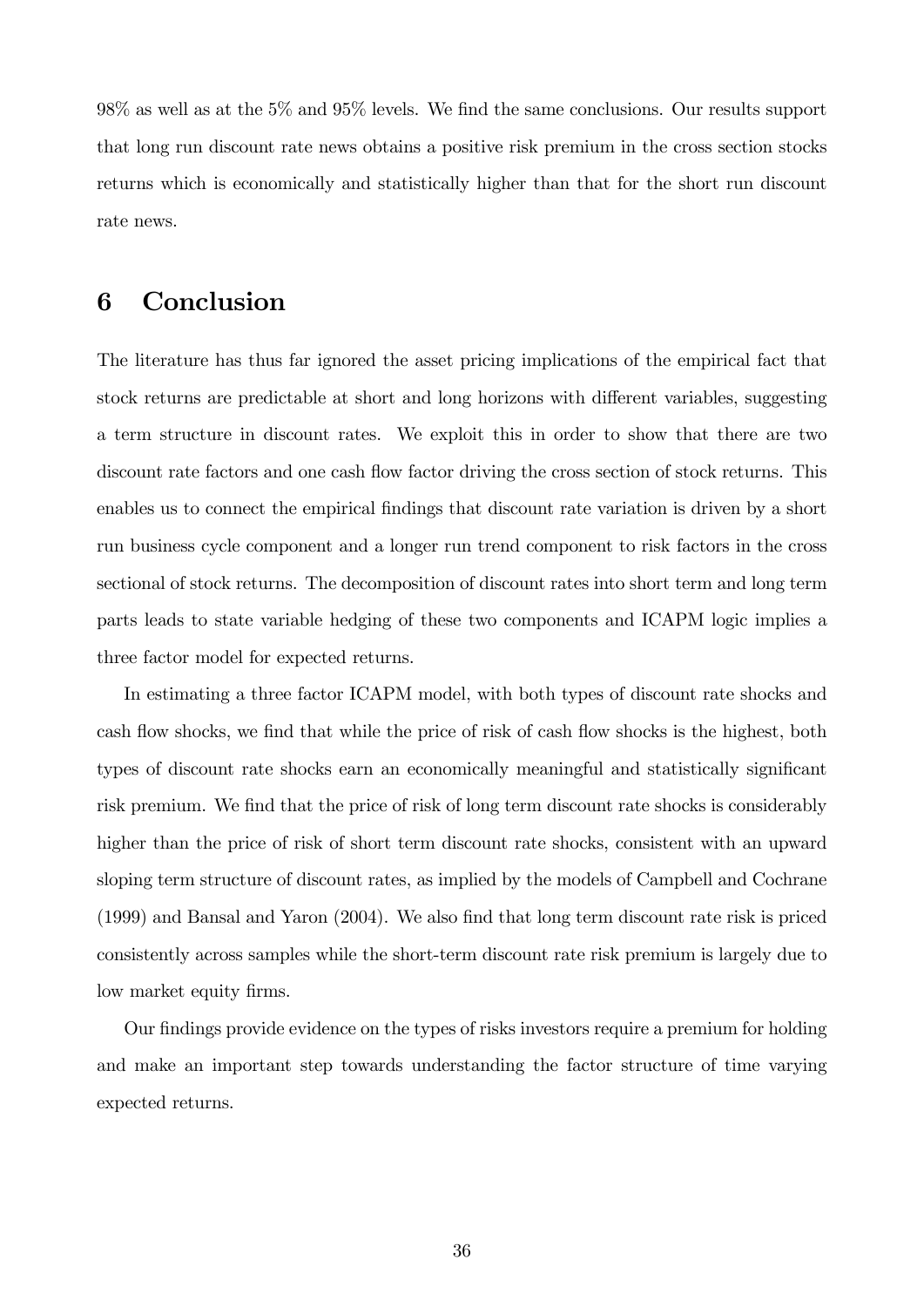# References

- Ai, H., M. M. Croce, A. M. Diercks, and K. Li. "Production-Based Term Structure of Equity Returns." Working Paper (2013).
- Ang, A., and G. Bekaert. "Stock Return Predictability: Is It There?" Review of Financial Studies, 20 (2007), 651-707.
- Ang, A., J. Chen, and Y. Xing. "Downside Risk." Review of Financial Studies, 19 (2006), 1191-1239.
- Ang, A., J. Liu, and K. Schwarz. "Using Stocks or Portfolios in Tests of Factor Models?" Working Paper (2010).
- Bansal, R., and A. Yaron. "Risks for the Long Run: A Potential Resolution of Asset Pricing Puzzles." *Journal of Finance*, 59 (2004), 1481-1509.
- Bernanke, B. S., and K. N. Kutter. "What Explains the Stock Market's Reaction to Federal Reserve Policy?" *Journal of Finance*, 60 (2005), 1221-1257.
- van Binsbergen, J., M. Brandt, and R. Koijen. "On the Timing and Pricing of Dividends." American Economic Review, 102 (2012), 1596-1618.
- Boguth, O., and L.-A. Kuehn. "Consumption Volatility Risk." Journal of Finance, 68 (2013), 2589-2615.
- Botshekan, M., R. Kraeussl, and A. Lucas. "Cash Flow and Discount Rate Risk in Up and Down Markets: What Is Actually Priced?" Journal of Financial and Quantitative Analysis, 47 (2012), 1279-1301.
- Campbell, J. Y. "Stock Returns and the Term Structure." Journal of Financial Economics, 18 (1987), 373-399.
- Campbell, J. Y. "A Variance Decomposition for Stock Returns." Economic Journal, 101 (1991), 157-179.
- Campbell, J. Y. "Intertemporal Asset Pricing Without Consumption Data." American Economic Review, 83 (1993), 487-512.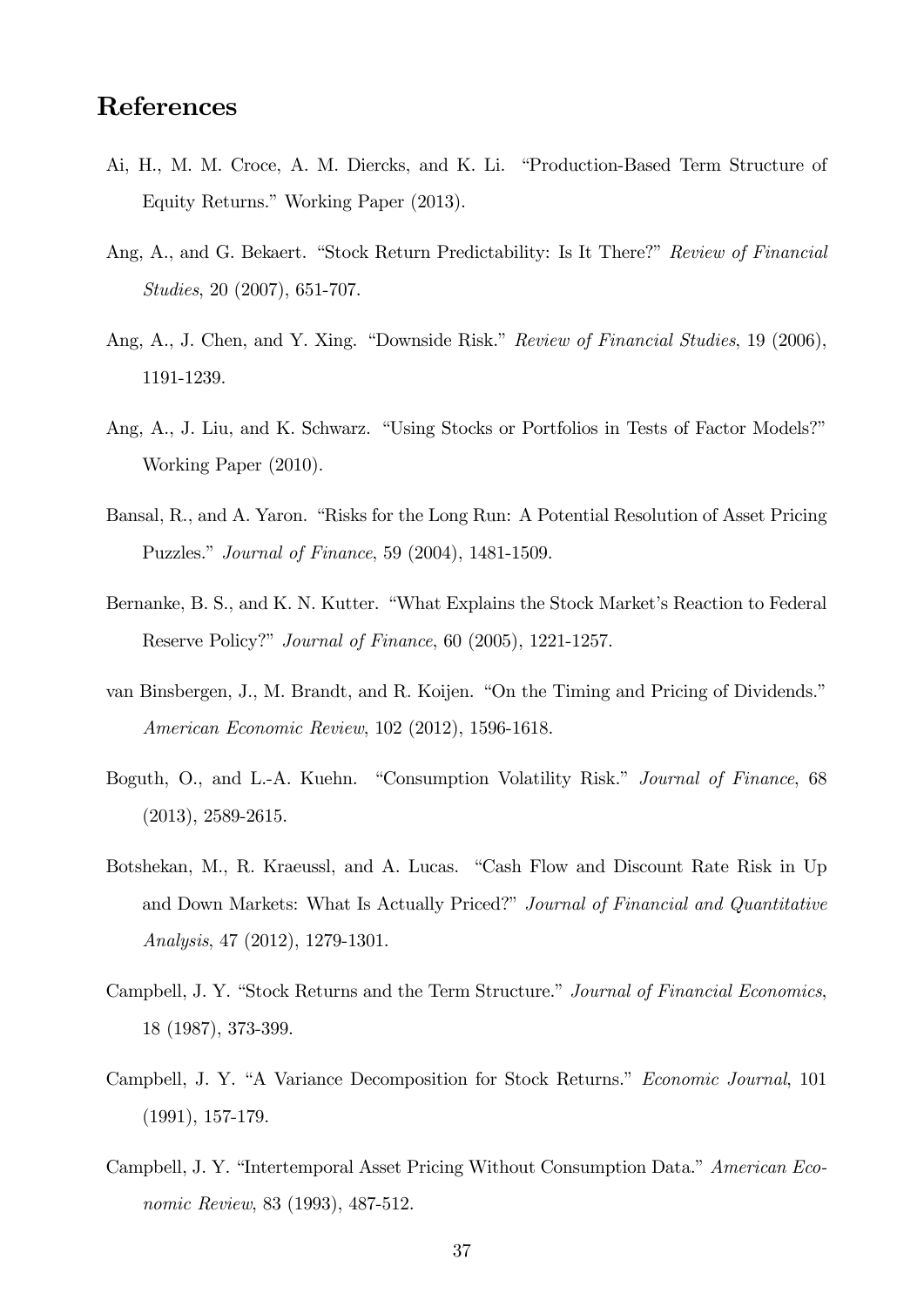- Campbell, J. Y. "Understanding Risk and Return." *Journal of Political Economy*, 104 (1996), 298-345.
- Campbell, J. Y., and J. Ammer. "What Moves the Stock and Bond Markets? A Variance Decomposition for Long-Term Asset Returns." Journal of Finance, 48 (1993), 3-37.
- Campbell, J. Y., and J. H. Cochrane. "By Force of Habit: A Consumption-Based Explanation of Aggregate Stock Market Behavior." Journal of Political Economy, 107 (1999), 205-251.
- Campbell, J. Y., S. Giglio, and C. Polk. "Hard Times." Review of Asset Pricing Studies, 3 (2013), 95-132.
- Campbell, J. Y., S. Giglio, C. Polk, and R. Turley. "An Intertemporal CAPM with Stochastic Volatility." Working Paper (2014).
- Campbell, J. Y., A. W. Lo, and A. C. MacKinlay. "The Econometrics of Financial Markets." Princeton, NJ: Princeton University Press (1997).
- Campbell, J. Y., and G. Mankiw. "Consumption, Income and Interest Rates: Reinterpreting the Time Series Evidence." In Olivier J. Blanchard and Stanley Fisher, eds.: NBER Macroeconomics Annual, Cambridge, MA, MIT Press (1989).
- Campbell, J. Y., and J. Mei. "Where do Betas Come From? Asset Price Dynamics and the Sources of Systematic Risk." Review of Financial Studies, 6 (1993), 567-592.
- Campbell, J. Y., C. Polk, and T. Vuolteenaho. "Growth or Glamour? Fundamentals and Systematic Risk in Stock Returns." Review of Financial Studies, 23 (2010), 305-344.
- Campbell, J. Y., and R. J. Shiller. "The Dividend-Price Ratio and Expectations of Future Dividends and Discount Factors." Review of Financial Studies, 1 (1988), 195-228.
- Campbell, J. Y., and T. Vuolteenaho. "Bad Beta, Good Beta." American Economic Review, 94 (2004), 1249-1275.
- Chen, L., and X. Zhao. "Return Decomposition." Review of Financial Studies, 22 (2009), 5213-5249.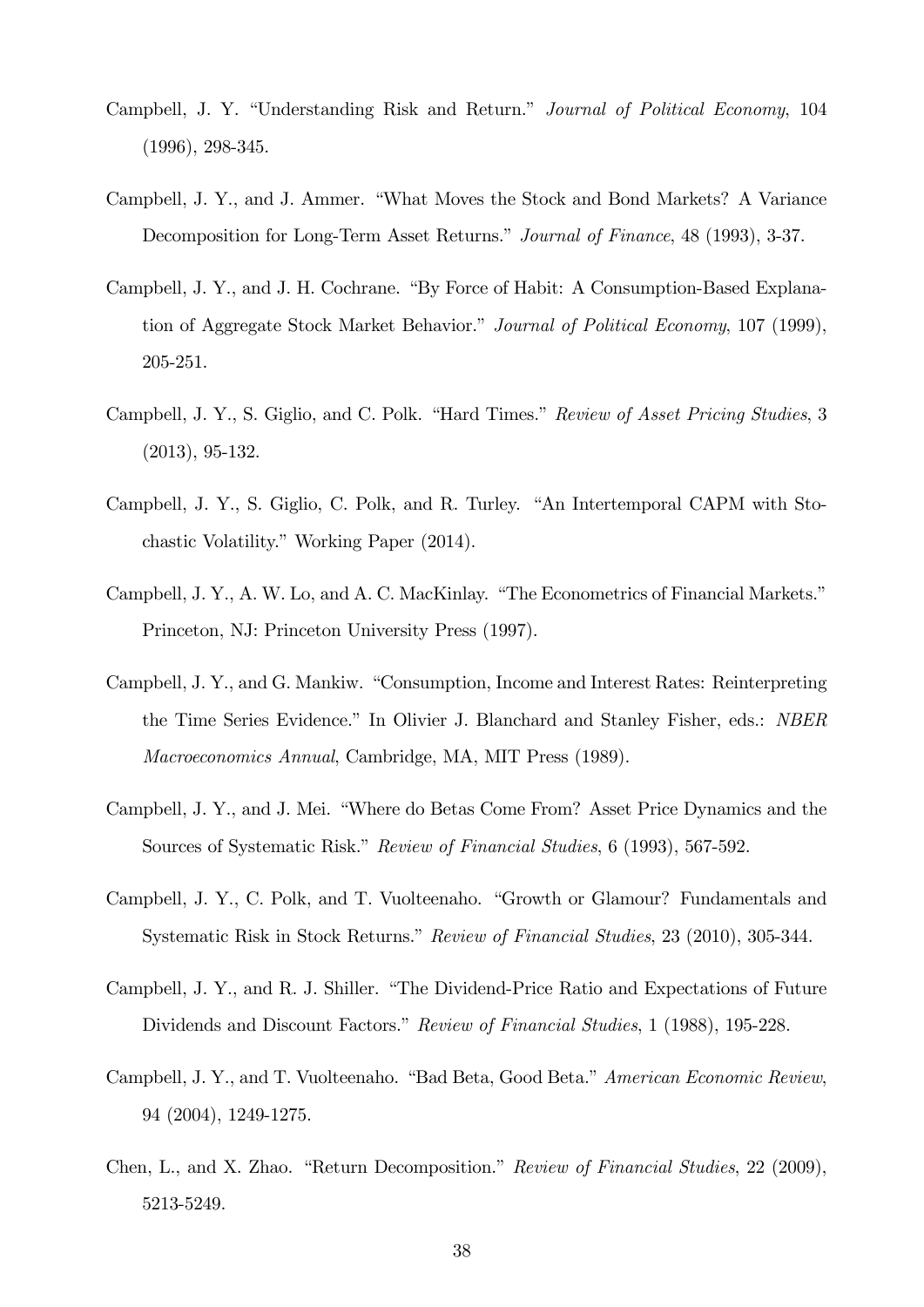- Cochrane, J. H. "Explaining the Variance of Price-Dividend Ratios." Review of Financial Studies, 5 (1992), 243-280.
- Cochrane, J. H. "Presidential Address: Discount Rates." Journal of Finance, 66 (2011), 1047-1108.
- Cooper, I., and R. Priestley. "Time-Varying Risk Premiums and the Output Gap." Review of Financial Studies, 22 (2009), 2801-2833.
- Croce, M. M., M. Lettau, M., and S. C. Ludvigson. "Investor Information, Long-Run Risk, and the Term Structure of Equity." Review of Financial Studies, 28 (2015), 706-742.
- Engsted, T., T. Q. Pedersen, and C. Tanggaard. "Pitfalls in VAR Based Return Decompositions: A Clarification." Journal of Banking and Finance, 36 (2012), 1255-1265.
- Epstein, L. G., and S. E. Zin. "Substitution, Risk Aversion, and the Temporal Behavior of Consumption and Asset Returns: A Theoretical Framework." Econometrica, 57 (1989), 937-969.
- Epstein, L. G., and S. E. Zin. "Substitution, Risk Aversion, and the Temporal Behavior of Consumption and Asset Returns: An Empirical Analysis." Journal of Political Economy, 99 (1991), 263-286.
- Goyal, A., and I. Welch. "A Comprehensive Look at the Empirical Performance of Equity Premium Prediction." Review of Financial Studies, 21 (2008), 1455-1508.
- Fama, E. F., and K. R. French. "Permanent and Transitory Components of Stock Prices." Journal of Political Economy, 96 (1988), 246-273.
- Fama, E. F., and K. R. French. "Business Conditions and Expected Returns on Stocks and Bonds." Journal of Financial Economics, 25 (1989), 23-50.
- Fama, E. F., and K. R. French. "Common Risk Factors in the Returns on Stocks and Bonds." Journal of Financial Economics, 33 (1993), 3-56.
- Fama, E. F., and J. D. MacBeth. "Risk, Return, and Equilibrium: Empirical Tests." Journal of Political Economy, 81 (1973), 607-636.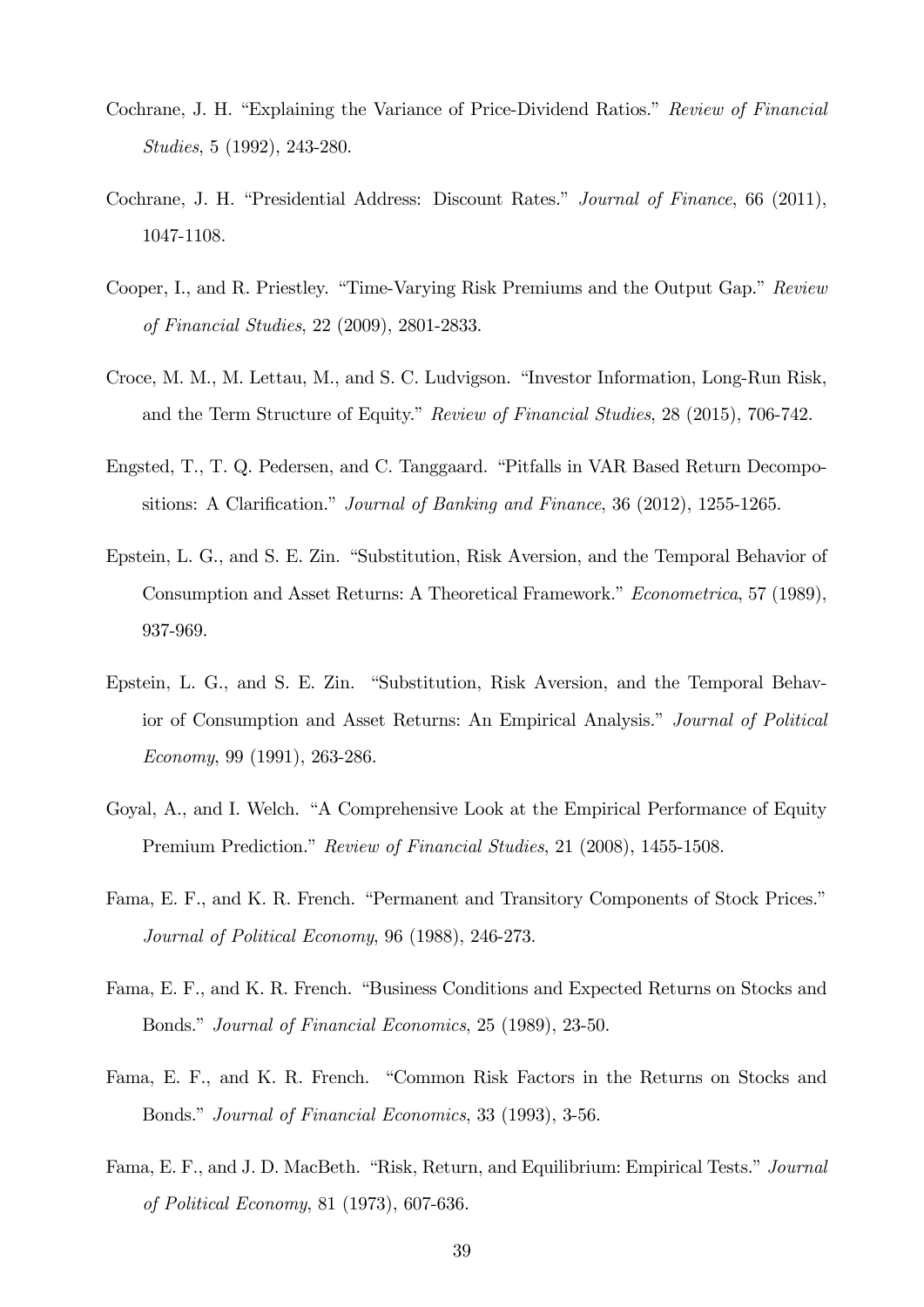- Fama, E. F., and G. W. Schwert. "Asset Returns and Inflation." Journal of Financial Economics, 96 (1977), 115-146.
- Favero, C. A., A. E. Gozluklu, and A. Tamoni. "Demographic Trends, the Dividend-Price Ratio, and the Predictability of Long-Run Stock Market Returns." Journal of Financial and Quantitative Analysis, 46 (2011), 1493-1520.
- Hansen, L., and R. Hodrick. "Forward Exchange Rates as Optimal Predictors of Future Spot Rates." Journal of Political Economy, 88 (1980), 829-853.
- Hodrick, R. "Dividend Yields and Expected Stock Returns: Alternative Procedures for Inference and Measurement." Review of Financial Studies, 5 (1992), 357-386.
- Jegadeesh, N., and J. Noh. "Empirical Tests of Asset Pricing Models with Individual Stocks." Working Paper (2013).
- Keim, D. B., and R. F. Stambaugh. "Predicting Returns in the Stock and Bond Markets." Journal of Financial Economics, 17 (1986), 357-390.
- Kendall, M. "Note on Bias in the Estimation of Autocorrelation." *Biometrica*, 41 (1954), 403-404.
- Lamont, O. "Earnings and Expected Returns." Journal of Finance, 53 (1998), 1563-1587.
- Lettau, M., and S. C. Ludvigson. "Consumption, Aggregate Wealth and Expected Stock Returns." *Journal of Finance*, 66 (2001), 815-849.
- Lettau, M., and S. C. Ludvigson. "Expected Returns and Expected Dividend Growth." Journal of Financial Economics, 76 (2005), 583-626.
- Lettau, M., and J. A. Wachter. "Why Is Long-Horizon Equity Less Risky? A Duration-Based Explanation of the Value Premium." Journal of Finance, 62 (2007), 55-92.
- Lewellen, J., S. Nagel, and J. Shanken. "A Skeptical Appraisal of Asset Pricing Tests." Journal of Financial Economics, 96 (2010), 175-194.
- Lintner, J. "The Valuation of Risk Assets and the Selection of Risky Investments in Stock Portfolios and Capital Budgets." Review of Economics and Statistics, 47 (1965), 13-37.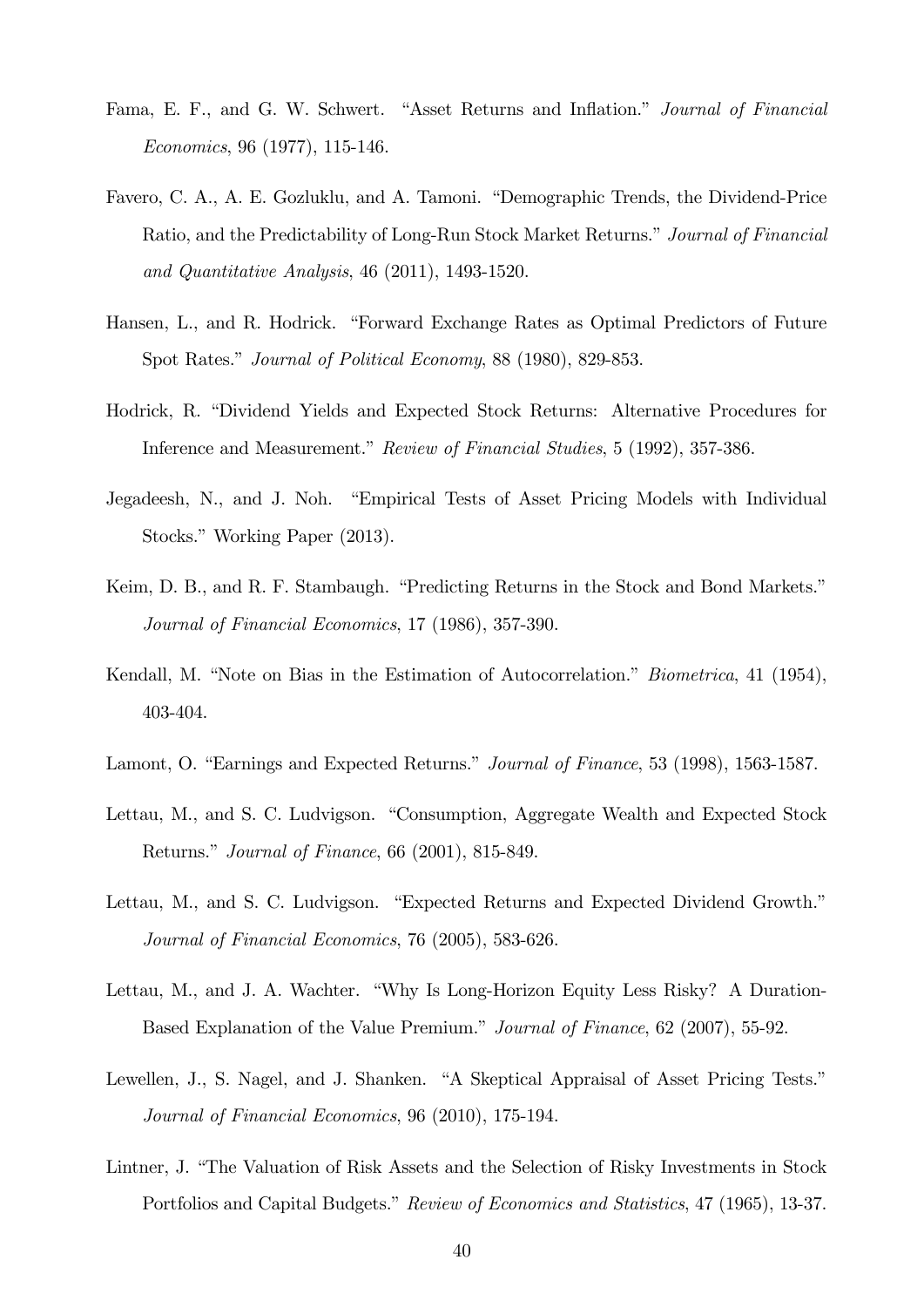- Liu, N., and L. Zhang. "The Value Spread as a Predictor of Returns." Journal of Financial Markets, 11 (2008), 199-227.
- Lochester, L. "Expected Returns and the Business Cycle: Heterogeneous Goods and Time-Varying Risk Aversion." Review of Financial Studies, 22 (2009), 5251-5294.
- Lustig, H., and S. Van Nieuwerburgh. "The Returns on Human Capital: Good News on Wall Street is Bad News on Main Street." Review of Financial Studies, 21 (2006), 2097-2137.
- Merton R. C. "An Intertemporal Capital Asset Pricing Model." Econometrica, 41 (1973), 867-887.
- Newey, W. K., and K. D. West. "A Simple, Positive Semi-Definite, Heteroskedasticity and Autocorrelation Consistent Covariance Matrix." Econometrica, 55 (1987), 703-708.
- Perez-Quiros, G., and A. Timmermann. "Cyclical Variations in Stock Returns." Journal of Finance, 55 (2000), 1229-1262.
- Piazzesi, M., M. Schneider, and S. Tuzel. "Housing, Consumption, and Asset Pricing." Journal of Financial Economics, 83 (2007), 531-569.
- Rietz, T. A. "The Equity Risk Premium: A Solution." Journal of Monetary Economics, 22 (1988), 117-131.
- Santos, T., and P. Veronesi. "Labor Income and Predictable Stock Returns." Review of Financial Studies, 19 (2006), 1-44.
- Sharpe, W. F. "Capital Asset Prices: A Theory of Market Equilibrium Under Conditions of Risk." *Journal of Finance*, 19 (1964), 425-442.
- Shiller, R. J., and A. E. Beltratti. "Stock Prices and Bond Yields: Can Their Comovements be Explained in Terms of Present Value Models?" Journal of Monetary Economics, 30 (1992), 25-46.
- Stambaugh, R. F. "Predictive Regressions." Journal of Financial Economics, 54 (1999), 375-421.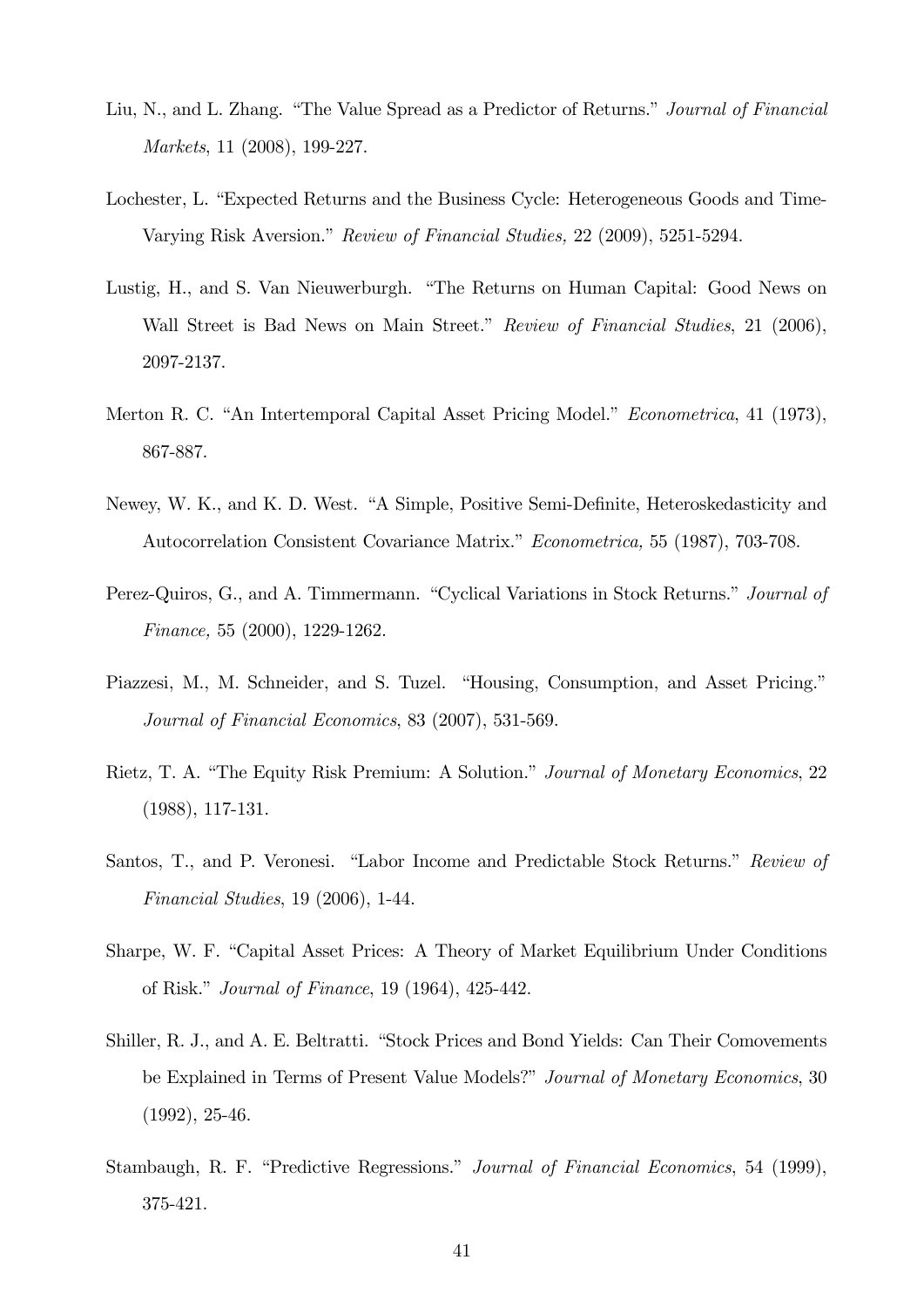Wachter, J. "A Consumption-Based Model of the Term Structure of Interest Rates." Journal of Financial Economics, 79 (2006), 365-399.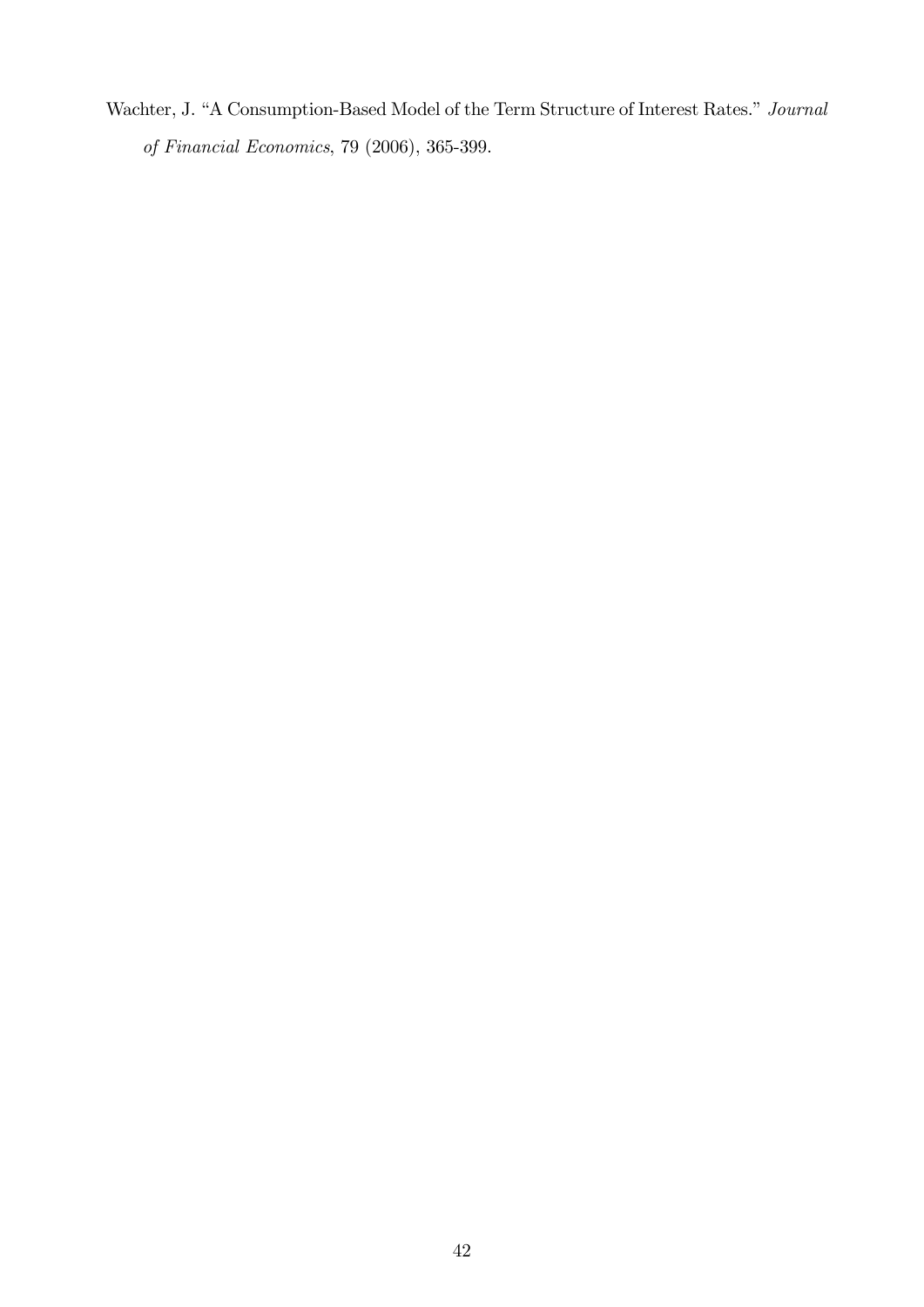#### Table 1: Summary of Forecasting Regressions

The table reports estimation results of long-horizon forecasting regressions of the form  $r_{m,t+1}^{e,(h)} = a_0^{(h)} + a_1^{(h)} \times cay_t + \varepsilon_{t+1}^{(h)}$  in Column I and  $r_{m,t+1}^{e,(h)} = b_0^{(h)} + b_1^{(h)} \times dp_t + \varepsilon_{t+1}^{(h)}$  in Column II.  $r_{m,t+1}^{e,(h)}$  denotes the log excess return on the value-weighted CRSP return at time  $t+1$  over a horizon of h quarters,  $cay_t$  is the log consumption-wealth ratio of Lettau and Ludvigson (2001), and  $dp_t$  is the log dividend-price ratio on the S&P 500 index. The t-statistics in parentheses use the Hansen-Hodrick (1980) correction.  $\overline{R^2}$  is the adjusted  $R^2$  in %. The sample period is 1952Q1-2013Q3.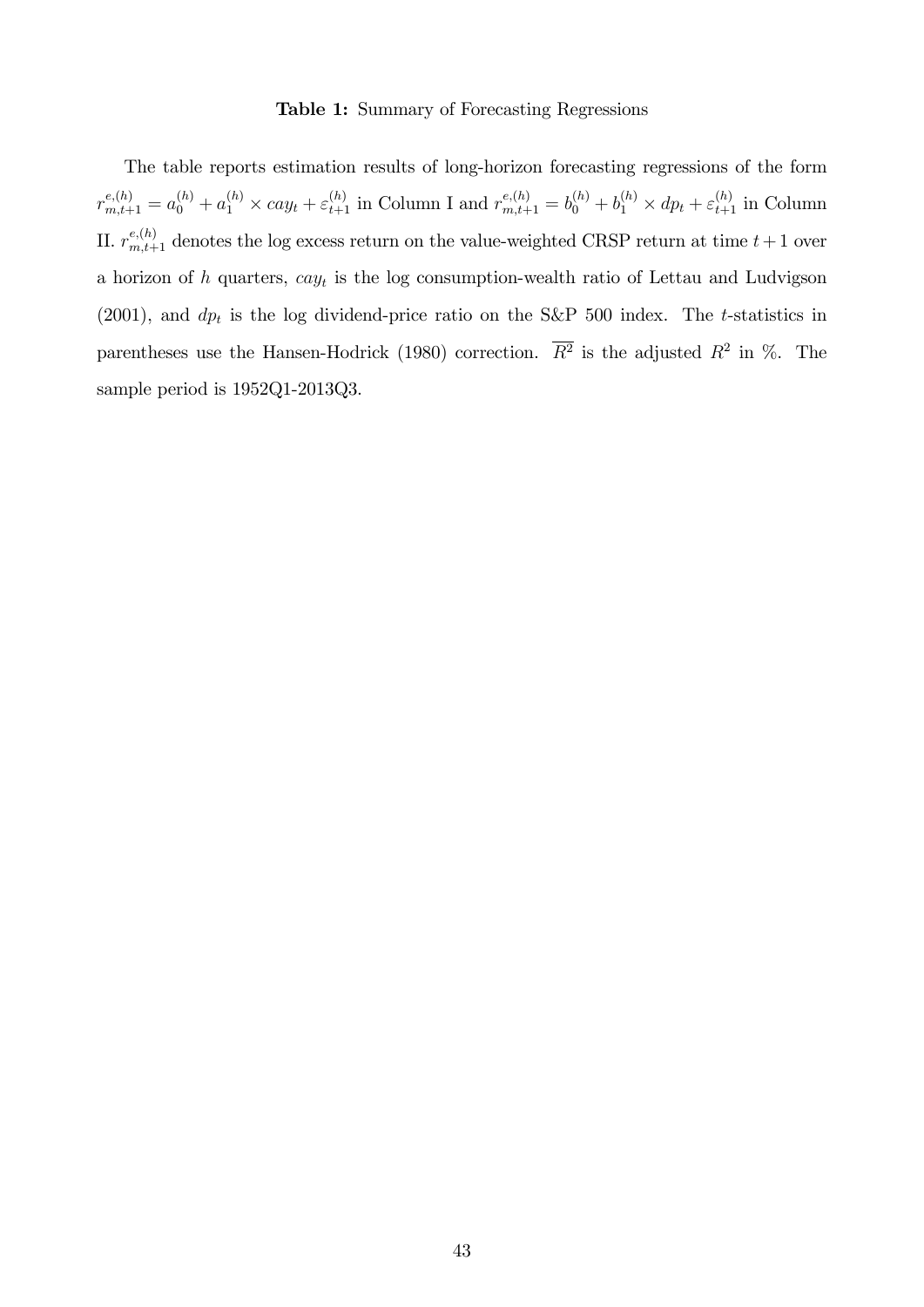|                  | $\rm I$   |                  | $\rm II$ |                      |  |  |
|------------------|-----------|------------------|----------|----------------------|--|--|
| $\boldsymbol{h}$ | $cay_t$   | $\overline{R^2}$ | $dp_t$   | $\overline{R^2}(\%)$ |  |  |
| $\mathbf{1}$     | 0.62      | 1.30             | $0.02\,$ | 0.86                 |  |  |
|                  | (2.01)    |                  | (1.59)   |                      |  |  |
| $\overline{4}$   | 2.37      | 5.32             | 0.10     | 4.84                 |  |  |
|                  | (1.92)    |                  | (1.74)   |                      |  |  |
| 12               | 5.08      | 12.78            | 0.23     | 15.84                |  |  |
|                  | (2.67)    |                  | (2.51)   |                      |  |  |
| 16               | 5.96      | 19.12            | 0.25     | 19.62                |  |  |
|                  | (4.01)    |                  | (3.32)   |                      |  |  |
| 20               | 6.79      | 22.69            | 0.27     | 21.06                |  |  |
|                  | (4.22)    |                  | (4.70)   |                      |  |  |
| 40               | 6.08      | 12.89            | 0.39     | 28.71                |  |  |
|                  | (3.28)    |                  | (4.75)   |                      |  |  |
| 60               | 2.09      | 1.85             | 0.48     | 34.83                |  |  |
|                  | (1.19)    |                  | (4.32)   |                      |  |  |
| 80               | 0.32      | $-0.54$          | 0.60     | 49.02                |  |  |
|                  | (0.22)    |                  | (5.82)   |                      |  |  |
| 100              | $-2.08$   | 3.24             | 0.39     | 33.94                |  |  |
|                  | $(-1.26)$ |                  | (4.11)   |                      |  |  |
|                  | 120 -2.49 | 10.60            | 0.24     | 28.51                |  |  |
|                  | $(-2.05)$ |                  | (3.58)   |                      |  |  |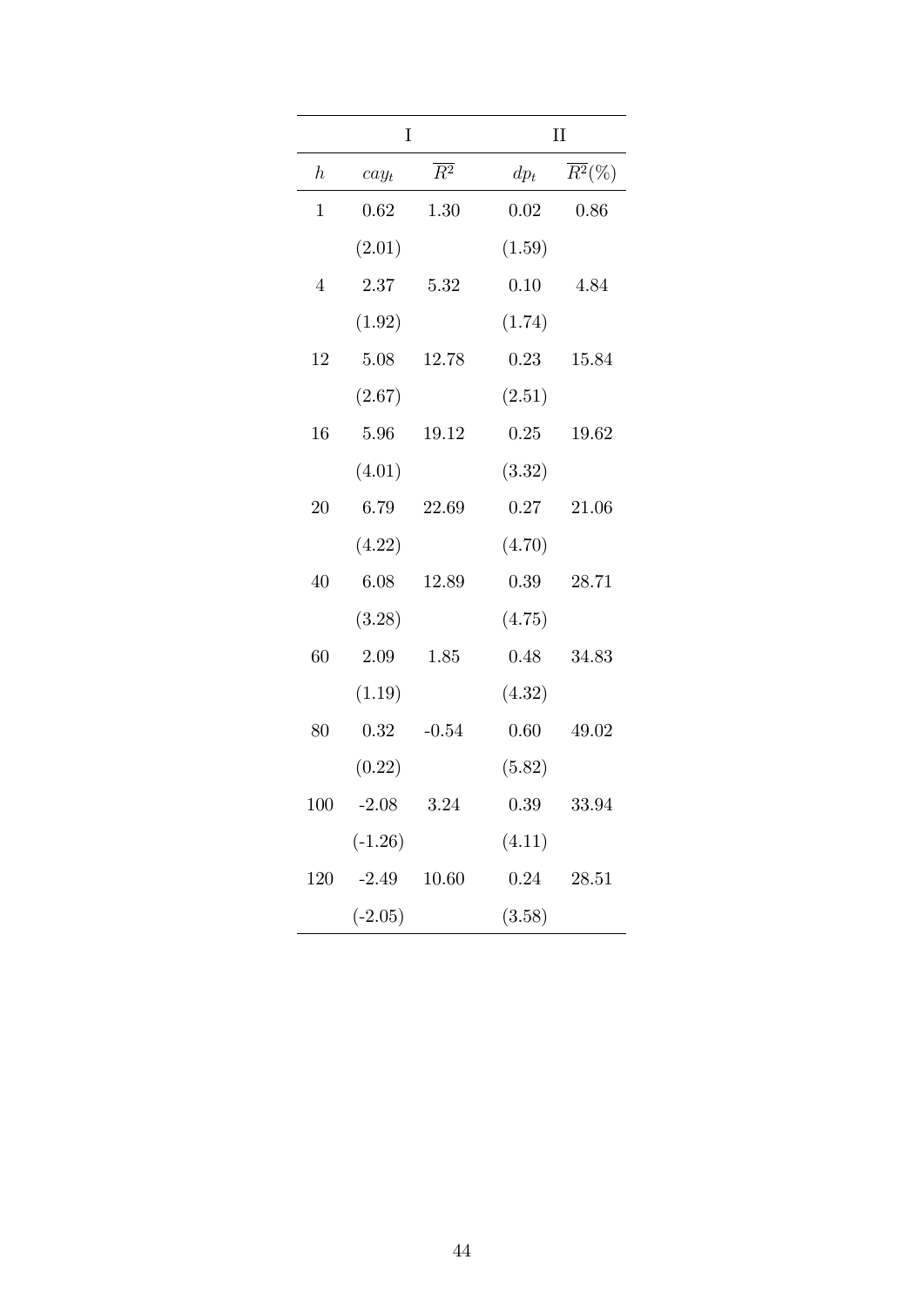#### Table 2: VAR Coefficient Estimates

The table shows OLS parameter estimates for a first order VAR model including the log excess market return  $(r_m)$ , the log dividend-price ratio  $(dp)$ , the log consumption-wealth ratio  $(cay)$ , the short-term interest rate  $(i)$ , and the default yield spread  $(def)$ . All variables are mean-adjusted. Each row corresponds to a different dependent variable. The first five columns report coefficients on the explanatory variables listed in the column header; the last column shows the adjusted  $\overline{R^2}$  statistics in %. In parentheses are two t-statistics for each coefficient estimate. The top statistic uses OLS standard errors; the bottom statistic uses the Newey-West (1987) correction. The sample period is 1952Q1-2013Q3.

|             | $r_{m,t}$ | $dp_t$                                 | $cay_t$             | $i_t$                                  | $def_t$            | $\overline{R^2}(\%)$ |
|-------------|-----------|----------------------------------------|---------------------|----------------------------------------|--------------------|----------------------|
| $r_{m,t+1}$ | 0.05      | 0.04                                   | 0.95                | $-0.03$                                | 0.03               | 7.11                 |
|             | (0.79)    | (2.69)                                 | (3.06)              | $(-3.56)$                              | (2.01)             |                      |
|             | (0.67)    | (2.57)                                 | (3.19)              | $(-3.07)$                              | (1.29)             |                      |
| $dp_{t+1}$  | $-0.12$   | 0.97                                   | $-0.90$             | 0.02                                   | $-0.03$            | 96.77                |
|             | $(-2.17)$ |                                        | $(77.16)$ $(-3.20)$ | (3.09)                                 | $(-2.21)$          |                      |
|             | $(-1.62)$ | (77.92)                                | $(-3.12)$           | (3.09)                                 | $(-1.37)$          |                      |
| $cay_{t+1}$ | $-0.00$   | 0.00                                   | 0.92                | 0.00                                   | $-0.00$            | 87.38                |
|             | $(-0.02)$ | (0.39)                                 | (37.85)             |                                        | $(2.13)$ $(-2.19)$ |                      |
|             | $(-0.02)$ | (0.46)                                 | (41.42)             | (2.43)                                 | $(-1.97)$          |                      |
| $i_{t+1}$   | 0.20      | 0.02                                   | $-1.27$             | 0.99                                   | $-0.11$            | 93.51                |
|             | (1.43)    | (0.64)                                 | $(-1.79)$           | $(51.26)$ $(-3.28)$                    |                    |                      |
|             | (1.41)    | (0.65)                                 | $(-1.85)$           | (46.87)                                | $(-3.18)$          |                      |
| $def_{t+1}$ | $-0.73$   | $-0.01$                                | $-0.84$             | 0.06                                   | 0.82               | 78.70                |
|             |           |                                        |                     | $(-5.21)$ $(-0.44)$ $(-1.19)$ $(3.22)$ | (25.73)            |                      |
|             |           | $(-5.13)$ $(-0.56)$ $(-1.39)$ $(2.64)$ |                     |                                        | (17.16)            |                      |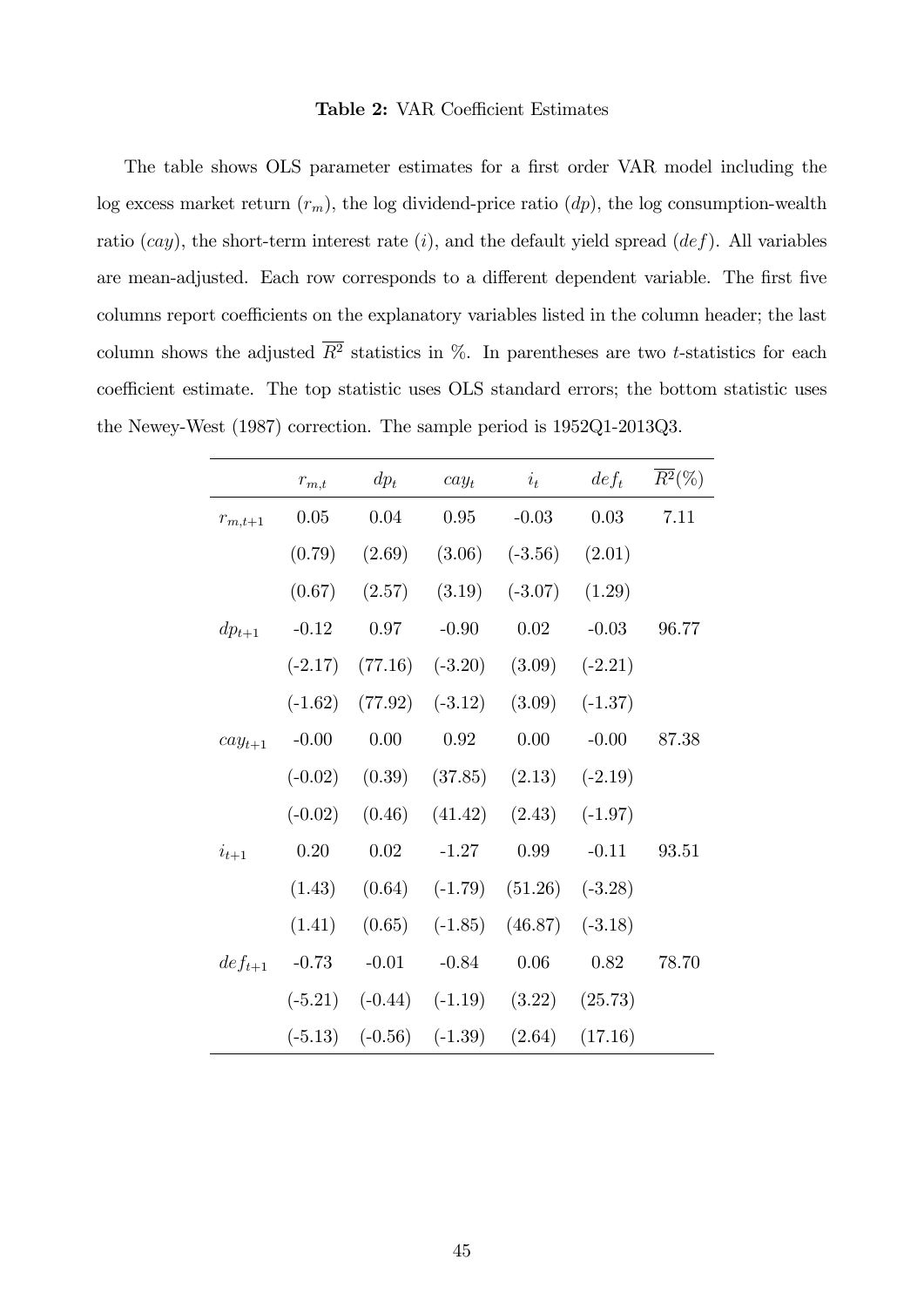#### Table 3: Baseline Cross-Sectional Regressions

The table reports Fama-MacBeth (1973) estimates of risk prices in percent per annum and their HAC t-statistics in parentheses for the single-beta CAPM (Column I), the two-beta ICAPM (Column II), the three-beta ICAPM (Column III), and the three-factor Fama-French model (Column IV). Specifications in Columns I-A, II-A and III-A represent augmented models with characteristics. The news series are computed from a VAR system in Table 2 following definitions (2)-(4), (10) and (11). We set the linearization parameter  $\rho$  to 0.95 per annum and the horizon  $h$  to one year. In quarterly recursive cross-sectional regressions, we regress average returns over 40-quarter overlapping rolling time-series estimation windows on time-varying risk loadings computed following definitions  $(6)-(8)$ ,  $(14)$  and  $(15)$  over the same rolling window. Stocks with one or more missing data points in a specific estimation window are deleted from the cross-sectional regression for that window. Returns in each window have been winsorized at the 1% and 99% levels. The log market capitalization (Size) and log book-to-market ratio (Value) are measured in the first quarter of each rolling window. The Size and Value controls have been winsorized at the 1% and 99% levels in each window. There are 162 overlapping estimation windows in total. The first window covers the period 1963Q3-1973Q2; the last window covers the period  $2003Q4-2013Q3$ .  $R^2$  is average adjusted cross-sectional  $R^2$  in percent. "Diff." reports results of a t-test for differences in estimated discount-rate and cash-flow risk premia in Columns II and II-A, and long-term and short-term discount-rate risk premia in Columns III and III-A.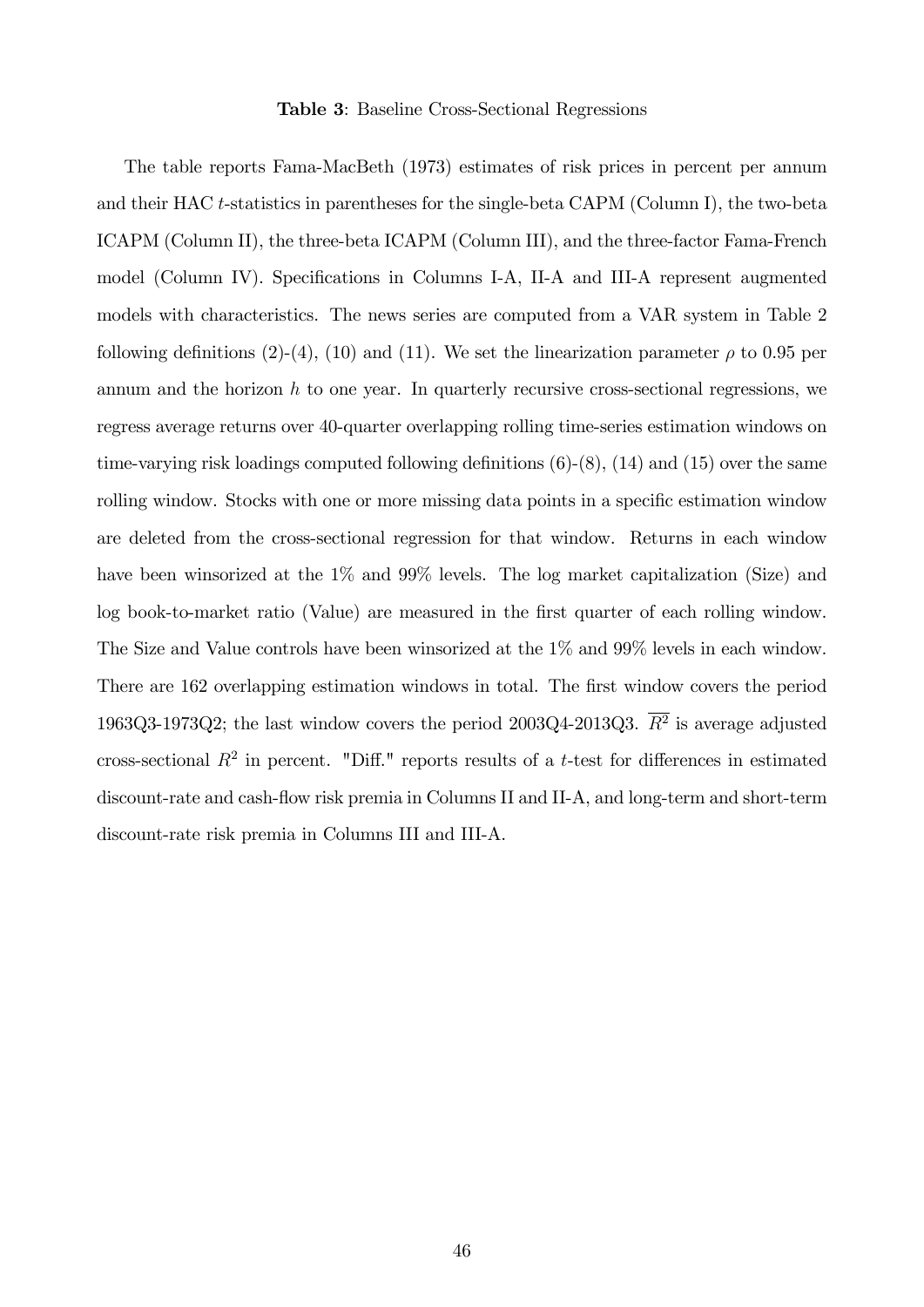|                      | $\rm I$  | $\rm II$ | III                | ${\rm IV}$ | $I-A$     | $II-A$    | $III-A$   |
|----------------------|----------|----------|--------------------|------------|-----------|-----------|-----------|
| $\lambda_0$          | 6.24     | 6.24     | 6.22               | 10.57      | 21.10     | 21.16     | 22.10     |
|                      | (11.23)  | (11.08)  | (10.53)            | (19.24)    | (12.90)   | (12.68)   | (13.36)   |
| $\lambda_m$          | $4.50\,$ |          |                    | 0.75       | 4.10      |           |           |
|                      | (11.66)  |          |                    | (1.20)     | (11.62)   |           |           |
| $\lambda_{cf}$       |          | $5.92\,$ | 5.70               |            |           | $5.61\,$  | 4.68      |
|                      |          | (8.79)   | (7.80)             |            |           | (9.07)    | (6.82)    |
| $\lambda_{dr}$       |          | $3.58\,$ |                    |            |           | $3.54\,$  |           |
|                      |          | (6.71)   |                    |            |           | (6.66)    |           |
| $\lambda_{ldr}$      |          |          | $5.07\,$           |            |           |           | $5.50\,$  |
|                      |          |          | (11.64)            |            |           |           | (12.88)   |
| $\lambda_{sdr}$      |          |          | $3.03\,$           |            |           |           | 2.77      |
|                      |          |          | (4.15)             |            |           |           | (3.41)    |
| $\lambda_{HML}$      |          |          |                    | $-0.96$    |           |           |           |
|                      |          |          |                    | $(-1.59)$  |           |           |           |
| $\lambda_{SMB}$      |          |          |                    | 0.21       |           |           |           |
|                      |          |          |                    | (0.42)     |           |           |           |
| <b>Size</b>          |          |          |                    |            | $-1.17$   | $-1.17$   | $-1.25$   |
|                      |          |          |                    |            | $(-9.57)$ | $(-9.34)$ | $(-9.85)$ |
| Value                |          |          |                    |            | $1.12\,$  | 1.15      | $1.16\,$  |
|                      |          |          |                    |            | (6.68)    | (6.63)    | (6.78)    |
| $\overline{R^2}(\%)$ | $7.00\,$ | 7.63     | 8.44               | 5.01       | 15.37     | 15.96     | 17.14     |
| Diff.                |          | $-2.34$  | $2.04\,$           |            |           | $-2.07$   | $2.73\,$  |
|                      |          |          | $(-2.64)$ $(3.40)$ |            |           | $(-2.29)$ | (3.77)    |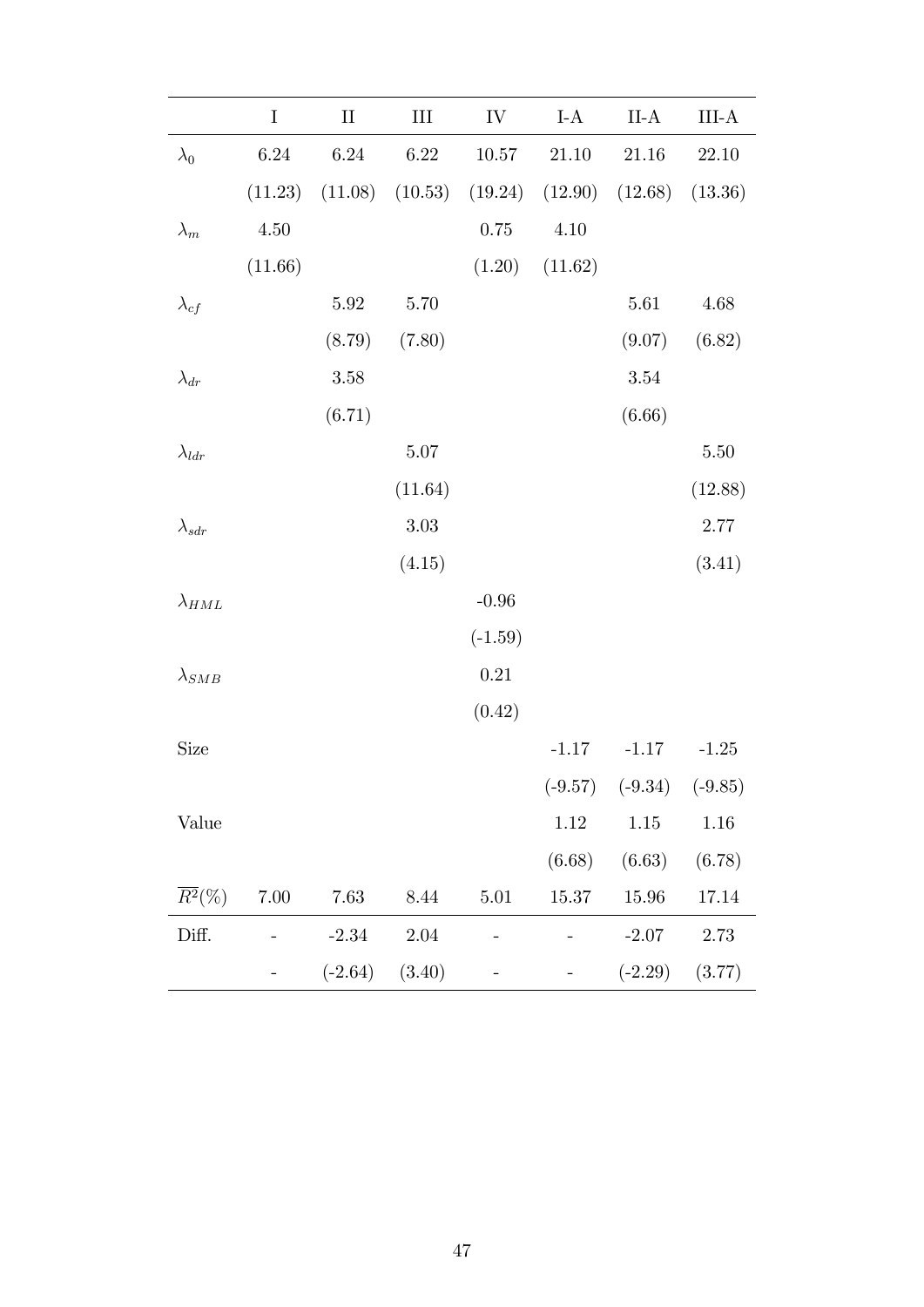#### Table 4: Characteristics of Single-Sorted Portfolios Formed on Risk Exposures

The table lists the average equal-weighted (EW) and value-weighted (VW) returns in percent per annum of portfolios sorted on estimated betas. The time-varying betas are computed recursively, on a quarterly basis, in 40-quarter overlapping rolling time-series estimation windows following definitions  $(12)$ ,  $(18)$  and  $(19)$ . Stocks with one or more missing data points in a specific estimation window are deleted from the cross-sectional regression for that window. Returns in each window have been winsorized at the 1% and 99% levels. There are 162 overlapping estimation windows in total. The first window covers the period 1963Q3-1973Q2; the last window covers the period 2003Q4-2013Q3. For each risk characteristic, we rank individual stocks into quintiles and form portfolios of average returns in each estimation window. Portfolio Low contains stocks with the lowest betas, whereas portfolio High contains stocks with the highest betas. For each portfolio, we report the average market share in percent (Mkt Share), average log market capitalization (Size), average book-to-market (B/M) characteristics. The row labeled "High-Low" reports the difference between the returns of portfolio High and portfolio Low. The row labeled "t-stat." is the HAC t-statistic for the difference in returns on portfolio High and portfolio Low.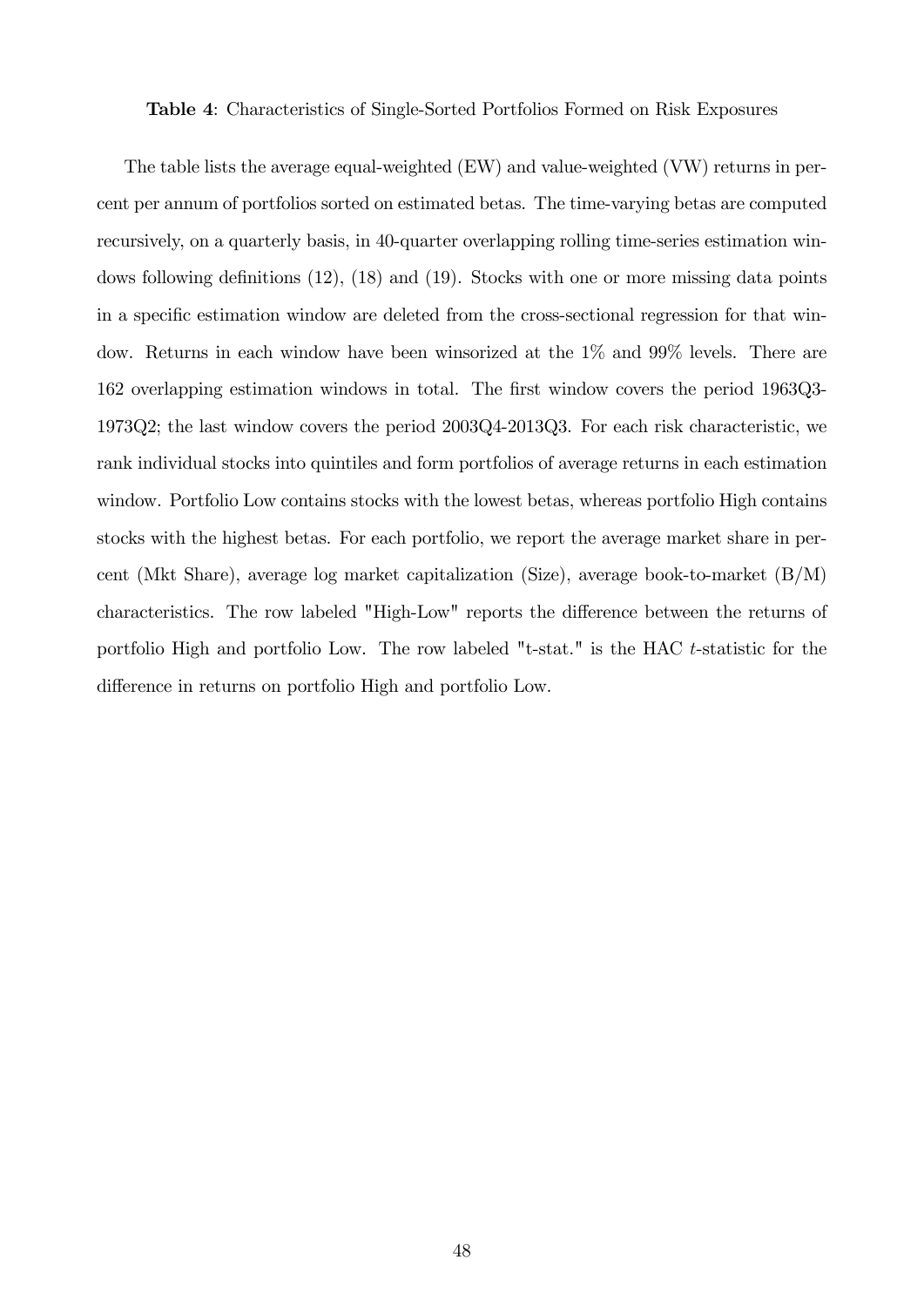| Rank                                               | EW       | <b>VW</b> | Mkt Share                                            | <b>Size</b> | B/M  |  |  |  |  |  |
|----------------------------------------------------|----------|-----------|------------------------------------------------------|-------------|------|--|--|--|--|--|
|                                                    |          |           | Panel A: Portfolios Sorted by $\beta_{cf}$           |             |      |  |  |  |  |  |
| Low                                                | 8.85     | 8.22      | 22.45                                                | 6.05        | 0.93 |  |  |  |  |  |
| $\overline{2}$                                     | 9.29     | 8.55      | 25.01                                                | 6.12        | 0.88 |  |  |  |  |  |
| 3                                                  | 10.31    | 9.57      | 22.61                                                | 6.08        | 0.85 |  |  |  |  |  |
| $\overline{4}$                                     | 11.56    | 10.98     | 19.06                                                | 5.99        | 0.85 |  |  |  |  |  |
| High                                               | 14.12    | 14.92     | 10.88                                                | 5.73        | 0.85 |  |  |  |  |  |
| High-Low                                           | $5.27\,$ | 6.70      |                                                      |             |      |  |  |  |  |  |
| t-stat.                                            | (6.95)   | (6.98)    |                                                      |             |      |  |  |  |  |  |
| Panel B: Portfolios Sorted by $\beta_{\text{Idr}}$ |          |           |                                                      |             |      |  |  |  |  |  |
| Low                                                | 9.39     | 7.86      | 14.69                                                | 5.88        | 0.99 |  |  |  |  |  |
| $\overline{2}$                                     | 9.34     | 8.67      | 24.03                                                | 6.11        | 0.87 |  |  |  |  |  |
| 3                                                  | 10.27    | 9.72      | 24.93                                                | 6.13        | 0.83 |  |  |  |  |  |
| $\overline{4}$                                     | 11.32    | 10.59     | 22.84                                                | 6.09        | 0.83 |  |  |  |  |  |
| High                                               | 13.81    | 13.03     | 13.51                                                | 5.85        | 0.84 |  |  |  |  |  |
| High-Low                                           | 4.42     | 5.17      |                                                      |             |      |  |  |  |  |  |
| t-stat.                                            | (11.79)  | (10.70)   |                                                      |             |      |  |  |  |  |  |
|                                                    |          |           | Panel C: Portfolios Sorted by $\beta_{\mathit{sdr}}$ |             |      |  |  |  |  |  |
| $_{\text{Low}}$                                    | 10.25    | 9.31      | 17.80                                                | 5.93        | 0.87 |  |  |  |  |  |
| $\boldsymbol{2}$                                   | 9.44     | 8.75      | 24.03                                                | 6.11        | 0.84 |  |  |  |  |  |
| 3                                                  | 10.14    | $\,9.27$  | 25.25                                                | 6.13        | 0.84 |  |  |  |  |  |
| $\overline{4}$                                     | 11.00    | 9.91      | 20.74                                                | 6.04        | 0.87 |  |  |  |  |  |
| High                                               | 13.30    | 12.26     | 12.18                                                | 5.79        | 0.93 |  |  |  |  |  |
| High-Low                                           | 3.05     | $2.95\,$  |                                                      |             |      |  |  |  |  |  |
| t-stat.                                            | (5.08)   | (3.89)    |                                                      |             |      |  |  |  |  |  |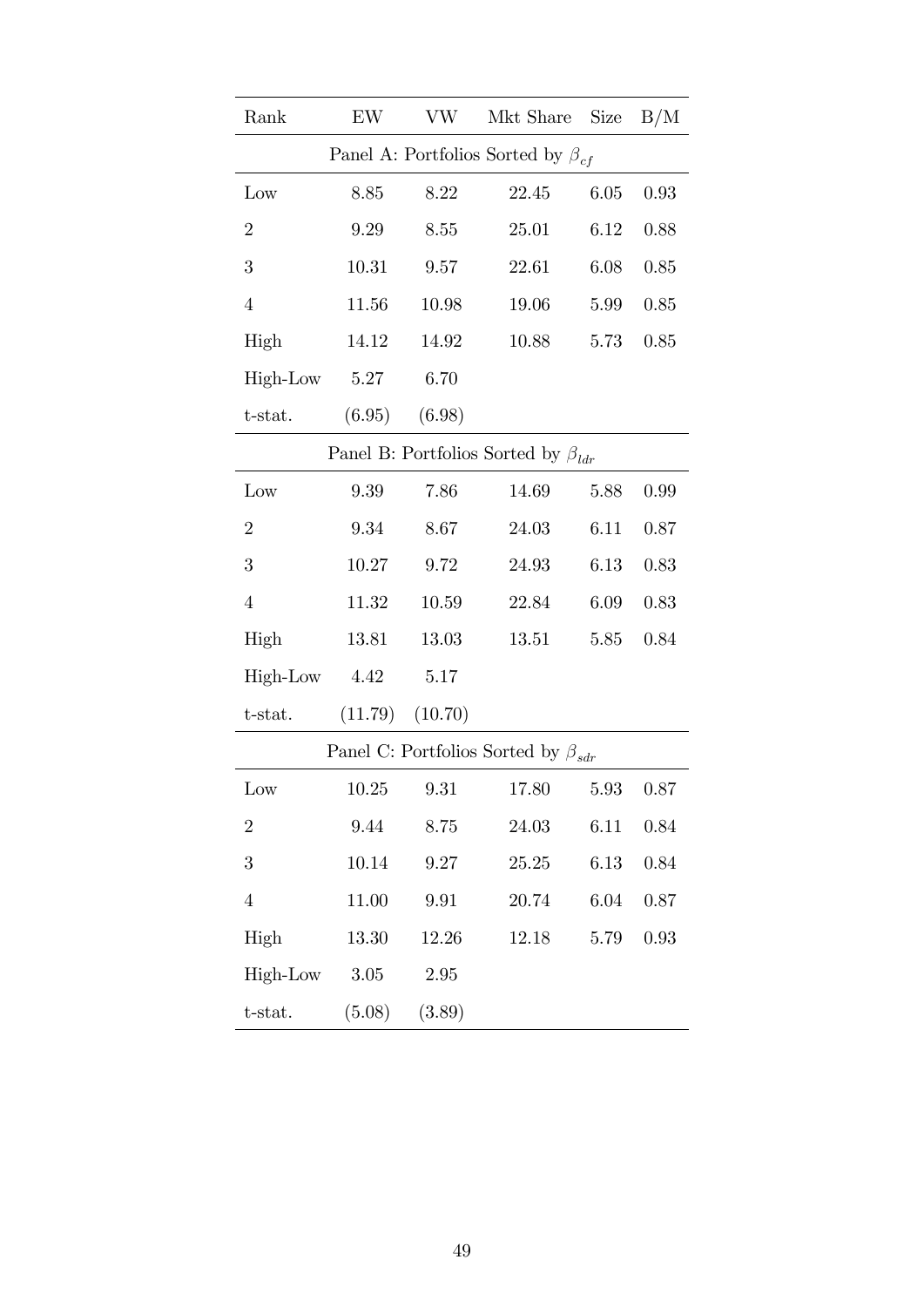#### Table 5: Returns on Double-Sorted Portfolios Formed on Risk Exposures

The table lists the average equal-weighted returns in percent per annum of independent double sorts on estimated cash-flow and long-term discount-rate betas in Panel A, cash-flow and short-term discount-rate betas in Panel B, and long-term discount-rate and short-term discount-rate betas in Panel C. The time-varying betas are computed recursively, on a quarterly basis, in 40-quarter overlapping rolling time-series estimation windows following definitions  $(12)$ ,  $(18)$  and  $(19)$ . Stocks with one or more missing data points in a specific estimation window are deleted from the cross-sectional regression for that window. Returns in each window have been winsorized at the 1% and 99% levels. There are 162 overlapping estimation windows in total. The first window covers the period 1963Q3-1973Q2; the last window covers the period 2003Q4-2013Q3. For each risk characteristic, we first rank individual stocks into terciles and form portfolios of average returns in each estimation window. Portfolio Low contains stocks with the lowest betas, whereas portfolio High contains stocks with the highest betas. We then form 3x3 portfolios which are the intersections of respectively two categories of beta sorts. "High-Low" reports the difference between the returns of portfolio High and portfolio Low. "t-stat." is the HAC t-statistic for the difference in returns on portfolio High and portfolio Low.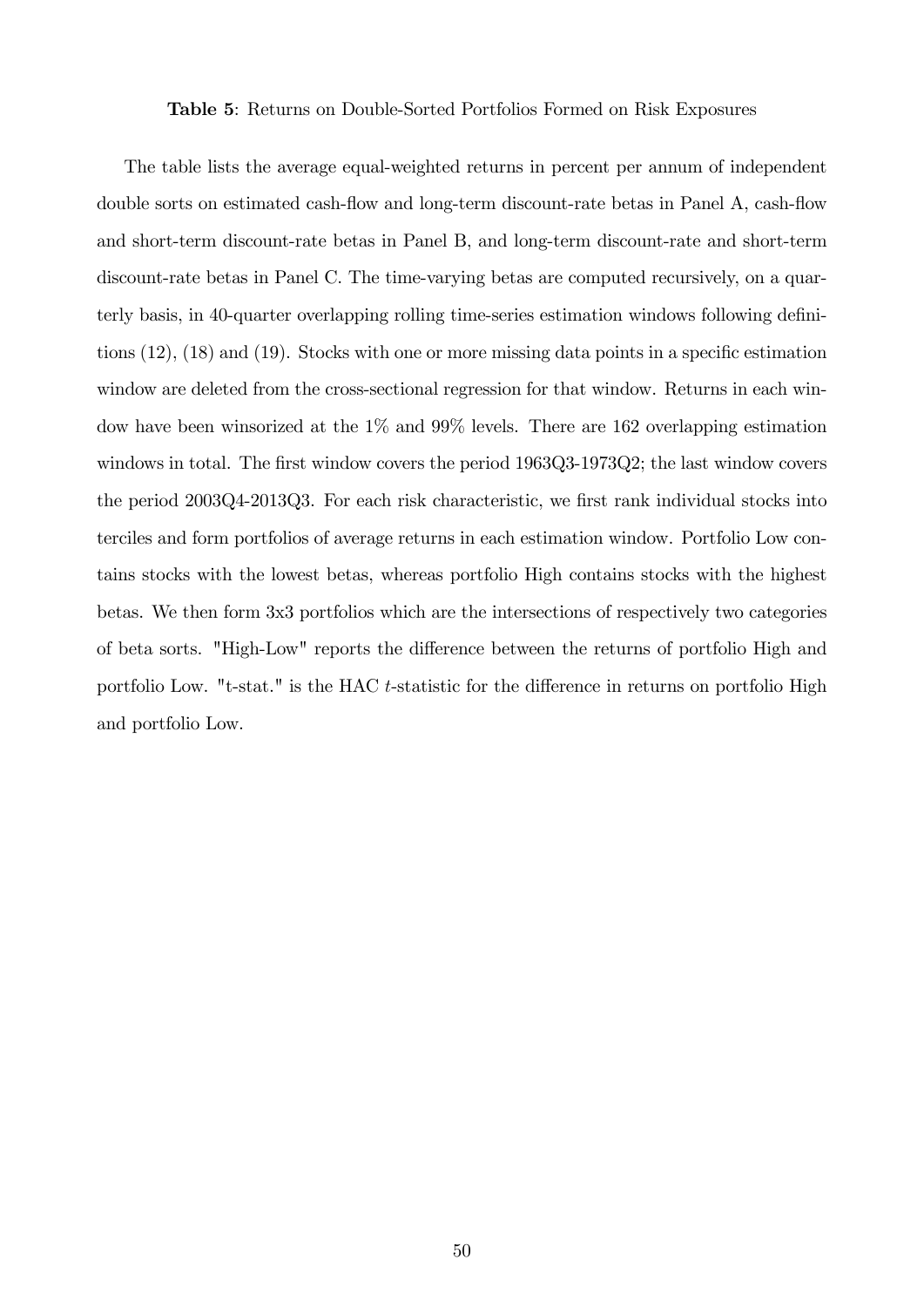| Panel A: Portfolios Sorted by $\beta_{cf}$ and $\beta_{ldr}$ |          |                               |                                                               |          |         |  |  |  |  |  |
|--------------------------------------------------------------|----------|-------------------------------|---------------------------------------------------------------|----------|---------|--|--|--|--|--|
| Rank                                                         | Low CF   | Med                           | High CF                                                       | High-Low | t-stat. |  |  |  |  |  |
| Low LDR                                                      | 8.25     | 9.47                          | 12.61                                                         | 4.36     | (6.55)  |  |  |  |  |  |
| Med                                                          | 9.05     | 10.02                         | 12.29                                                         | 3.24     | (5.78)  |  |  |  |  |  |
| High LDR                                                     | 11.26    | $11.65\,$                     | 13.94                                                         | 2.68     | (4.67)  |  |  |  |  |  |
| High-Low                                                     | 3.02     | 2.18                          | 1.33                                                          |          |         |  |  |  |  |  |
| t-stat.                                                      | (7.36)   | (7.80)                        | (4.59)                                                        |          |         |  |  |  |  |  |
|                                                              |          |                               | Panel B: Portfolios Sorted by $\beta_{cf}$ and $\beta_{sdr}$  |          |         |  |  |  |  |  |
| Rank                                                         | Low CF   | Med                           | High CF                                                       | High-Low | t-stat. |  |  |  |  |  |
| Low SDR                                                      | 8.51     | 10.00                         | 12.84                                                         | 4.33     | (7.28)  |  |  |  |  |  |
| Med                                                          | 8.70     | 9.89                          | 12.39                                                         | 3.69     | (8.71)  |  |  |  |  |  |
| High SDR                                                     | 9.88     | 11.36                         | 14.22                                                         | 4.34     | (7.61)  |  |  |  |  |  |
| High-Low                                                     | $1.37\,$ | 1.37                          | 1.38                                                          |          |         |  |  |  |  |  |
| $t$ -stat.                                                   | (2.74)   | (3.39)                        | (2.70)                                                        |          |         |  |  |  |  |  |
|                                                              |          |                               | Panel C: Portfolios Sorted by $\beta_{ldr}$ and $\beta_{sdr}$ |          |         |  |  |  |  |  |
| Rank                                                         | Low LDR  | $\operatorname{\mathsf{Med}}$ | High LDR                                                      | High-Low | t-stat. |  |  |  |  |  |
| Low SDR                                                      | 7.73     | 8.98                          | 12.10                                                         | 4.37     | (12.19) |  |  |  |  |  |
| Med                                                          | 8.54     | 9.88                          | 12.56                                                         | 4.02     | (11.57) |  |  |  |  |  |
| High SDR                                                     | 11.11    | 12.25                         | 15.11                                                         | 3.99     | (8.81)  |  |  |  |  |  |
| High-Low                                                     | 3.39     | 3.27                          | 3.01                                                          |          |         |  |  |  |  |  |
| t-stat.                                                      | (6.72)   | (6.91)                        | (4.81)                                                        |          |         |  |  |  |  |  |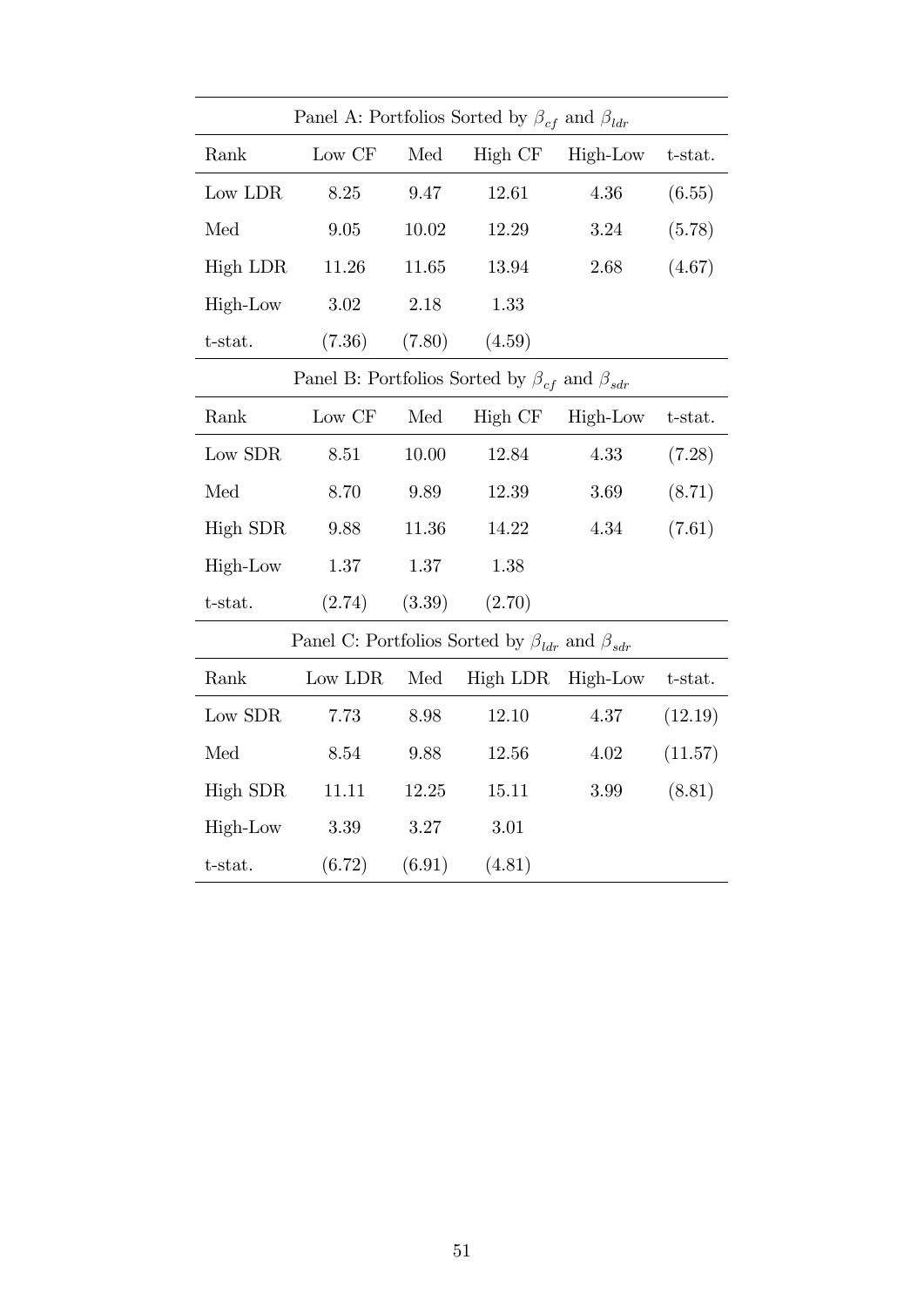#### Table 6: Size and Book-to-Market

The table reports Fama-MacBeth (1973) estimates of risk prices for the three-beta ICAPM in percent per annum and their HAC t-statistics in parentheses for various subsamples. In Panel A, we sort all companies in each rolling window based on their market capitalization and construct five quintiles. In Panel B, we sort all companies in each rolling window based on their book-to-market value and construct five quintiles. In Panel C, we consider all stocks and all but the lowest market equity stocks. "Diff." reports results of a  $t$ -test for differences in estimated long-term and short-term discount-rate risk premia.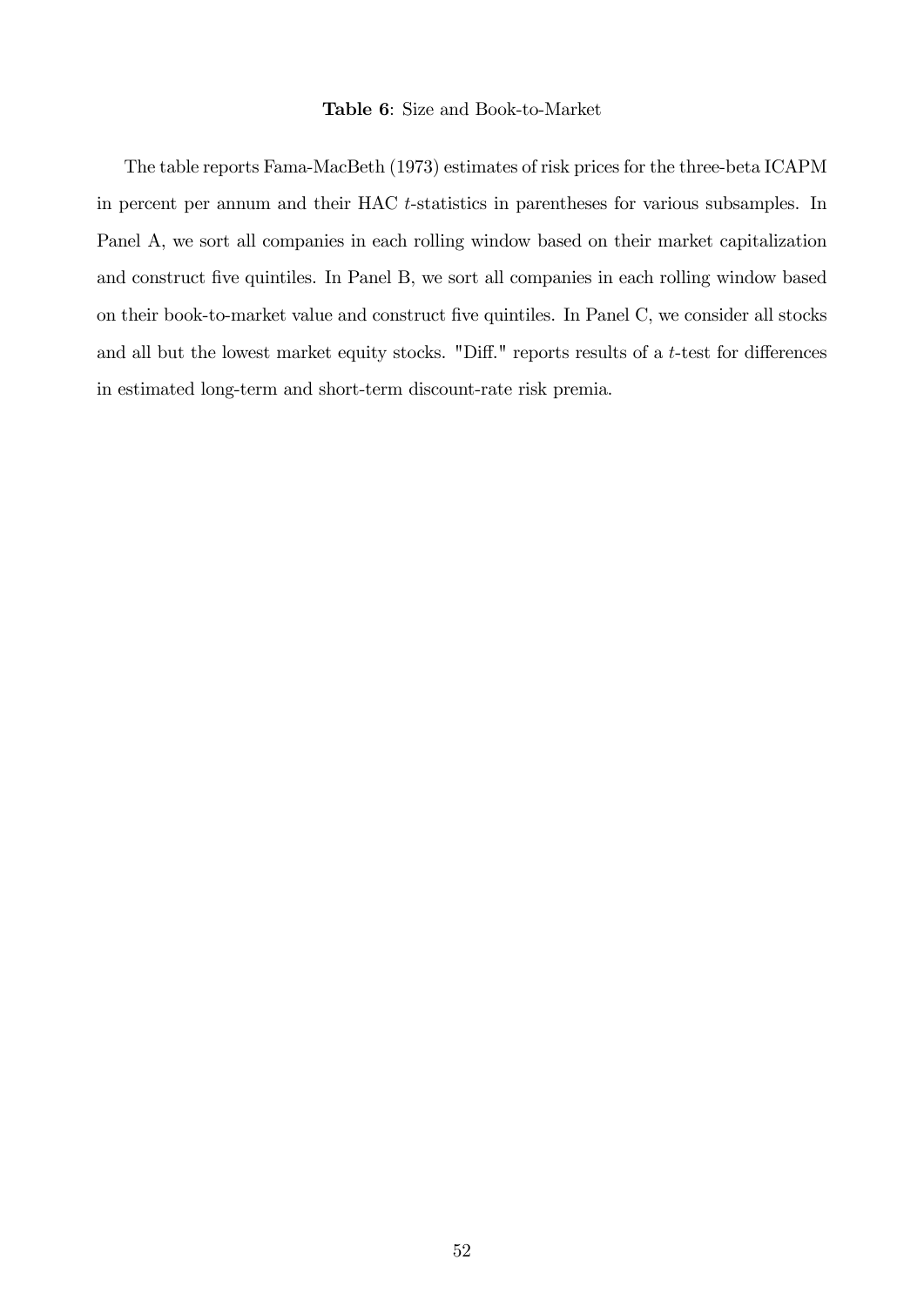| Panel A: Size Quintile Portfolios |          |                                             |                      |                |          |  |  |  |  |  |
|-----------------------------------|----------|---------------------------------------------|----------------------|----------------|----------|--|--|--|--|--|
|                                   | Small    | $\overline{2}$                              | Med                  | $\overline{4}$ | Large    |  |  |  |  |  |
| $\lambda_0$                       | 7.82     | 8.10                                        | 7.11                 | 5.53           | 6.57     |  |  |  |  |  |
|                                   | (12.05)  | (18.26)                                     | (13.48)              | (9.47)         | (15.73)  |  |  |  |  |  |
| $\lambda_{cf}$                    | 6.23     | 2.98                                        | 3.25                 | 1.01           | 0.09     |  |  |  |  |  |
|                                   | (9.08)   | (2.99)                                      | (2.53)               | (1.22)         | (0.08)   |  |  |  |  |  |
| $\lambda_{ldr}$                   | 5.97     | 4.94                                        | 4.21                 | 5.76           | 2.70     |  |  |  |  |  |
|                                   | (10.65)  | (8.27)                                      | (4.36)               | (7.17)         | (4.10)   |  |  |  |  |  |
| $\lambda_{sdr}$                   | 3.98     | 0.69                                        | 0.94                 | 3.13           | 0.83     |  |  |  |  |  |
|                                   | (5.26)   | (0.66)                                      | (0.93)               | (3.62)         | (0.82)   |  |  |  |  |  |
| Diff.                             | 2.00     | 4.25                                        | 3.27                 | 2.63           | 1.88     |  |  |  |  |  |
|                                   | (3.69)   | (3.65)                                      | (3.40)               | (2.61)         | (2.16)   |  |  |  |  |  |
|                                   |          | Panel B: Book-to-Market Quintile Portfolios |                      |                |          |  |  |  |  |  |
|                                   | Growth   | $\overline{2}$                              | $\operatorname{Med}$ | $\overline{4}$ | Value    |  |  |  |  |  |
| $\lambda_0$                       | 5.66     | 4.96                                        | 5.34                 | 6.39           | 7.74     |  |  |  |  |  |
|                                   | (9.09)   | (7.51)                                      | (7.12)               | (11.88)        | (13.16)  |  |  |  |  |  |
| $\lambda_{cf}$                    | 4.58     | 6.14                                        | 5.74                 | 7.34           | 8.12     |  |  |  |  |  |
|                                   | (7.30)   | (6.66)                                      | (4.98)               | (9.01)         | (9.95)   |  |  |  |  |  |
| $\lambda_{ldr}$                   | 4.79     | 5.49                                        | 5.99                 | 5.68           | 6.08     |  |  |  |  |  |
|                                   | (10.08)  | (10.27)                                     | (9.33)               | (7.21)         | (9.40)   |  |  |  |  |  |
| $\lambda_{sdr}$                   | $2.06\,$ | 3.61                                        | $4.36\,$             | 3.44           | $3.14\,$ |  |  |  |  |  |
|                                   | (2.56)   | (4.32)                                      | (6.08)               | (3.93)         | (3.29)   |  |  |  |  |  |
| Diff.                             | 2.73     | 1.88                                        | 1.63                 | 2.23           | 2.93     |  |  |  |  |  |
|                                   | (3.75)   | (2.72)                                      | (2.08)               | (3.44)         | (3.12)   |  |  |  |  |  |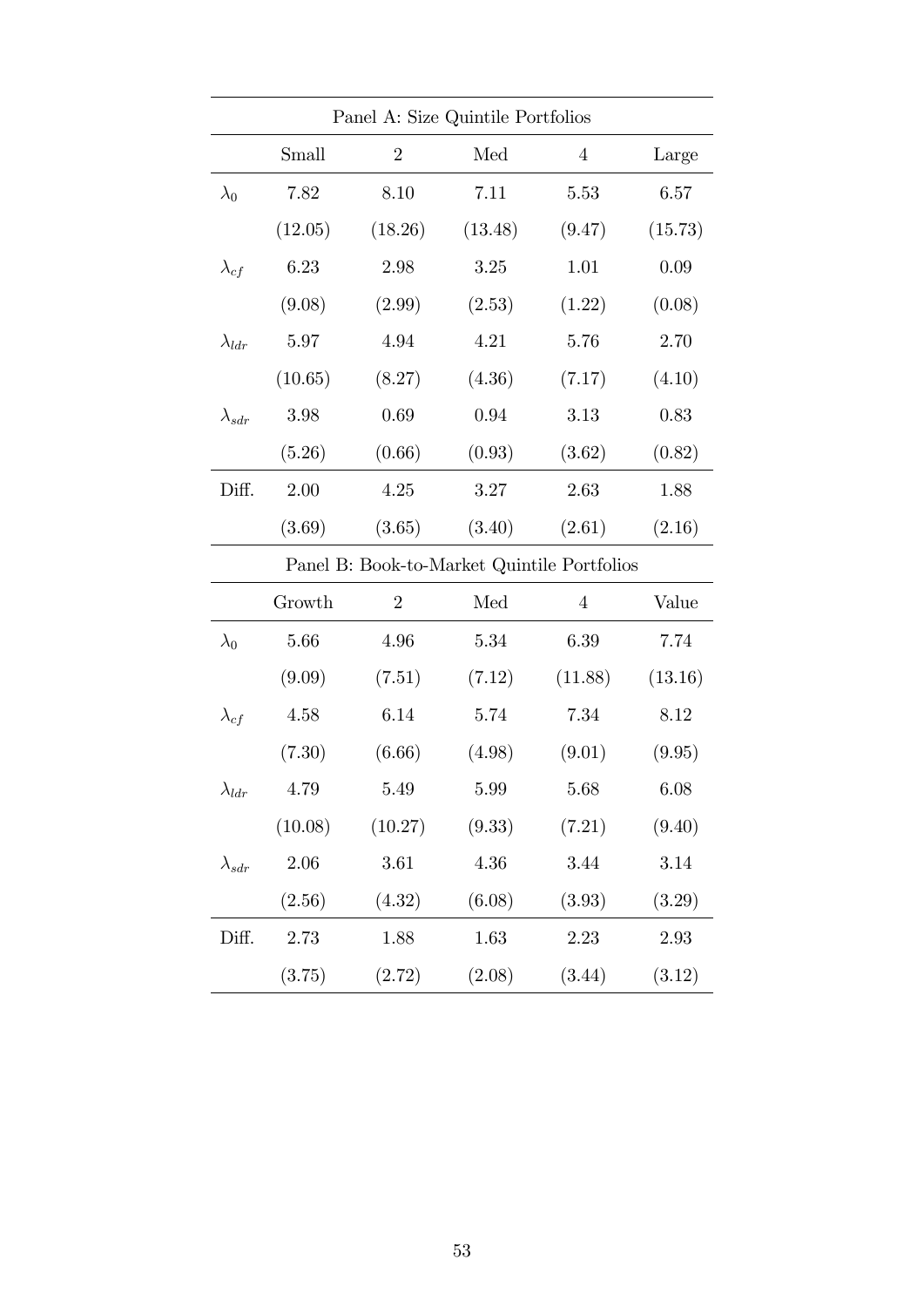| Panel C: All Stocks and All Apart From Small Stocks |         |         |  |  |  |  |  |
|-----------------------------------------------------|---------|---------|--|--|--|--|--|
|                                                     |         | Excl.   |  |  |  |  |  |
|                                                     | All     | Small   |  |  |  |  |  |
| $\lambda_0$                                         | 6.22    | 6.30    |  |  |  |  |  |
|                                                     | (10.53) | (11.85) |  |  |  |  |  |
| $\lambda_{cf}$                                      | 5.70    | 3.64    |  |  |  |  |  |
|                                                     | (7.80)  | (4.15)  |  |  |  |  |  |
| $\lambda_{ldr}$                                     | 5.07    | 4.27    |  |  |  |  |  |
|                                                     | (11.64) | (7.39)  |  |  |  |  |  |
| $\lambda_{sdr}$                                     | 3.03    | 1.25    |  |  |  |  |  |
|                                                     | (4.15)  | (1.50)  |  |  |  |  |  |
| Diff.                                               | 2.04    | 3.03    |  |  |  |  |  |
|                                                     | (3.40)  | (3.46)  |  |  |  |  |  |

Panel C: All Stocks and All Apart From Small Stocks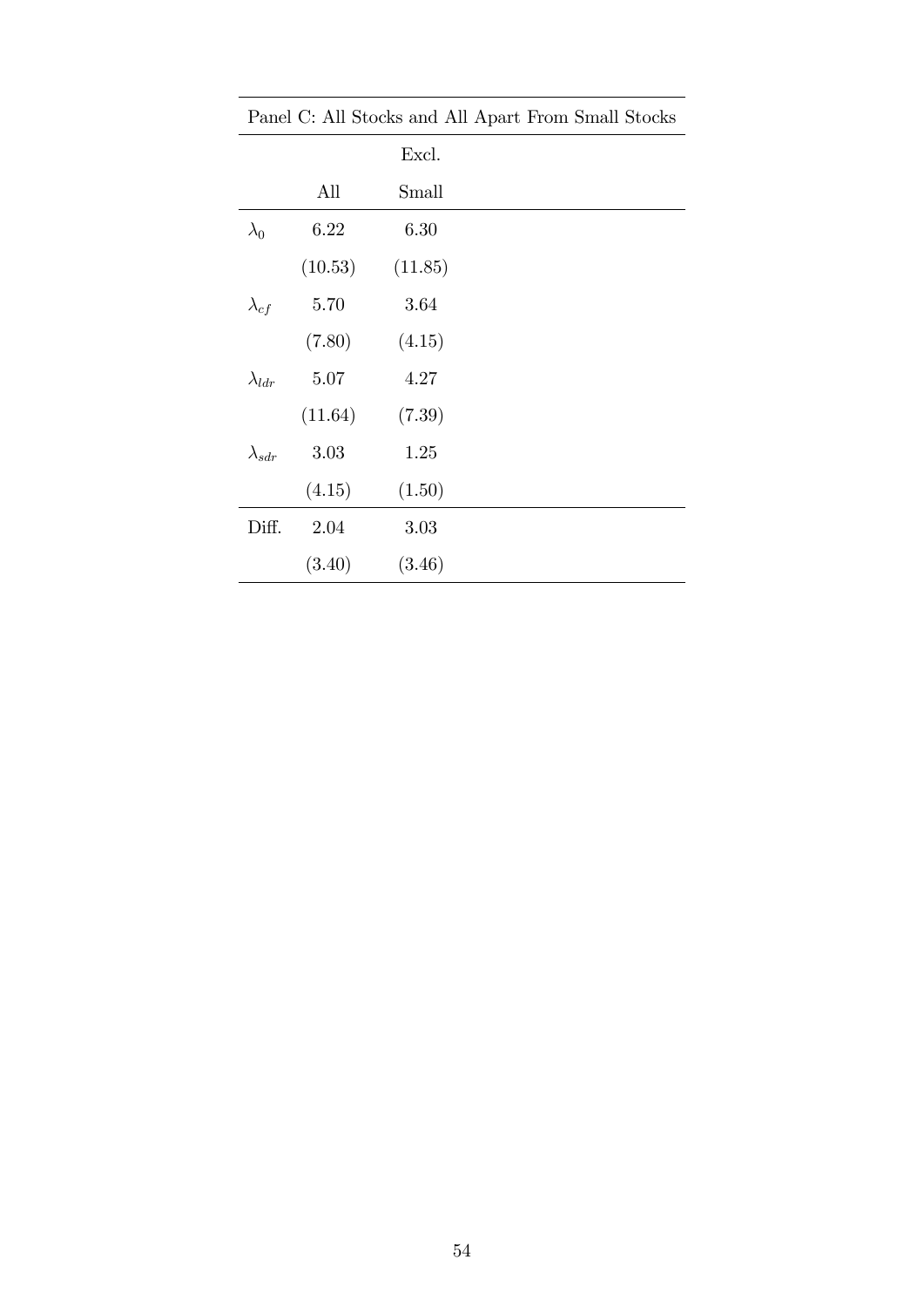#### Table 7: Expected Return Contributions

This table gives the time-series averages of expected return contributions attributed to each factor in the three-beta ICAPM in percent per annum and their HAC t-statistics in parentheses for various subsamples. We compute  $\lambda_{jt} \times \beta_{jt}$ , where j denotes the cash-flow (cf), long-term discount rate (ldr) and short-term discount rate (sdr) risk factors,  $\overline{\beta}_{jt}$  is the cross-sectional mean of beta for risk factor j computed following definitions  $(12)$ ,  $(18)$ and (19) over 40-quarter overlapping rolling time-series estimation window t and  $\lambda_{jt}$  is the respective premium estimate. In Panel A, we sort all companies in each rolling window based on their market capitalization and construct Öve quintiles. In Panel B, we sort all companies in each rolling window based on their book-to-market value and construct five quintiles. In Panel C, we consider all stocks and all but the lowest market equity stocks.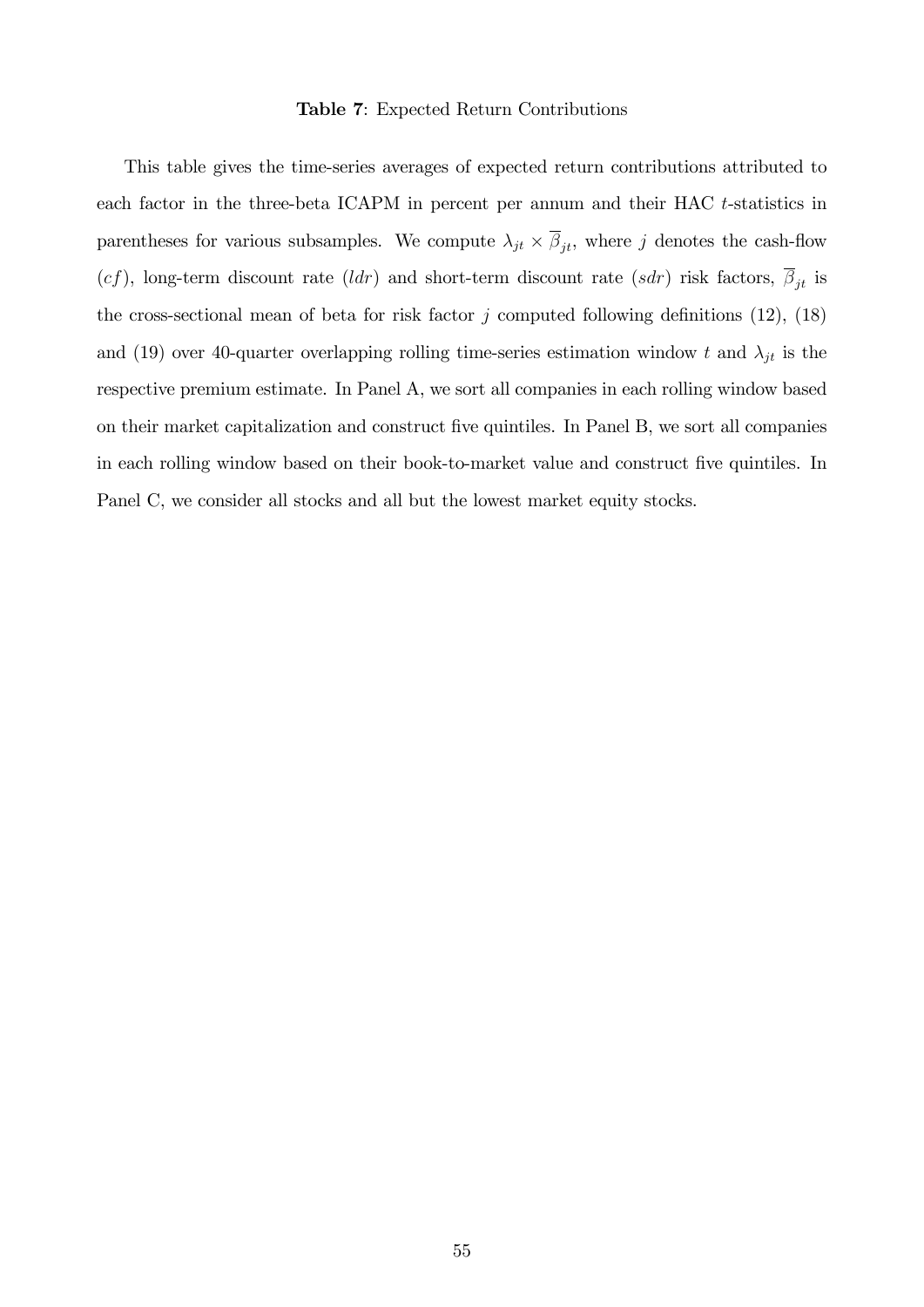| Panel A: Size Quintile Portfolios             |                                                     |                |        |                |           |  |  |  |  |  |  |
|-----------------------------------------------|-----------------------------------------------------|----------------|--------|----------------|-----------|--|--|--|--|--|--|
|                                               | Small                                               | $\overline{2}$ | Med    | 4              | Large     |  |  |  |  |  |  |
| $\lambda_{cf} \times \bar{\beta}_{cf}$        | 2.17                                                | 1.07           | 1.12   | 0.30           | $-0.12$   |  |  |  |  |  |  |
|                                               | (5.52)                                              | (4.19)         | (2.85) | (1.36)         | $(-0.50)$ |  |  |  |  |  |  |
| $\lambda_{ldr} \times \overline{\beta}_{ldr}$ | 1.46                                                | 1.53           | 1.08   | 1.80           | 0.48      |  |  |  |  |  |  |
|                                               | (4.88)                                              | (5.46)         | (3.38) | (6.21)         | (2.83)    |  |  |  |  |  |  |
| $\lambda_{sdr} \times \beta_{sdr}$            | 1.82                                                | 0.08           | 0.28   | 0.86           | 0.21      |  |  |  |  |  |  |
|                                               | (3.96)                                              | (0.21)         | (0.90) | (3.09)         | (0.74)    |  |  |  |  |  |  |
| Panel C: Book-to-Market Quintile Portfolios   |                                                     |                |        |                |           |  |  |  |  |  |  |
|                                               | Growth                                              | $\overline{2}$ | Med    | $\overline{4}$ | Value     |  |  |  |  |  |  |
| $\lambda_{cf} \times \beta_{cf}$              | 1.99                                                | 2.44           | 2.03   | 2.17           | 2.41      |  |  |  |  |  |  |
|                                               | (7.10)                                              | (7.66)         | (6.70) | (7.30)         | (5.82)    |  |  |  |  |  |  |
| $\lambda_{ldr} \times \overline{\beta}_{ldr}$ | 1.34                                                | 1.58           | 1.56   | 1.32           | 1.43      |  |  |  |  |  |  |
|                                               | (5.68)                                              | (6.34)         | (5.42) | (4.04)         | (4.50)    |  |  |  |  |  |  |
| $\lambda_{sdr} \times \overline{\beta}_{sdr}$ | 0.68                                                | 1.18           | 1.48   | 1.25           | 1.60      |  |  |  |  |  |  |
|                                               | (2.37)                                              | (4.48)         | (5.70) | (3.52)         | (2.80)    |  |  |  |  |  |  |
|                                               | Panel C: All Stocks and All Apart From Small Stocks |                |        |                |           |  |  |  |  |  |  |
|                                               |                                                     | Excl.          |        |                |           |  |  |  |  |  |  |
|                                               | All                                                 | Small          |        |                |           |  |  |  |  |  |  |
| $\lambda_{cf} \times \overline{\beta}_{cf}$   | 2.25                                                | 1.33           |        |                |           |  |  |  |  |  |  |
|                                               | (7.10)                                              | (7.37)         |        |                |           |  |  |  |  |  |  |
| $\lambda_{ldr} \times \beta_{ldr}$            | 1.22                                                | 1.10           |        |                |           |  |  |  |  |  |  |
|                                               | (6.08)                                              | (5.43)         |        |                |           |  |  |  |  |  |  |
| $\lambda_{sdr} \times \overline{\beta}_{sdr}$ | 1.14                                                | 0.35           |        |                |           |  |  |  |  |  |  |
|                                               | (3.91)                                              | (1.39)         |        |                |           |  |  |  |  |  |  |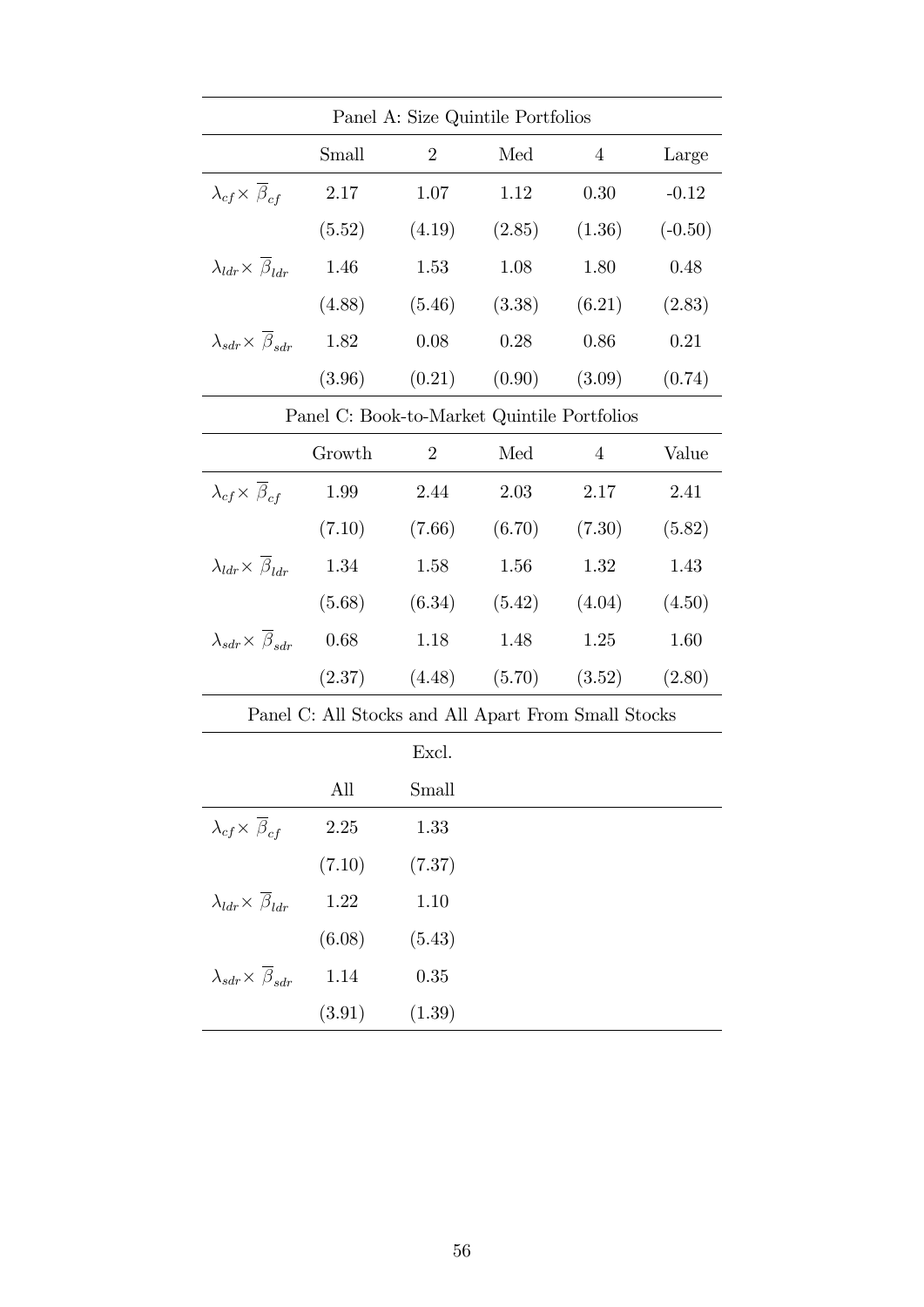#### Table 8: Alternative VAR Specifications

Panel A describes our choice of VAR state vectors. The state variables include different combinations of the log excess market return  $(r_m)$ , the log dividend-price ratio  $(dp)$ , the log consumption-wealth ratio  $(cay)$ , the short-term interest rate  $(i)$ , the default yield spread  $(def)$ , the log ten-year price-earnings ratio (pe10), the log one-year price-earnings ratio (pe1), the small stock value spread (vs), the term yield spread between long-term and short-term bonds  $(ty)$ , inflation rate  $(cpi)$ , the book-to-market spread  $(bm)$ . The plus signs indicate the selected variables in our baseline specification and in alternative specifications we examine. Panel B reports Fama-MacBeth (1973) estimates of risk prices for the three-beta ICAPM in percent per annum and their HAC t-statistics in parentheses for specifications I-VI. "Diff." reports results of a t-test for differences in estimated long-term and short-term discount-rate risk premia.

| Panel A: Variables in VAR                              |        |     |                 |        |        |        |      |        |  |        |  |
|--------------------------------------------------------|--------|-----|-----------------|--------|--------|--------|------|--------|--|--------|--|
| Specification $r_m$ dp cay i def pell pel vs ty cpi bm |        |     |                 |        |        |        |      |        |  |        |  |
| <b>Baseline</b>                                        |        |     | + + + + +       |        |        |        |      |        |  |        |  |
| T                                                      |        |     | $+$ $+$ $+$ $+$ |        |        |        |      |        |  |        |  |
| П                                                      | $^{+}$ | $+$ | $^{+}$          |        | $^{+}$ |        |      |        |  |        |  |
| III                                                    | $\pm$  |     | $^{+}$          |        |        | $^{+}$ |      |        |  |        |  |
| IV                                                     | $^{+}$ |     |                 |        |        | $^{+}$ |      | $^{+}$ |  | $\pm$  |  |
| $\rm V$                                                | $^{+}$ |     | $^{+}$          | $^{+}$ |        |        | $^+$ |        |  | $^{+}$ |  |
| VI                                                     |        |     |                 |        |        |        |      |        |  |        |  |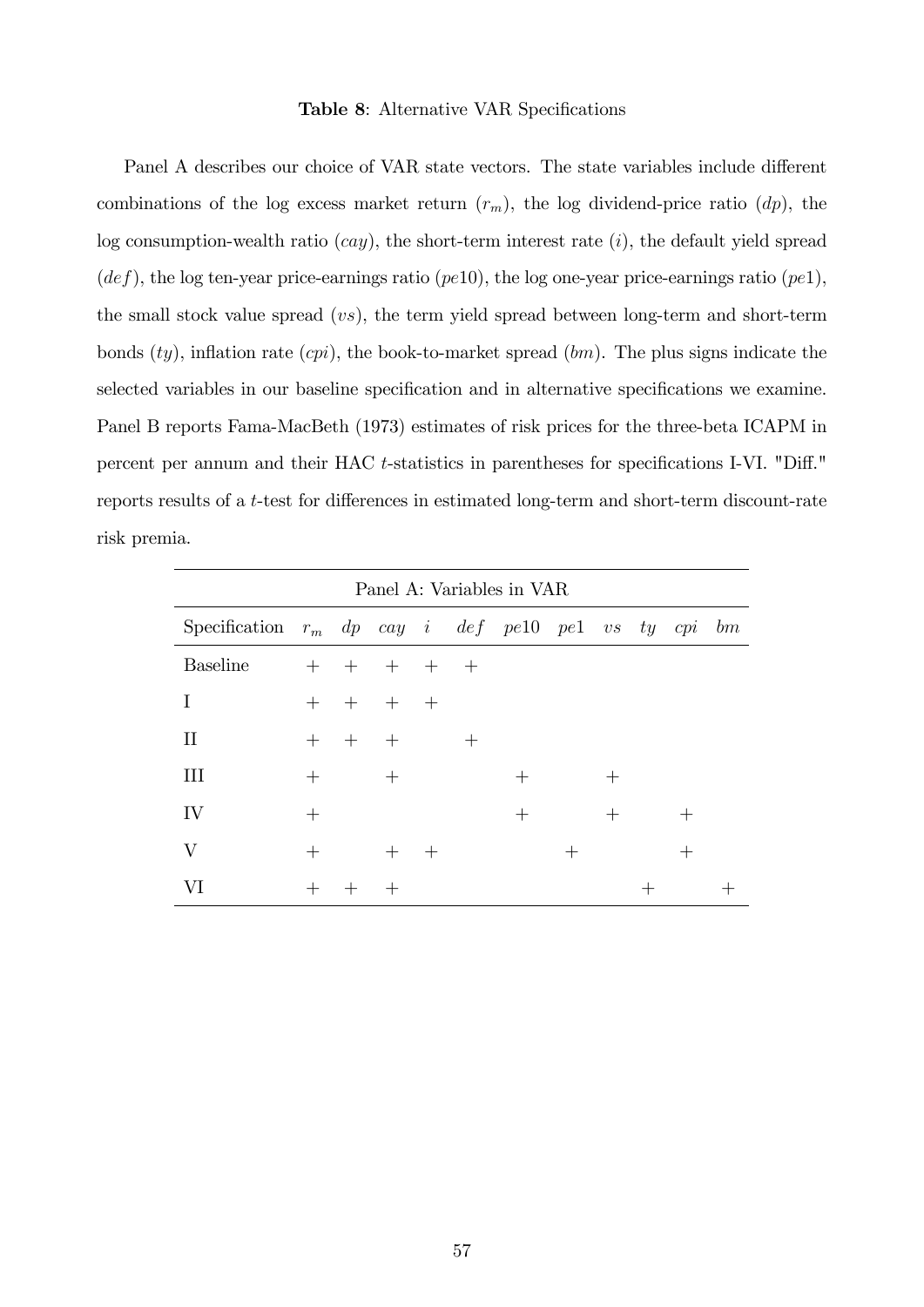|                 | I       | $\rm II$  | Ш                                                 | IV                 | V       | VI     |
|-----------------|---------|-----------|---------------------------------------------------|--------------------|---------|--------|
| $\lambda_0$     | 6.27    | 6.35      | 6.58                                              | 10.52              | 6.35    | 6.30   |
|                 | (10.96) |           | $(11.09)$ $(10.76)$ $(15.91)$ $(11.11)$ $(11.05)$ |                    |         |        |
| $\lambda_{cf}$  | 5.28    | 11.58     | 4.42                                              | $-4.74$            | 3.83    | 7.27   |
|                 | (7.54)  | (9.72)    |                                                   | $(2.82)$ $(-3.63)$ | (7.24)  | (8.36) |
| $\lambda_{ldr}$ | 5.62    | 24.62     | 17.25                                             | $-1.19$            | 7.09    | 9.58   |
|                 | (7.51)  | (6.35)    | (7.89)                                            | $(-0.56)$          | (8.98)  | (8.88) |
| $\lambda_{sdr}$ | 3.63    | $-2.48$   | 2.54                                              | 0.15               | 4.53    | 0.87   |
|                 | (7.00)  | $(-1.58)$ | $(1.56)$ $(0.15)$                                 |                    | (10.42) | (0.83) |
| Diff.           | 2.00    | 27.10     | 14.71                                             | $-1.34$            | 2.56    | 8.71   |
|                 | (2.29)  | (5.13)    | (4.65)                                            | $(-0.99)$ $(2.80)$ |         | (5.09) |

Panel B: Cross-Sectional Risk Premium Estimates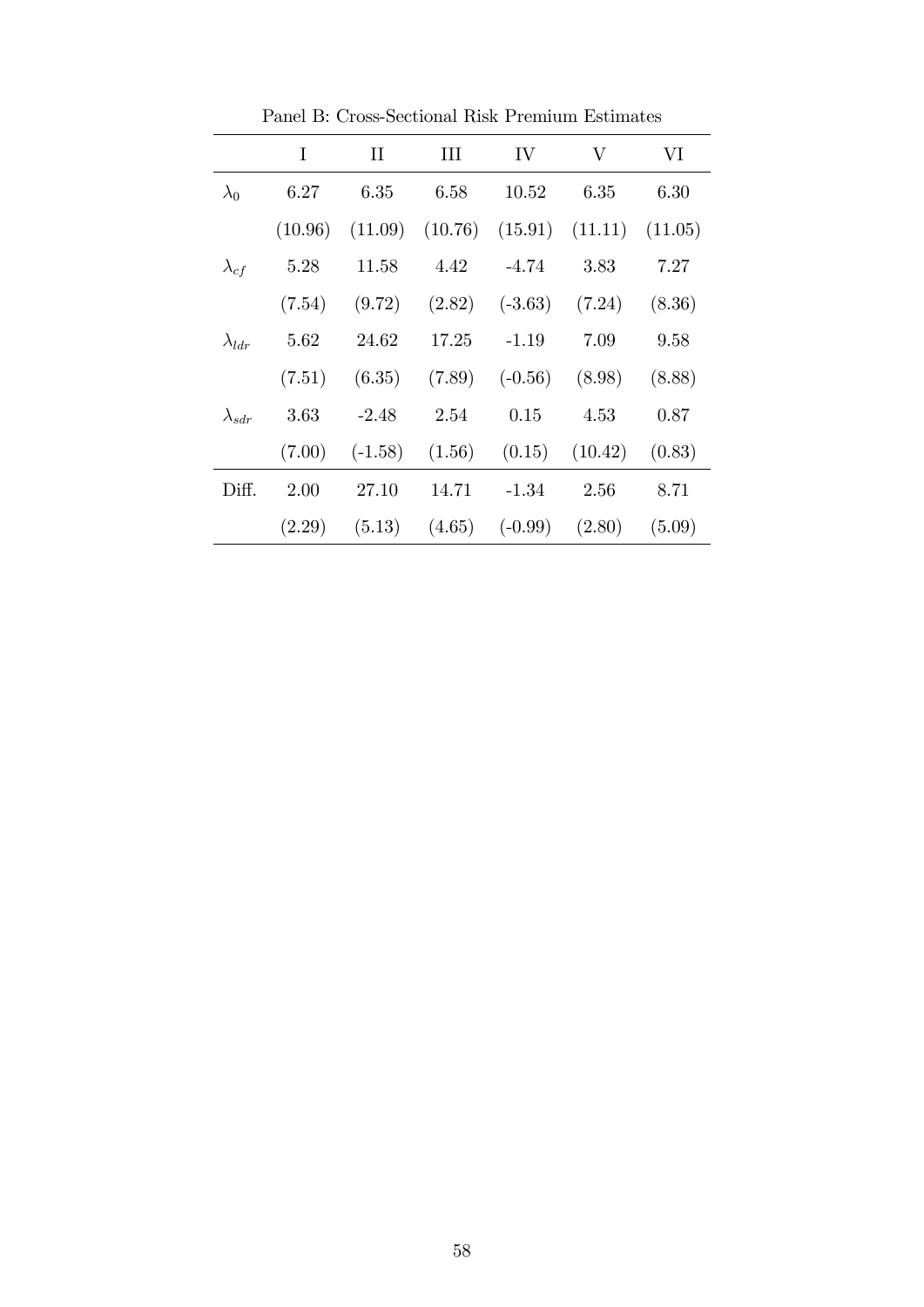#### Table 9: Subsample Analysis

The table reports Fama-MacBeth (1973) estimates of risk prices for the three-beta ICAPM in percent per annum and their HAC t-statistics in parentheses for various subsamples. We estimate the model over the following sample periods: 1963Q3-1979Q4, 1980Q1-1994Q4, 1995Q1-2013Q3, 1963Q3-1989Q4, 1990Q1-2013Q3, and 1963Q3-2007Q2. "Diff." reports results of a  $t$ -test for differences in estimated long-term and short-term discount-rate risk premia.

|                 | 1963-1979 | 1980-1994 | 1995-2013 | 1963-1989 | 1990-2013 | 1963-2007 |
|-----------------|-----------|-----------|-----------|-----------|-----------|-----------|
| $\lambda_0$     | 0.60      | 6.85      | 9.80      | 3.26      | 9.26      | 5.74      |
|                 | (60.89)   | (21.17)   | (17.73)   | (4.63)    | (20.42)   | (8.81)    |
| $\lambda_{cf}$  | 6.56      | 3.51      | 2.20      | 6.63      | 4.47      | 6.63      |
|                 | (5.07)    | (1.91)    | (1.57)    | (8.42)    | (3.43)    | (10.06)   |
| $\lambda_{ldr}$ | 3.54      | 5.63      | 6.46      | 3.89      | 6.60      | 4.65      |
|                 | (4.06)    | (5.09)    | (10.10)   | (7.06)    | (10.74)   | (10.12)   |
| $\lambda_{sdr}$ | $-2.96$   | 0.92      | 4.02      | 1.52      | 5.38      | 2.93      |
|                 | $(-2.30)$ | (1.77)    | (10.41)   | (1.15)    | (8.78)    | (3.43)    |
| Diff.           | 6.50      | 4.71      | 2.44      | 2.37      | 1.22      | 1.72      |
|                 | (7.07)    | (6.81)    | (2.89)    | (2.27)    | (1.67)    | (2.52)    |